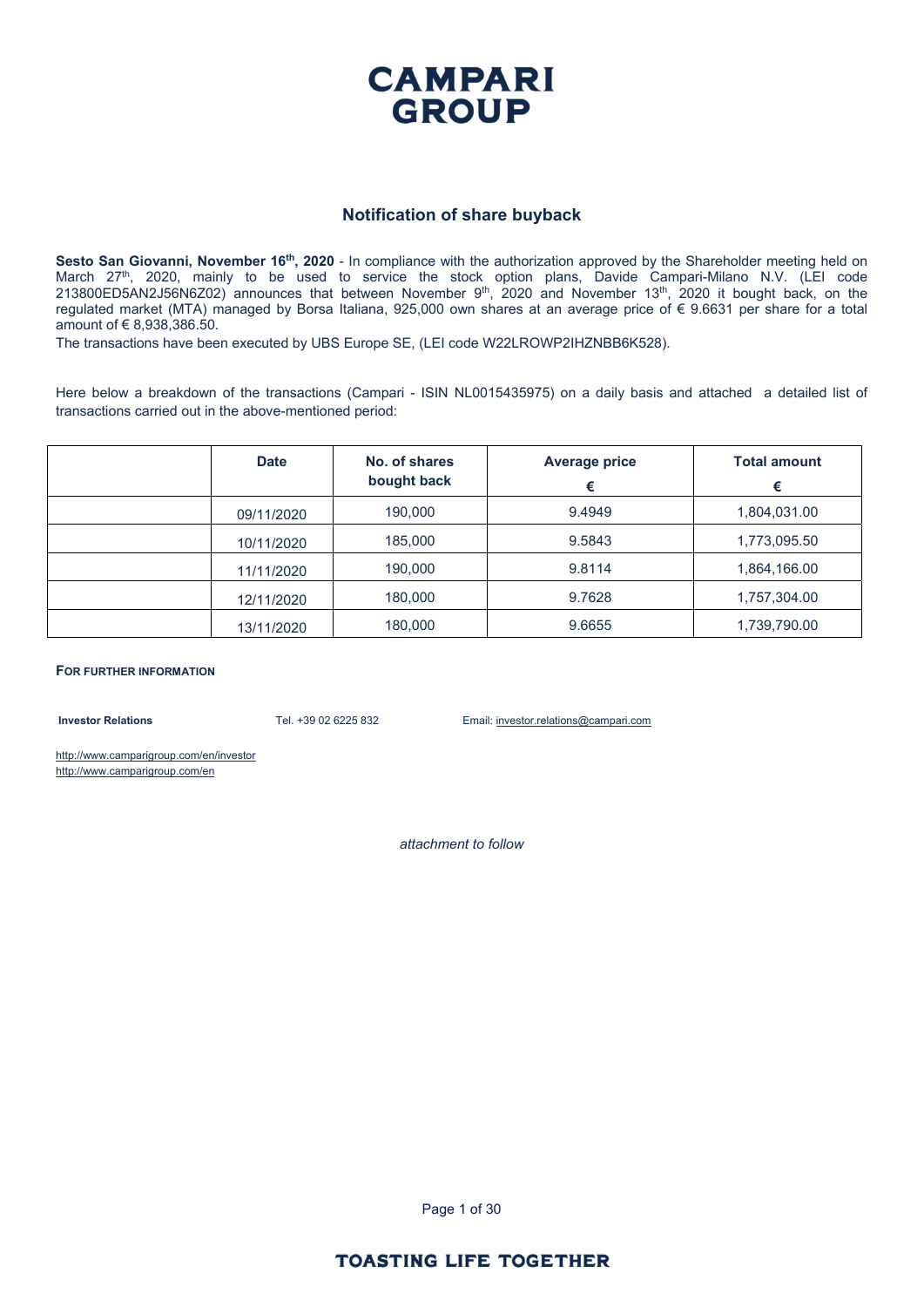# **CAMPARI**<br>GROUP

| <b>Date</b> | Hour       | A/V | <b>Currency</b> | <b>Price</b> | <b>No.of shares</b> |
|-------------|------------|-----|-----------------|--------------|---------------------|
| 09/11/2020  | 16:29:09 A |     | <b>EUR</b>      | 9,602        | 759                 |
| 09/11/2020  | 16:29:02 A |     | <b>EUR</b>      | 9,602        | 30                  |
| 09/11/2020  | 16:28:10 A |     | <b>EUR</b>      | 9,584        | 269                 |
| 09/11/2020  | 16:28:00 A |     | <b>EUR</b>      | 9,578        | 83                  |
| 09/11/2020  | 16:28:00 A |     | <b>EUR</b>      | 9,578        | 46                  |
| 09/11/2020  | 16:27:29 A |     | <b>EUR</b>      | 9,584        | 1209                |
| 09/11/2020  | 16:27:11 A |     | <b>EUR</b>      | 9,592        | 593                 |
| 09/11/2020  | 16:27:11 A |     | <b>EUR</b>      | 9,592        | $\overline{2}$      |
| 09/11/2020  | 16:26:59 A |     | <b>EUR</b>      | 9,596        | 563                 |
| 09/11/2020  | 16:26:32 A |     | <b>EUR</b>      | 9,596        | 454                 |
| 09/11/2020  | 16:25:53 A |     | <b>EUR</b>      | 9,594        | 810                 |
| 09/11/2020  | 16:25:32 A |     | <b>EUR</b>      | 9,594        | 200                 |
| 09/11/2020  | 16:23:38 A |     | <b>EUR</b>      | 9,59         | 1241                |
| 09/11/2020  | 16:23:14 A |     | <b>EUR</b>      | 9,594        | 1230                |
| 09/11/2020  | 16:20:50 A |     | <b>EUR</b>      | 9,576        | 1015                |
| 09/11/2020  | 16:19:17 A |     | <b>EUR</b>      | 9,582        | 1018                |
| 09/11/2020  | 16:17:04 A |     | <b>EUR</b>      | 9,602        | 437                 |
| 09/11/2020  | 16:17:04 A |     | <b>EUR</b>      | 9,602        | 678                 |
| 09/11/2020  | 16:17:04 A |     | <b>EUR</b>      | 9,6          | 413                 |
| 09/11/2020  | 16:14:53 A |     | <b>EUR</b>      | 9,604        | 1126                |
| 09/11/2020  | 16:13:44 A |     | <b>EUR</b>      | 9,602        | 1050                |
| 09/11/2020  | 16:11:43 A |     | <b>EUR</b>      | 9,612        | 593                 |
| 09/11/2020  | 16:11:43 A |     | <b>EUR</b>      | 9,612        | 637                 |
| 09/11/2020  | 16:09:48 A |     | <b>EUR</b>      | 9,612        | 1145                |
| 09/11/2020  | 16:07:45 A |     | <b>EUR</b>      | 9,6          | 1247                |
| 09/11/2020  | 16:06:47 A |     | <b>EUR</b>      | 9,596        | 1257                |
| 09/11/2020  | 16:03:07 A |     | <b>EUR</b>      | 9,6          | 1167                |
| 09/11/2020  | 16:01:23 A |     | <b>EUR</b>      | 9,602        | 1181                |
| 09/11/2020  | 15:59:41 A |     | <b>EUR</b>      | 9,608        | 1012                |
| 09/11/2020  | 15:57:53 A |     | <b>EUR</b>      | 9,586        | 1218                |
| 09/11/2020  | 15:55:11 A |     | <b>EUR</b>      | 9,58         | 1253                |
| 09/11/2020  | 15:52:57 A |     | <b>EUR</b>      | 9,584        | 1233                |
| 09/11/2020  | 15:50:26 A |     | <b>EUR</b>      | 9,566        | 1013                |
| 09/11/2020  | 15:48:17 A |     | <b>EUR</b>      | 9,604        | 1181                |
| 09/11/2020  | 15:46:56 A |     | <b>EUR</b>      | 9,616        | 1243                |
| 09/11/2020  | 15:43:16 A |     | <b>EUR</b>      | 9,614        | 840                 |
| 09/11/2020  | 15:43:16 A |     | <b>EUR</b>      | 9,614        | 255                 |
| 09/11/2020  | 15:40:57 A |     | <b>EUR</b>      | 9,602        | 1054                |
| 09/11/2020  | 15:40:16 A |     | <b>EUR</b>      | 9,614        | 1164                |
| 09/11/2020  | 15:40:08 A |     | <b>EUR</b>      | 9,62         | 1059                |
| 09/11/2020  | 15:35:04 A |     | <b>EUR</b>      | 9,606        | 833                 |
| 09/11/2020  | 15:35:04 A |     | <b>EUR</b>      | 9,606        | 276                 |

Page 2 of 30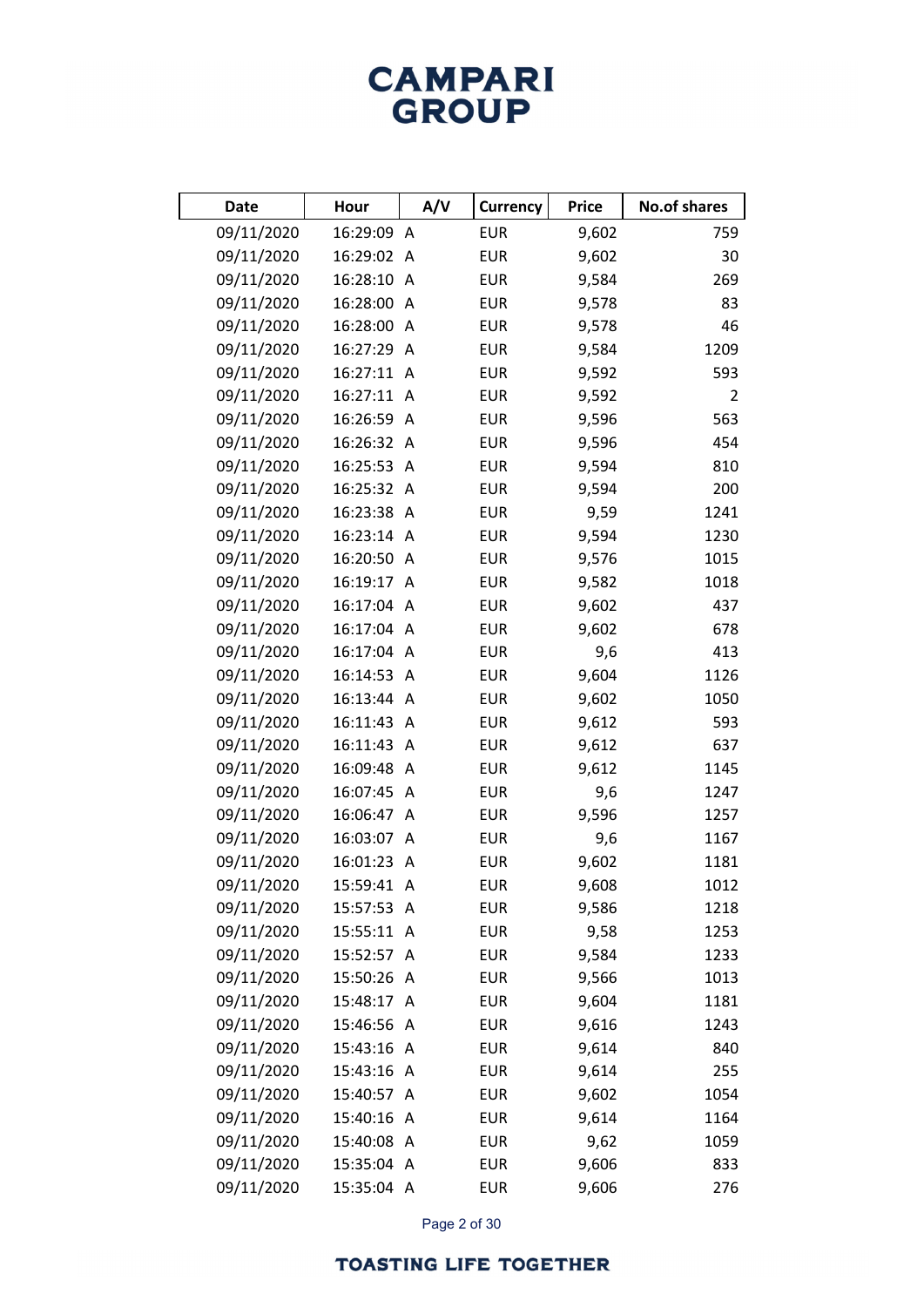| 09/11/2020 | 15:32:27   | A | <b>EUR</b> | 9,61  | 1032 |
|------------|------------|---|------------|-------|------|
| 09/11/2020 | 15:30:53   | A | <b>EUR</b> | 9,598 | 1133 |
| 09/11/2020 | 15:27:40   | A | <b>EUR</b> | 9,606 | 1234 |
| 09/11/2020 | 15:27:40   | A | <b>EUR</b> | 9,604 | 1133 |
| 09/11/2020 | 15:24:40   | A | <b>EUR</b> | 9,586 | 692  |
| 09/11/2020 | 15:22:14   | A | <b>EUR</b> | 9,592 | 849  |
| 09/11/2020 | 15:22:04   | A | <b>EUR</b> | 9,592 | 20   |
| 09/11/2020 | 15:22:04   | A | <b>EUR</b> | 9,592 | 40   |
| 09/11/2020 | 15:22:04   | A | <b>EUR</b> | 9,592 | 120  |
| 09/11/2020 | 15:22:04   | A | <b>EUR</b> | 9,592 | 40   |
| 09/11/2020 | 15:22:04   | A | <b>EUR</b> | 9,592 | 40   |
| 09/11/2020 | 15:19:12   | A | <b>EUR</b> | 9,602 | 185  |
| 09/11/2020 | 15:19:12   | A | <b>EUR</b> | 9,602 | 1000 |
| 09/11/2020 | 15:17:56   | A | <b>EUR</b> | 9,6   | 1225 |
| 09/11/2020 | 15:15:25   | A | <b>EUR</b> | 9,608 | 588  |
| 09/11/2020 | 15:15:25   | A | <b>EUR</b> | 9,608 | 651  |
| 09/11/2020 | 15:11:46   | A | <b>EUR</b> | 9,61  | 1250 |
| 09/11/2020 | 15:09:38   | A | <b>EUR</b> | 9,588 | 180  |
| 09/11/2020 | 15:09:38   | A | <b>EUR</b> | 9,588 | 891  |
| 09/11/2020 | 15:05:13   | A | <b>EUR</b> | 9,63  | 58   |
| 09/11/2020 | 15:05:13   | A | <b>EUR</b> | 9,63  | 1102 |
| 09/11/2020 | 15:05:13   | A | <b>EUR</b> | 9,628 | 1095 |
| 09/11/2020 | 15:03:17   | A | <b>EUR</b> | 9,614 | 363  |
| 09/11/2020 | 15:03:17   | A | <b>EUR</b> | 9,614 | 892  |
| 09/11/2020 | 15:00:08   | A | <b>EUR</b> | 9,596 | 1244 |
| 09/11/2020 | 14:58:55   | A | <b>EUR</b> | 9,576 | 1115 |
| 09/11/2020 | 14:55:39   | A | <b>EUR</b> | 9,576 | 429  |
| 09/11/2020 | 14:55:39   | A | <b>EUR</b> | 9,576 | 745  |
| 09/11/2020 | 14:53:06   | A | <b>EUR</b> | 9,574 | 1247 |
| 09/11/2020 | 14:50:07   | A | <b>EUR</b> | 9,564 | 148  |
| 09/11/2020 | 14:50:07   | A | <b>EUR</b> | 9,564 | 922  |
| 09/11/2020 | 14:49:13   | A | <b>EUR</b> | 9,568 | 1049 |
| 09/11/2020 | 14:48:58   | A | <b>EUR</b> | 9,566 | 1089 |
| 09/11/2020 | 14:44:31   | A | <b>EUR</b> | 9,504 | 1133 |
| 09/11/2020 | 14:40:24   | A | <b>EUR</b> | 9,49  | 1016 |
| 09/11/2020 | 14:38:42   | A | <b>EUR</b> | 9,5   | 1074 |
| 09/11/2020 | 14:36:43   | A | <b>EUR</b> | 9,498 | 1166 |
| 09/11/2020 | 14:34:01   | A | <b>EUR</b> | 9,496 | 1123 |
| 09/11/2020 | 14:32:42   | A | <b>EUR</b> | 9,502 | 173  |
| 09/11/2020 | 14:32:42   | A | <b>EUR</b> | 9,502 | 750  |
| 09/11/2020 | 14:30:04   | A | <b>EUR</b> | 9,532 | 113  |
| 09/11/2020 | 14:30:04   | A | <b>EUR</b> | 9,53  | 161  |
| 09/11/2020 | 14:30:04 A |   | <b>EUR</b> | 9,53  | 750  |

Page 3 of 30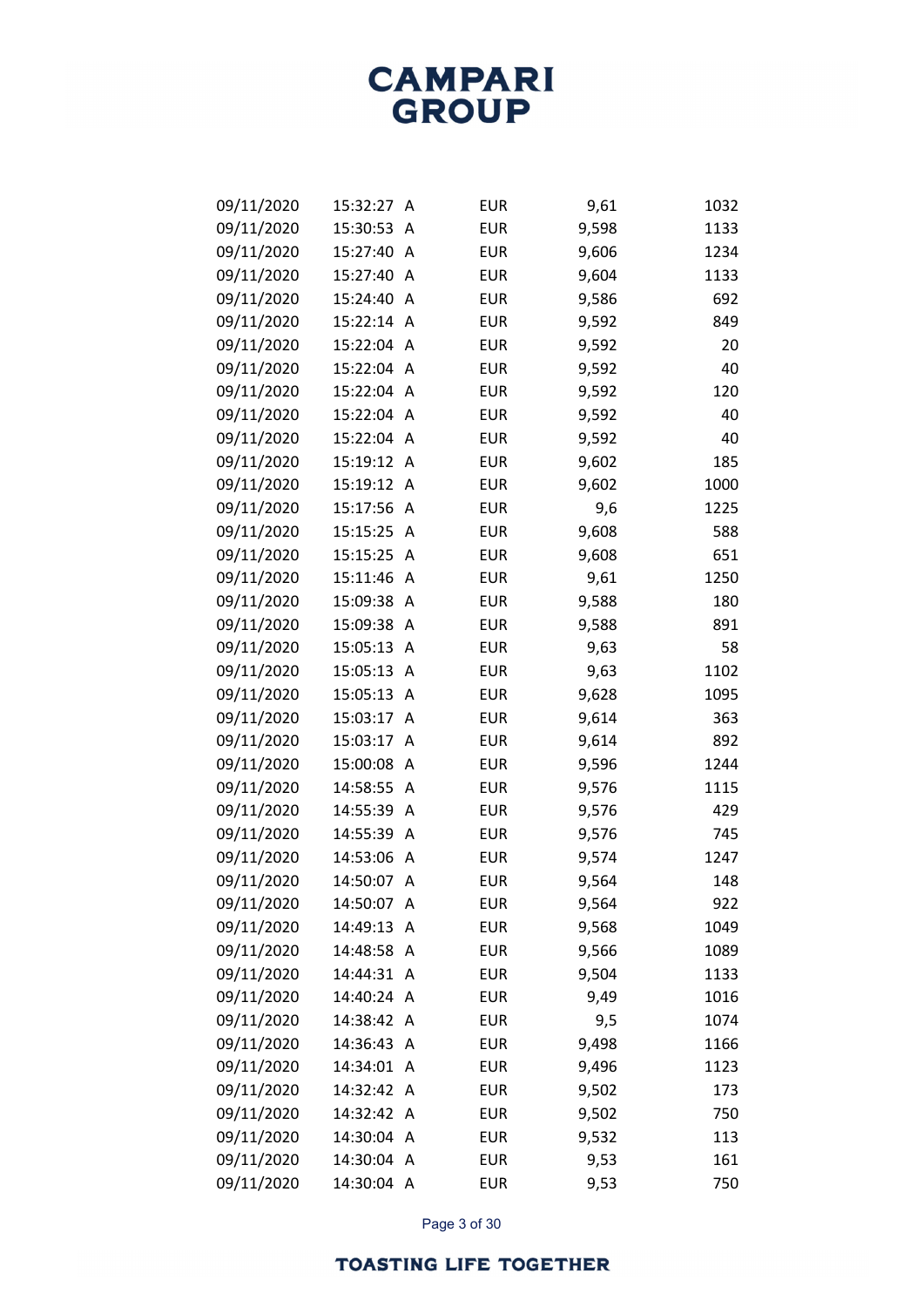| 09/11/2020 | 14:28:18   | A | <b>EUR</b> | 9,572 | 1168 |
|------------|------------|---|------------|-------|------|
| 09/11/2020 | 14:25:12   | A | <b>EUR</b> | 9,57  | 1211 |
| 09/11/2020 | 14:23:18   | A | <b>EUR</b> | 9,566 | 1072 |
| 09/11/2020 | 14:18:00   | A | <b>EUR</b> | 9,57  | 1141 |
| 09/11/2020 | 14:11:04   | Α | <b>EUR</b> | 9,572 | 83   |
| 09/11/2020 | 14:11:04   | A | <b>EUR</b> | 9,572 | 187  |
| 09/11/2020 | 14:11:04   | A | <b>EUR</b> | 9,572 | 750  |
| 09/11/2020 | 14:11:04   | A | <b>EUR</b> | 9,57  | 161  |
| 09/11/2020 | 14:11:04   | Α | <b>EUR</b> | 9,57  | 867  |
| 09/11/2020 | 14:07:39   | A | <b>EUR</b> | 9,576 | 1177 |
| 09/11/2020 | 14:06:14   | A | <b>EUR</b> | 9,578 | 1229 |
| 09/11/2020 | 14:02:49   | A | <b>EUR</b> | 9,566 | 11   |
| 09/11/2020 | 14:02:49   | A | <b>EUR</b> | 9,566 | 1000 |
| 09/11/2020 | 14:02:48   | A | <b>EUR</b> | 9,566 | 125  |
| 09/11/2020 | 13:56:47   | A | <b>EUR</b> | 9,57  | 1204 |
| 09/11/2020 | 13:53:13   | A | <b>EUR</b> | 9,588 | 477  |
| 09/11/2020 | 13:53:13   | A | <b>EUR</b> | 9,588 | 712  |
| 09/11/2020 | 13:49:44   | A | <b>EUR</b> | 9,596 | 1228 |
| 09/11/2020 | 13:44:36   | A | <b>EUR</b> | 9,602 | 612  |
| 09/11/2020 | 13:44:36   | A | <b>EUR</b> | 9,602 | 631  |
| 09/11/2020 | 13:41:08   | A | <b>EUR</b> | 9,596 | 1243 |
| 09/11/2020 | 13:37:02   | A | <b>EUR</b> | 9,586 | 1170 |
| 09/11/2020 | 13:33:58   | A | <b>EUR</b> | 9,608 | 1065 |
| 09/11/2020 | 13:31:34   | A | <b>EUR</b> | 9,6   | 1038 |
| 09/11/2020 | 13:27:52   | A | <b>EUR</b> | 9,576 | 1065 |
| 09/11/2020 | 13:23:53   | A | <b>EUR</b> | 9,538 | 596  |
| 09/11/2020 | 13:23:53   | A | <b>EUR</b> | 9,538 | 38   |
| 09/11/2020 | 13:23:53   | A | <b>EUR</b> | 9,538 | 19   |
| 09/11/2020 | 13:21:15   | A | <b>EUR</b> | 9,538 | 1002 |
| 09/11/2020 | 13:21:15   | A | <b>EUR</b> | 9,538 | 10   |
| 09/11/2020 | 13:20:16 A |   | <b>EUR</b> | 9,528 | 69   |
| 09/11/2020 | 13:17:26   | A | <b>EUR</b> | 9,586 | 1101 |
| 09/11/2020 | 13:09:52   | A | <b>EUR</b> | 9,404 | 259  |
| 09/11/2020 | 13:09:50   | A | <b>EUR</b> | 9,404 | 900  |
| 09/11/2020 | 13:09:48   | A | <b>EUR</b> | 9,404 | 33   |
| 09/11/2020 | 13:05:57   | A | <b>EUR</b> | 9,468 | 262  |
| 09/11/2020 | 13:05:57   | A | <b>EUR</b> | 9,468 | 775  |
| 09/11/2020 | 13:00:39   | A | <b>EUR</b> | 9,5   | 188  |
| 09/11/2020 | 13:00:39   | A | <b>EUR</b> | 9,5   | 943  |
| 09/11/2020 | 12:56:01   | A | <b>EUR</b> | 9,516 | 270  |
| 09/11/2020 | 12:56:01   | A | <b>EUR</b> | 9,516 | 755  |
| 09/11/2020 | 12:55:21   | A | <b>EUR</b> | 9,512 | 130  |
| 09/11/2020 | 12:51:18 A |   | <b>EUR</b> | 9,566 | 1192 |

Page 4 of 30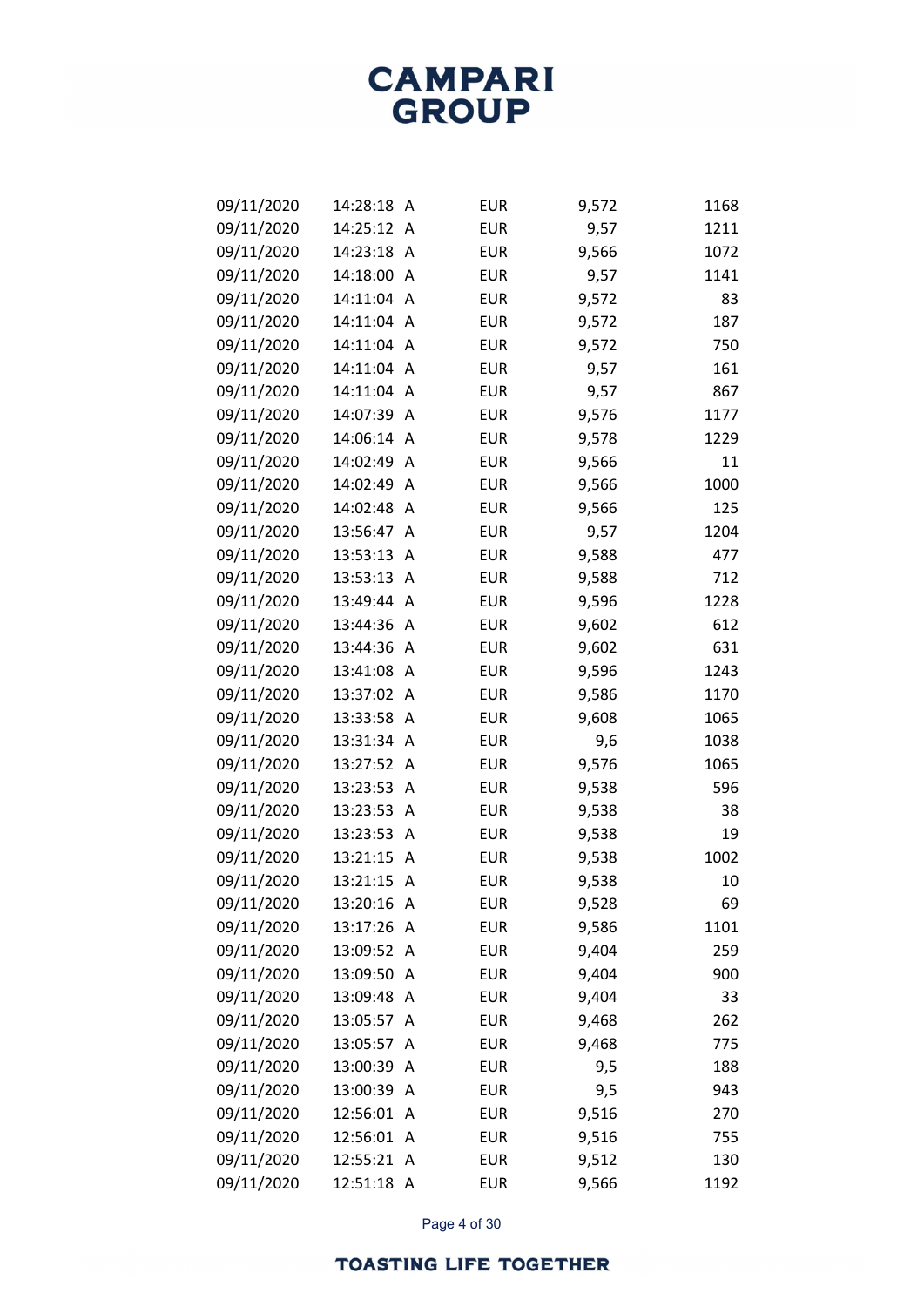| 09/11/2020 | 12:45:54 | Α        | <b>EUR</b> | 9,604 | 1159 |
|------------|----------|----------|------------|-------|------|
| 09/11/2020 | 12:42:13 | A        | <b>EUR</b> | 9,578 | 1097 |
| 09/11/2020 | 12:35:55 | Α        | <b>EUR</b> | 9,562 | 1033 |
| 09/11/2020 | 12:34:17 | Α        | <b>EUR</b> | 9,576 | 1199 |
| 09/11/2020 | 12:25:59 | A        | <b>EUR</b> | 9,556 | 1066 |
| 09/11/2020 | 12:20:27 | A        | <b>EUR</b> | 9,586 | 1065 |
| 09/11/2020 | 12:16:05 | A        | <b>EUR</b> | 9,646 | 1024 |
| 09/11/2020 | 12:12:51 | $\wedge$ | <b>EUR</b> | 9,602 | 1215 |
| 09/11/2020 | 12:04:14 | A        | <b>EUR</b> | 9,548 | 667  |
| 09/11/2020 | 12:04:14 | A        | <b>EUR</b> | 9,548 | 241  |
| 09/11/2020 | 12:04:14 | A        | <b>EUR</b> | 9,548 | 299  |
| 09/11/2020 | 12:00:10 | Α        | <b>EUR</b> | 9,574 | 474  |
| 09/11/2020 | 12:00:10 | A        | <b>EUR</b> | 9,574 | 627  |
| 09/11/2020 | 11:54:53 | A        | <b>EUR</b> | 9,516 | 1169 |
| 09/11/2020 | 11:50:17 | Α        | <b>EUR</b> | 9,482 | 1018 |
| 09/11/2020 | 11:50:15 | Α        | <b>EUR</b> | 9,482 | 158  |
| 09/11/2020 | 11:50:11 | A        | <b>EUR</b> | 9,482 | 27   |
| 09/11/2020 | 11:47:20 | A        | <b>EUR</b> | 9,47  | 1084 |
| 09/11/2020 | 11:44:34 | A        | <b>EUR</b> | 9,386 | 1026 |
| 09/11/2020 | 11:41:18 | Α        | <b>EUR</b> | 9,386 | 225  |
| 09/11/2020 | 11:37:25 | A        | <b>EUR</b> | 9,386 | 1200 |
| 09/11/2020 | 11:30:44 | A        | <b>EUR</b> | 9,388 | 865  |
| 09/11/2020 | 11:30:44 | Α        | <b>EUR</b> | 9,388 | 263  |
| 09/11/2020 | 11:27:56 | Α        | <b>EUR</b> | 9,394 | 337  |
| 09/11/2020 | 11:27:56 | A        | <b>EUR</b> | 9,394 | 706  |
| 09/11/2020 | 11:22:55 | A        | <b>EUR</b> | 9,392 | 1195 |
| 09/11/2020 | 11:21:39 | Α        | <b>EUR</b> | 9,392 | 1157 |
| 09/11/2020 | 11:21:39 | Α        | <b>EUR</b> | 9,392 | 1019 |
| 09/11/2020 | 11:12:53 | A        | <b>EUR</b> | 9,39  | 1152 |
| 09/11/2020 | 11:09:19 | Α        | <b>EUR</b> | 9,388 | 116  |
| 09/11/2020 | 11:09:19 | Α        | <b>EUR</b> | 9,388 | 305  |
| 09/11/2020 | 11:09:19 | Α        | <b>EUR</b> | 9,388 | 800  |
| 09/11/2020 | 11:09:19 | Α        | <b>EUR</b> | 9,388 | 1291 |
| 09/11/2020 | 11:00:46 | Α        | <b>EUR</b> | 9,38  | 1204 |
| 09/11/2020 | 10:56:37 | A        | <b>EUR</b> | 9,384 | 1203 |
| 09/11/2020 | 10:54:00 | Α        | <b>EUR</b> | 9,382 | 1194 |
| 09/11/2020 | 10:48:27 | Α        | <b>EUR</b> | 9,38  | 1251 |
| 09/11/2020 | 10:45:31 | A        | <b>EUR</b> | 9,386 | 1057 |
| 09/11/2020 | 10:37:35 | A        | <b>EUR</b> | 9,384 | 34   |
| 09/11/2020 | 10:37:35 | Α        | <b>EUR</b> | 9,382 | 1000 |
| 09/11/2020 | 10:37:35 | Α        | <b>EUR</b> | 9,382 | 1187 |
| 09/11/2020 | 10:37:35 | Α        | <b>EUR</b> | 9,386 | 1170 |
| 09/11/2020 | 10:28:07 | Α        | <b>EUR</b> | 9,368 | 1042 |

Page 5 of 30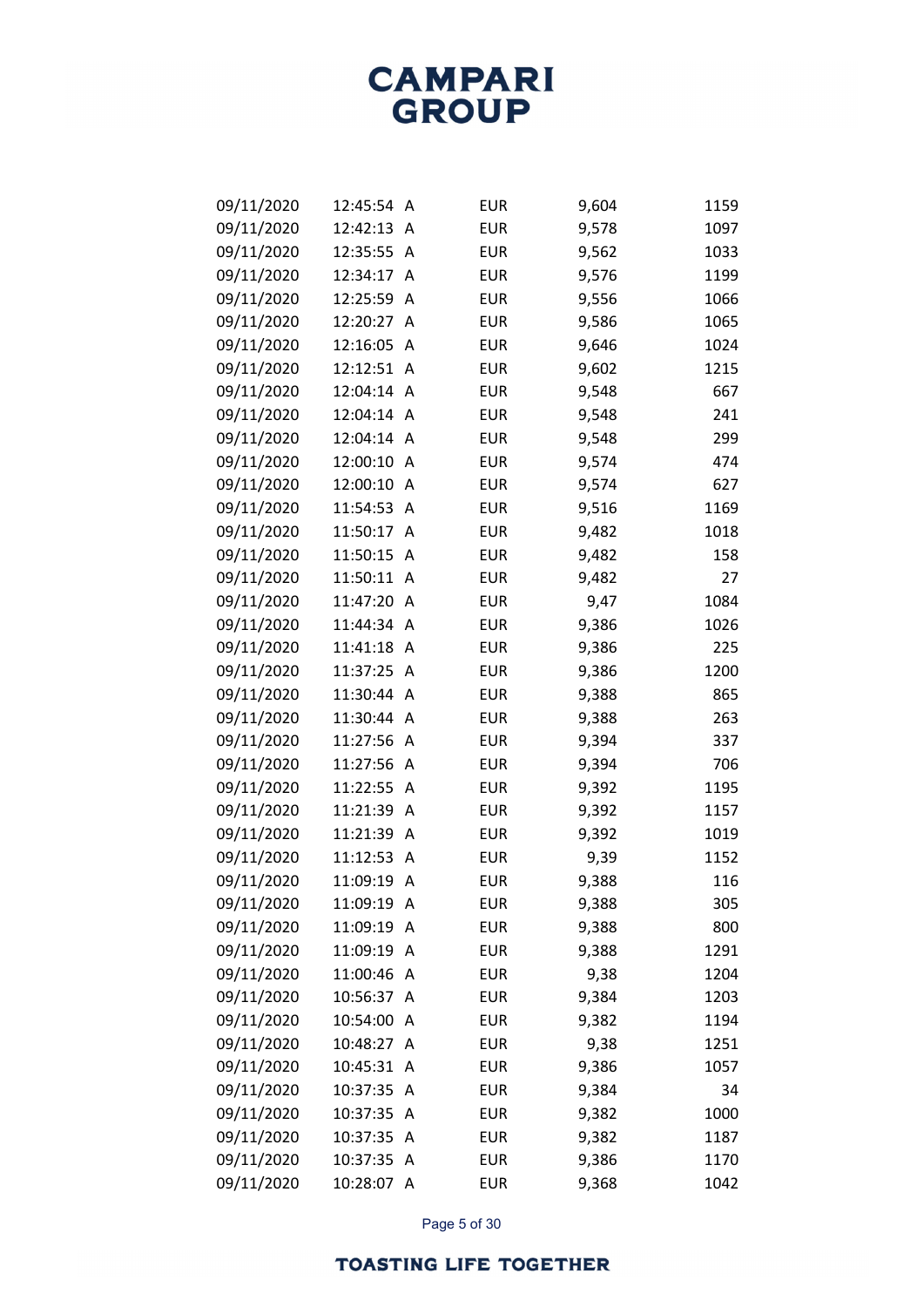| 09/11/2020 | 10:24:17   | A | <b>EUR</b> | 9,384 | 103  |
|------------|------------|---|------------|-------|------|
| 09/11/2020 | 10:24:17   | A | <b>EUR</b> | 9,384 | 1151 |
| 09/11/2020 | 10:21:20   | A | <b>EUR</b> | 9,388 | 858  |
| 09/11/2020 | 10:21:20   | A | <b>EUR</b> | 9,388 | 343  |
| 09/11/2020 | 10:16:56   | A | <b>EUR</b> | 9,388 | 126  |
| 09/11/2020 | 10:16:56   | A | <b>EUR</b> | 9,388 | 1084 |
| 09/11/2020 | 10:14:21   | A | <b>EUR</b> | 9,392 | 1153 |
| 09/11/2020 | 10:10:48   | A | <b>EUR</b> | 9,39  | 688  |
| 09/11/2020 | 10:10:45   | A | <b>EUR</b> | 9,39  | 158  |
| 09/11/2020 | 10:10:40   | A | <b>EUR</b> | 9,39  | 158  |
| 09/11/2020 | 10:10:35   | A | <b>EUR</b> | 9,39  | 15   |
| 09/11/2020 | 10:07:07   | A | <b>EUR</b> | 9,39  | 349  |
| 09/11/2020 | 10:07:07   | A | <b>EUR</b> | 9,39  | 775  |
| 09/11/2020 | 10:05:05   | A | <b>EUR</b> | 9,392 | 1069 |
| 09/11/2020 | 10:05:05   | Α | <b>EUR</b> | 9,392 | 21   |
| 09/11/2020 | 10:03:45   | A | <b>EUR</b> | 9,386 | 158  |
| 09/11/2020 | 10:03:20   | A | <b>EUR</b> | 9,386 | 61   |
| 09/11/2020 | 10:01:36   | A | <b>EUR</b> | 9,386 | 1039 |
| 09/11/2020 | 09:56:14   | A | <b>EUR</b> | 9,386 | 242  |
| 09/11/2020 | 09:56:14   | A | <b>EUR</b> | 9,386 | 937  |
| 09/11/2020 | 09:54:47   | A | <b>EUR</b> | 9,39  | 9    |
| 09/11/2020 | 09:54:47   | A | <b>EUR</b> | 9,39  | 1000 |
| 09/11/2020 | 09:54:47   | A | <b>EUR</b> | 9,39  | 129  |
| 09/11/2020 | 09:50:57   | A | <b>EUR</b> | 9,39  | 1056 |
| 09/11/2020 | 09:50:46   | A | <b>EUR</b> | 9,39  | 97   |
| 09/11/2020 | 09:48:51   | A | <b>EUR</b> | 9,39  | 1204 |
| 09/11/2020 | 09:47:16   | Α | <b>EUR</b> | 9,394 | 1459 |
| 09/11/2020 | 09:47:16   | Α | <b>EUR</b> | 9,394 | 474  |
| 09/11/2020 | 09:41:23   | A | <b>EUR</b> | 9,388 | 1129 |
| 09/11/2020 | 09:37:03   | Α | <b>EUR</b> | 9,384 | 1078 |
| 09/11/2020 | 09:31:16 A |   | <b>EUR</b> | 9,386 | 968  |
| 09/11/2020 | 09:31:16   | A | <b>EUR</b> | 9,386 | 49   |
| 09/11/2020 | 09:28:21   | A | <b>EUR</b> | 9,39  | 1012 |
| 09/11/2020 | 09:26:15   | A | <b>EUR</b> | 9,392 | 1088 |
| 09/11/2020 | 09:24:22   | A | <b>EUR</b> | 9,394 | 1205 |
| 09/11/2020 | 09:22:30   | A | <b>EUR</b> | 9,39  | 7    |
| 09/11/2020 | 09:20:25   | A | <b>EUR</b> | 9,392 | 1039 |
| 09/11/2020 | 09:17:45   | A | <b>EUR</b> | 9,392 | 627  |
| 09/11/2020 | 09:17:45   | A | <b>EUR</b> | 9,392 | 460  |
| 09/11/2020 | 09:16:38   | A | <b>EUR</b> | 9,39  | 469  |
| 09/11/2020 | 09:16:38   | A | <b>EUR</b> | 9,39  | 743  |
| 09/11/2020 | 09:10:21   | A | <b>EUR</b> | 9,372 | 43   |
| 09/11/2020 | 09:10:21 A |   | <b>EUR</b> | 9,372 | 1211 |

Page 6 of 30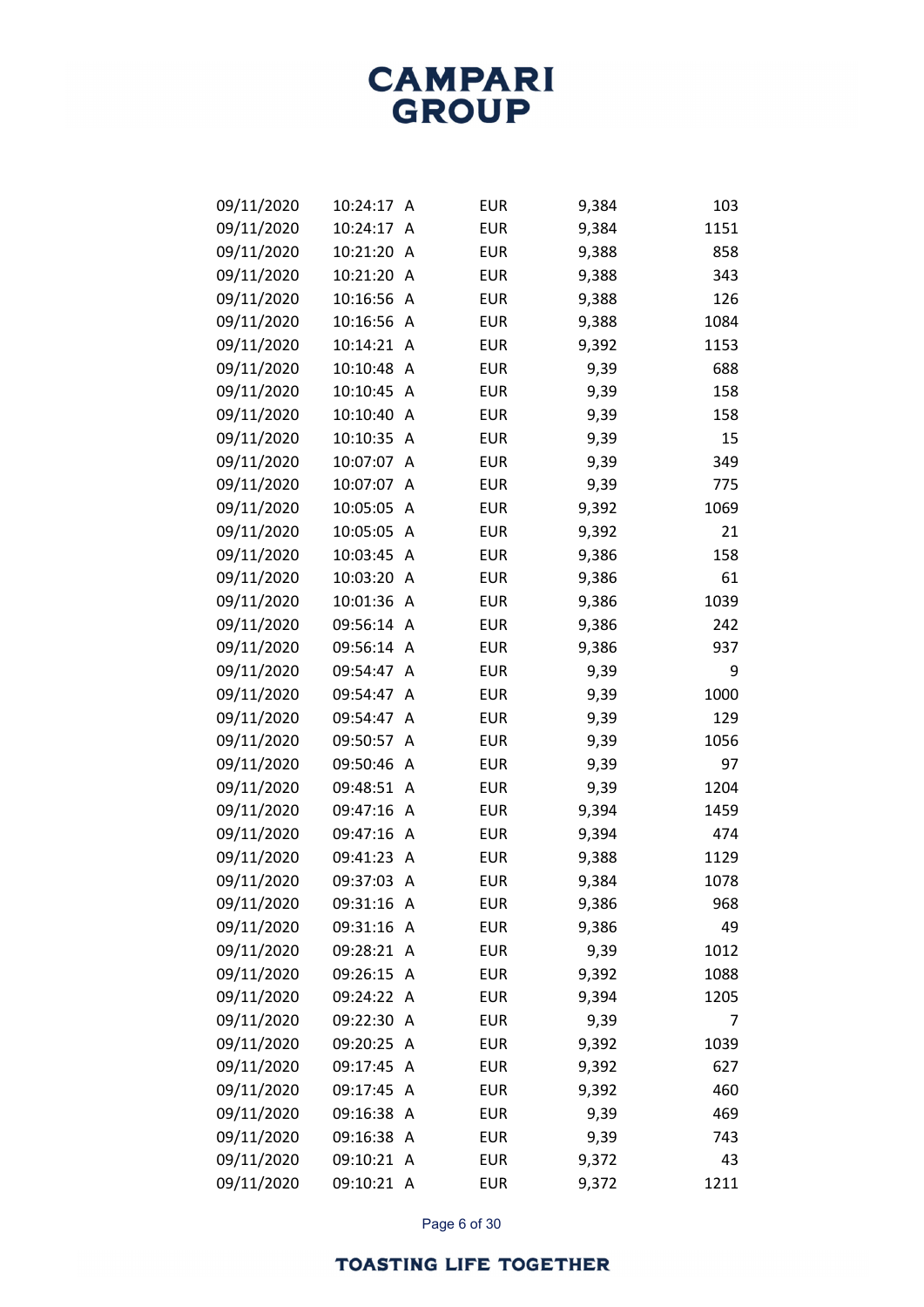| 09/11/2020 | 09:07:48   | A | <b>EUR</b> | 9,358 | 912  |
|------------|------------|---|------------|-------|------|
| 09/11/2020 | 09:07:39   | A | <b>EUR</b> | 9,358 | 179  |
| 09/11/2020 | 09:05:33   | Α | <b>EUR</b> | 9,362 | 1157 |
| 09/11/2020 | 09:02:41   | A | <b>EUR</b> | 9,368 | 1072 |
| 09/11/2020 | 09:00:51   | A | <b>EUR</b> | 9,37  | 1000 |
| 09/11/2020 | 09:00:51   | A | <b>EUR</b> | 9,37  | 158  |
| 09/11/2020 | 08:59:00   | A | <b>EUR</b> | 9,376 | 1065 |
| 09/11/2020 | 08:54:33   | A | <b>EUR</b> | 9,392 | 1030 |
| 09/11/2020 | 08:53:41   | A | <b>EUR</b> | 9,394 | 717  |
| 09/11/2020 | 08:53:41   | A | <b>EUR</b> | 9,394 | 438  |
| 09/11/2020 | 08:51:13   | A | <b>EUR</b> | 9,394 | 1057 |
| 09/11/2020 | 08:51:12   | A | <b>EUR</b> | 9,396 | 1124 |
| 09/11/2020 | 08:48:43   | Α | <b>EUR</b> | 9,388 | 517  |
| 09/11/2020 | 08:45:42   | A | <b>EUR</b> | 9,386 | 1128 |
| 09/11/2020 | 08:42:26   | A | <b>EUR</b> | 9,382 | 1073 |
| 09/11/2020 | 08:38:40   | A | <b>EUR</b> | 9,392 | 1109 |
| 09/11/2020 | 08:36:21   | A | <b>EUR</b> | 9,38  | 1097 |
| 09/11/2020 | 08:34:59   | A | <b>EUR</b> | 9,38  | 1154 |
| 09/11/2020 | 08:31:49   | A | <b>EUR</b> | 9,364 | 1108 |
| 09/11/2020 | 08:28:56   | A | <b>EUR</b> | 9,374 | 1187 |
| 09/11/2020 | 08:27:30   | A | <b>EUR</b> | 9,39  | 1084 |
| 09/11/2020 | 08:24:40   | A | <b>EUR</b> | 9,402 | 1067 |
| 09/11/2020 | 08:22:50   | A | <b>EUR</b> | 9,42  | 1047 |
| 09/11/2020 | 08:21:20   | A | <b>EUR</b> | 9,424 | 723  |
| 09/11/2020 | 08:21:20   | A | <b>EUR</b> | 9,424 | 302  |
| 09/11/2020 | 08:18:35   | A | <b>EUR</b> | 9,406 | 1249 |
| 09/11/2020 | 08:17:23   | A | <b>EUR</b> | 9,4   | 1011 |
| 09/11/2020 | 08:14:22   | A | <b>EUR</b> | 9,364 | 1256 |
| 09/11/2020 | 08:14:01   | A | <b>EUR</b> | 9,368 | 1095 |
| 09/11/2020 | 08:14:01   | A | <b>EUR</b> | 9,368 | 1    |
| 09/11/2020 | 08:10:53 A |   | <b>EUR</b> | 9,382 | 777  |
| 09/11/2020 | 08:10:53   | A | <b>EUR</b> | 9,38  | 351  |
| 09/11/2020 | 08:10:17   | A | <b>EUR</b> | 9,378 | 1205 |
| 09/11/2020 | 08:09:10   | A | <b>EUR</b> | 9,356 | 1196 |
| 09/11/2020 | 08:09:10   | A | <b>EUR</b> | 9,356 | 395  |
| 09/11/2020 | 08:09:10   | A | <b>EUR</b> | 9,356 | 778  |
| 10/11/2020 | 16:27:51   | A | <b>EUR</b> | 9,606 | 1260 |
| 10/11/2020 | 16:27:49   | A | <b>EUR</b> | 9,606 | 64   |
| 10/11/2020 | 16:27:49   | A | <b>EUR</b> | 9,606 | 117  |
| 10/11/2020 | 16:27:32   | A | <b>EUR</b> | 9,602 | 1256 |
| 10/11/2020 | 16:27:32   | A | <b>EUR</b> | 9,602 | 1    |
| 10/11/2020 | 16:27:32   | A | <b>EUR</b> | 9,602 | 313  |
| 10/11/2020 | 16:26:32 A |   | <b>EUR</b> | 9,594 | 197  |

Page 7 of 30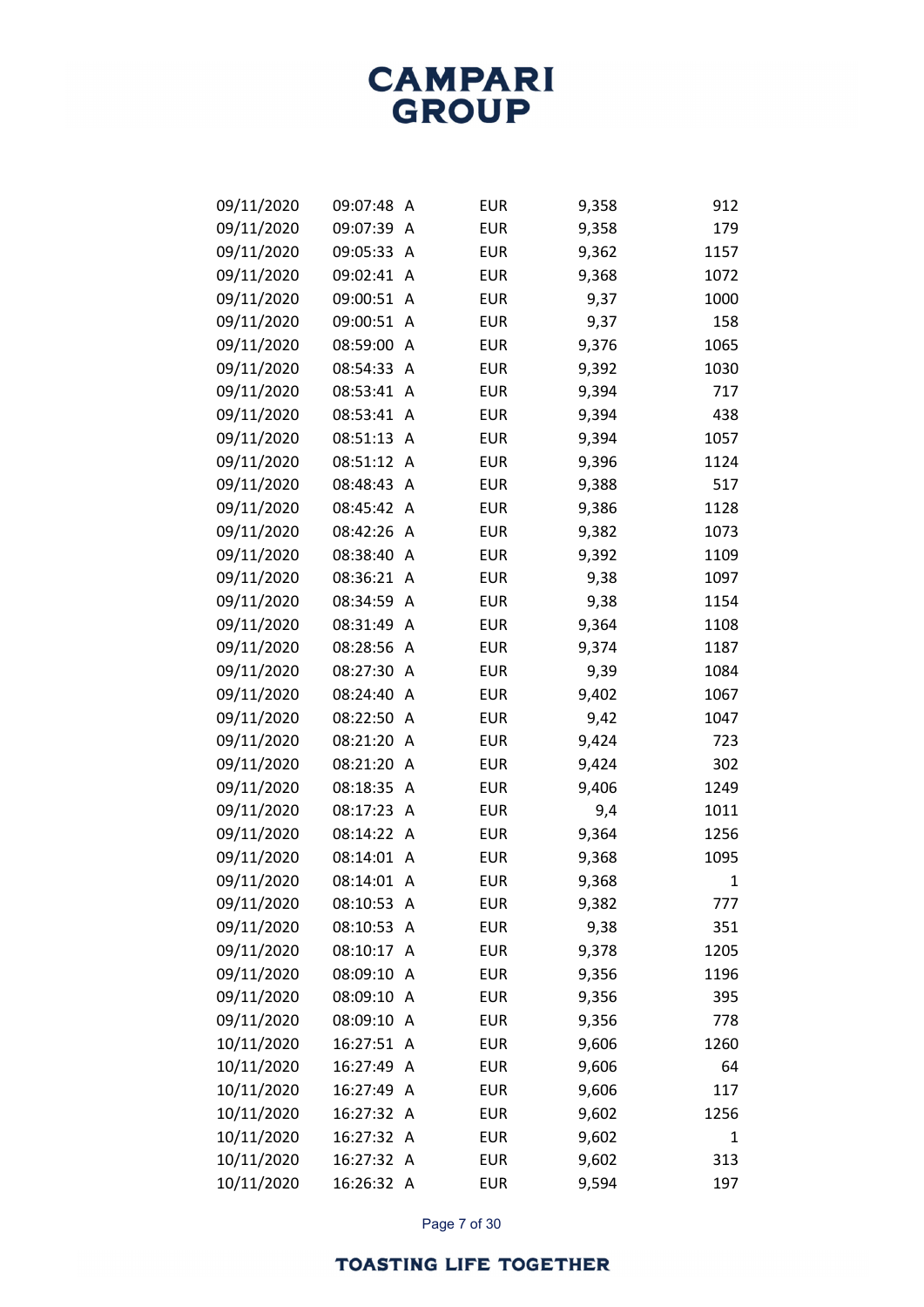| 10/11/2020 | 16:26:23   | A | <b>EUR</b> | 9,594 | 1040 |
|------------|------------|---|------------|-------|------|
| 10/11/2020 | 16:24:31   | A | <b>EUR</b> | 9,59  | 750  |
| 10/11/2020 | 16:23:33   | Α | <b>EUR</b> | 9,594 | 1197 |
| 10/11/2020 | 16:22:15   | A | <b>EUR</b> | 9,602 | 1110 |
| 10/11/2020 | 16:20:52   | A | <b>EUR</b> | 9,604 | 750  |
| 10/11/2020 | 16:20:30   | A | <b>EUR</b> | 9,606 | 304  |
| 10/11/2020 | 16:19:19   | A | <b>EUR</b> | 9,606 | 1201 |
| 10/11/2020 | 16:17:26   | Α | <b>EUR</b> | 9,61  | 747  |
| 10/11/2020 | 16:16:08   | A | <b>EUR</b> | 9,62  | 755  |
| 10/11/2020 | 16:16:08   | A | <b>EUR</b> | 9,62  | 340  |
| 10/11/2020 | 16:15:14   | Α | <b>EUR</b> | 9,62  | 853  |
| 10/11/2020 | 16:15:13   | Α | <b>EUR</b> | 9,62  | 372  |
| 10/11/2020 | 16:13:20   | A | <b>EUR</b> | 9,616 | 182  |
| 10/11/2020 | 16:13:20   | A | <b>EUR</b> | 9,616 | 921  |
| 10/11/2020 | 16:11:30   | A | <b>EUR</b> | 9,616 | 973  |
| 10/11/2020 | 16:11:27   | A | <b>EUR</b> | 9,616 | 84   |
| 10/11/2020 | 16:10:58   | A | <b>EUR</b> | 9,61  | 300  |
| 10/11/2020 | 16:08:30   | A | <b>EUR</b> | 9,61  | 750  |
| 10/11/2020 | 16:08:15   | Α | <b>EUR</b> | 9,61  | 291  |
| 10/11/2020 | 16:05:47   | Α | <b>EUR</b> | 9,614 | 1180 |
| 10/11/2020 | 16:04:23   | A | <b>EUR</b> | 9,62  | 316  |
| 10/11/2020 | 16:04:23   | A | <b>EUR</b> | 9,62  | 809  |
| 10/11/2020 | 16:03:34   | Α | <b>EUR</b> | 9,618 | 1227 |
| 10/11/2020 | 16:00:09   | Α | <b>EUR</b> | 9,598 | 891  |
| 10/11/2020 | 15:59:59   | A | <b>EUR</b> | 9,6   | 9    |
| 10/11/2020 | 15:59:59   | A | <b>EUR</b> | 9,6   | 1011 |
| 10/11/2020 | 15:56:21   | Α | <b>EUR</b> | 9,596 | 1164 |
| 10/11/2020 | 15:56:11   | Α | <b>EUR</b> | 9,598 | 213  |
| 10/11/2020 | 15:56:11   | A | <b>EUR</b> | 9,596 | 300  |
| 10/11/2020 | 15:53:57   | Α | <b>EUR</b> | 9,6   | 1105 |
| 10/11/2020 | 15:50:07   | A | <b>EUR</b> | 9,606 | 1049 |
| 10/11/2020 | 15:48:51   | Α | <b>EUR</b> | 9,61  | 1197 |
| 10/11/2020 | 15:46:19   | A | <b>EUR</b> | 9,598 | 1144 |
| 10/11/2020 | 15:43:36   | A | <b>EUR</b> | 9,576 | 189  |
| 10/11/2020 | 15:43:36   | A | <b>EUR</b> | 9,576 | 998  |
| 10/11/2020 | 15:41:29   | A | <b>EUR</b> | 9,574 | 457  |
| 10/11/2020 | 15:41:23   | A | <b>EUR</b> | 9,574 | 652  |
| 10/11/2020 | 15:38:32   | A | <b>EUR</b> | 9,58  | 1212 |
| 10/11/2020 | 15:36:28   | A | <b>EUR</b> | 9,592 | 1157 |
| 10/11/2020 | 15:35:49   | A | <b>EUR</b> | 9,594 | 1189 |
| 10/11/2020 | 15:30:47   | A | <b>EUR</b> | 9,574 | 1247 |
| 10/11/2020 | 15:28:32   | A | <b>EUR</b> | 9,576 | 1081 |
| 10/11/2020 | 15:26:24 A |   | EUR        | 9,572 | 293  |

Page 8 of 30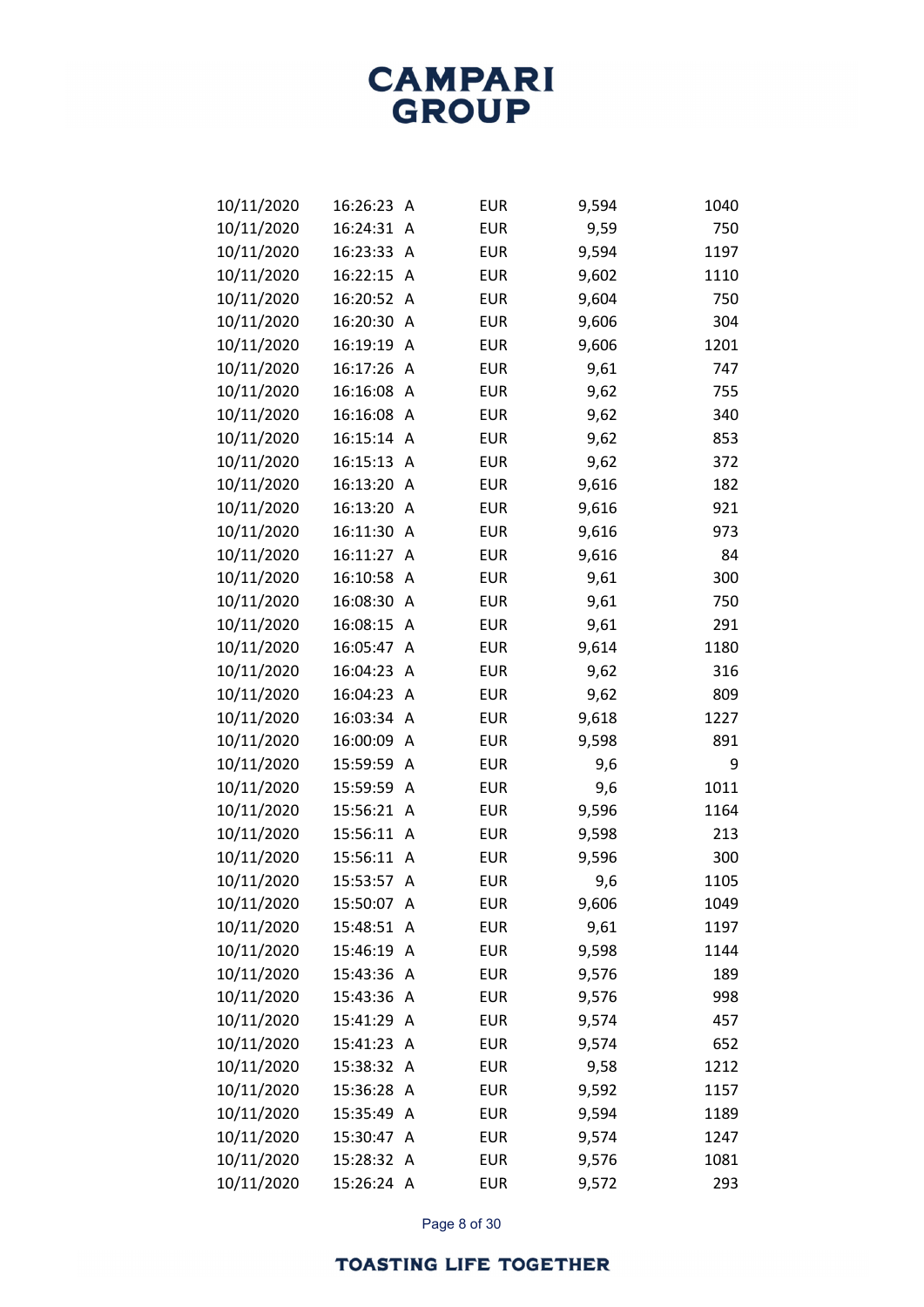| 10/11/2020 | 15:26:24   | A | <b>EUR</b> | 9,572 | 811  |
|------------|------------|---|------------|-------|------|
| 10/11/2020 | 15:25:59   | Α | <b>EUR</b> | 9,574 | 1132 |
| 10/11/2020 | 15:21:46   | Α | <b>EUR</b> | 9,564 | 1102 |
| 10/11/2020 | 15:20:19   | Α | <b>EUR</b> | 9,594 | 76   |
| 10/11/2020 | 15:18:54   | Α | <b>EUR</b> | 9,594 | 1175 |
| 10/11/2020 | 15:18:10   | Α | <b>EUR</b> | 9,594 | 383  |
| 10/11/2020 | 15:17:21   | Α | <b>EUR</b> | 9,594 | 758  |
| 10/11/2020 | 15:15:00   | Α | <b>EUR</b> | 9,588 | 1086 |
| 10/11/2020 | 15:12:27   | Α | <b>EUR</b> | 9,586 | 1038 |
| 10/11/2020 | 15:09:52   | A | <b>EUR</b> | 9,582 | 1233 |
| 10/11/2020 | 15:08:00   | Α | <b>EUR</b> | 9,58  | 1182 |
| 10/11/2020 | 15:05:25   | A | <b>EUR</b> | 9,588 | 1211 |
| 10/11/2020 | 15:02:29   | Α | <b>EUR</b> | 9,582 | 621  |
| 10/11/2020 | 15:02:29   | Α | <b>EUR</b> | 9,582 | 526  |
| 10/11/2020 | 15:02:01   | Α | <b>EUR</b> | 9,584 | 1076 |
| 10/11/2020 | 14:59:25   | Α | <b>EUR</b> | 9,578 | 962  |
| 10/11/2020 | 14:59:25   | Α | <b>EUR</b> | 9,578 | 153  |
| 10/11/2020 | 14:56:36   | Α | <b>EUR</b> | 9,566 | 438  |
| 10/11/2020 | 14:56:35   | Α | <b>EUR</b> | 9,566 | 583  |
| 10/11/2020 | 14:53:19   | Α | <b>EUR</b> | 9,576 | 1176 |
| 10/11/2020 | 14:53:16   | Α | <b>EUR</b> | 9,58  | 1371 |
| 10/11/2020 | 14:53:00   | Α | <b>EUR</b> | 9,578 | 311  |
| 10/11/2020 | 14:48:20   | Α | <b>EUR</b> | 9,552 | 1237 |
| 10/11/2020 | 14:45:19   | Α | <b>EUR</b> | 9,554 | 1157 |
| 10/11/2020 | 14:41:42   | A | <b>EUR</b> | 9,548 | 1243 |
| 10/11/2020 | 14:38:32   | A | <b>EUR</b> | 9,546 | 397  |
| 10/11/2020 | 14:38:32   | Α | <b>EUR</b> | 9,546 | 730  |
| 10/11/2020 | 14:35:54   | A | <b>EUR</b> | 9,542 | 1097 |
| 10/11/2020 | 14:35:12   | Α | <b>EUR</b> | 9,548 | 1509 |
| 10/11/2020 | 14:35:05   | Α | <b>EUR</b> | 9,55  | 514  |
| 10/11/2020 | 14:35:04   | A | <b>EUR</b> | 9,55  | 56   |
| 10/11/2020 | 14:35:04   | Α | <b>EUR</b> | 9,55  | 122  |
| 10/11/2020 | 14:30:13   | A | <b>EUR</b> | 9,544 | 375  |
| 10/11/2020 | 14:30:13   | A | <b>EUR</b> | 9,544 | 700  |
| 10/11/2020 | 14:30:13   | A | <b>EUR</b> | 9,544 | 49   |
| 10/11/2020 | 14:30:13   | Α | <b>EUR</b> | 9,544 | 1000 |
| 10/11/2020 | 14:23:50   | A | <b>EUR</b> | 9,538 | 1206 |
| 10/11/2020 | 14:21:47   | A | <b>EUR</b> | 9,54  | 899  |
| 10/11/2020 | 14:21:17   | A | <b>EUR</b> | 9,54  | 149  |
| 10/11/2020 | 14:16:36   | A | <b>EUR</b> | 9,562 | 496  |
| 10/11/2020 | 14:16:36   | A | <b>EUR</b> | 9,562 | 715  |
| 10/11/2020 | 14:13:21   | A | <b>EUR</b> | 9,564 | 490  |
| 10/11/2020 | 14:12:19 A |   | <b>EUR</b> | 9,564 | 705  |

Page 9 of 30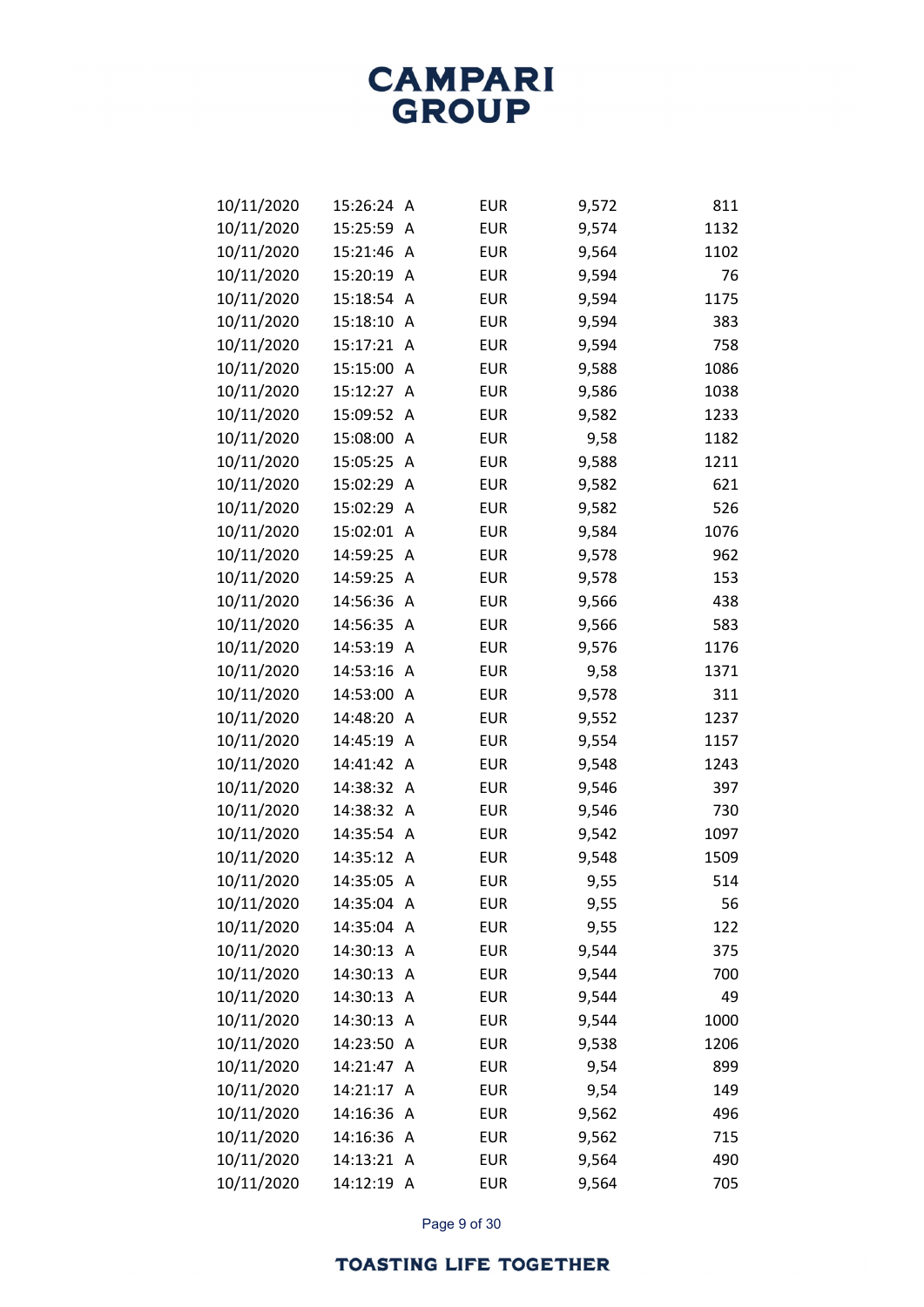| 10/11/2020 | 14:09:48   | A | <b>EUR</b> | 9,56  | 1086 |
|------------|------------|---|------------|-------|------|
| 10/11/2020 | 14:06:24   | A | <b>EUR</b> | 9,544 | 85   |
| 10/11/2020 | 14:06:24   | Α | <b>EUR</b> | 9,544 | 1006 |
| 10/11/2020 | 14:03:28   | A | <b>EUR</b> | 9,538 | 415  |
| 10/11/2020 | 14:03:28   | A | <b>EUR</b> | 9,538 | 750  |
| 10/11/2020 | 14:01:45   | A | <b>EUR</b> | 9,538 | 221  |
| 10/11/2020 | 13:57:52   | A | <b>EUR</b> | 9,548 | 846  |
| 10/11/2020 | 13:57:52   | Α | <b>EUR</b> | 9,548 | 389  |
| 10/11/2020 | 13:55:20   | Α | <b>EUR</b> | 9,55  | 181  |
| 10/11/2020 | 13:55:20   | A | <b>EUR</b> | 9,55  | 49   |
| 10/11/2020 | 13:55:09   | A | <b>EUR</b> | 9,55  | 928  |
| 10/11/2020 | 13:51:19   | A | <b>EUR</b> | 9,554 | 1178 |
| 10/11/2020 | 13:45:54   | A | <b>EUR</b> | 9,556 | 1172 |
| 10/11/2020 | 13:45:54   | A | <b>EUR</b> | 9,556 | 84   |
| 10/11/2020 | 13:42:19   | A | <b>EUR</b> | 9,554 | 384  |
| 10/11/2020 | 13:42:19   | A | <b>EUR</b> | 9,554 | 846  |
| 10/11/2020 | 13:37:31   | A | <b>EUR</b> | 9,578 | 9    |
| 10/11/2020 | 13:37:31   | A | <b>EUR</b> | 9,578 | 1224 |
| 10/11/2020 | 13:33:53   | A | <b>EUR</b> | 9,584 | 1081 |
| 10/11/2020 | 13:31:50   | A | <b>EUR</b> | 9,576 | 457  |
| 10/11/2020 | 13:31:08   | Α | <b>EUR</b> | 9,576 | 585  |
| 10/11/2020 | 13:29:59   | A | <b>EUR</b> | 9,582 | 1053 |
| 10/11/2020 | 13:24:58   | A | <b>EUR</b> | 9,576 | 1244 |
| 10/11/2020 | 13:18:54   | A | <b>EUR</b> | 9,56  | 750  |
| 10/11/2020 | 13:18:53   | Α | <b>EUR</b> | 9,56  | 1029 |
| 10/11/2020 | 13:09:10   | A | <b>EUR</b> | 9,56  | 1187 |
| 10/11/2020 | 13:03:07   | A | <b>EUR</b> | 9,558 | 644  |
| 10/11/2020 | 13:02:50   | A | <b>EUR</b> | 9,558 | 587  |
| 10/11/2020 | 12:58:21   | A | <b>EUR</b> | 9,568 | 1150 |
| 10/11/2020 | 12:55:09   | Α | <b>EUR</b> | 9,572 | 1106 |
| 10/11/2020 | 12:50:39 A |   | <b>EUR</b> | 9,57  | 1124 |
| 10/11/2020 | 12:44:28   | Α | <b>EUR</b> | 9,582 | 1114 |
| 10/11/2020 | 12:44:28   | A | <b>EUR</b> | 9,582 | 136  |
| 10/11/2020 | 12:37:59   | Α | <b>EUR</b> | 9,57  | 1212 |
| 10/11/2020 | 12:36:17   | A | <b>EUR</b> | 9,574 | 496  |
| 10/11/2020 | 12:36:17   | A | <b>EUR</b> | 9,574 | 522  |
| 10/11/2020 | 12:27:01 A |   | <b>EUR</b> | 9,578 | 1219 |
| 10/11/2020 | 12:21:32 A |   | <b>EUR</b> | 9,584 | 369  |
| 10/11/2020 | 12:21:32 A |   | <b>EUR</b> | 9,584 | 836  |
| 10/11/2020 | 12:15:04   | A | <b>EUR</b> | 9,57  | 886  |
| 10/11/2020 | 12:15:04   | A | <b>EUR</b> | 9,57  | 320  |
| 10/11/2020 | 12:12:10   | Α | <b>EUR</b> | 9,57  | 1138 |
| 10/11/2020 | 12:04:03 A |   | <b>EUR</b> | 9,58  | 1024 |

Page 10 of 30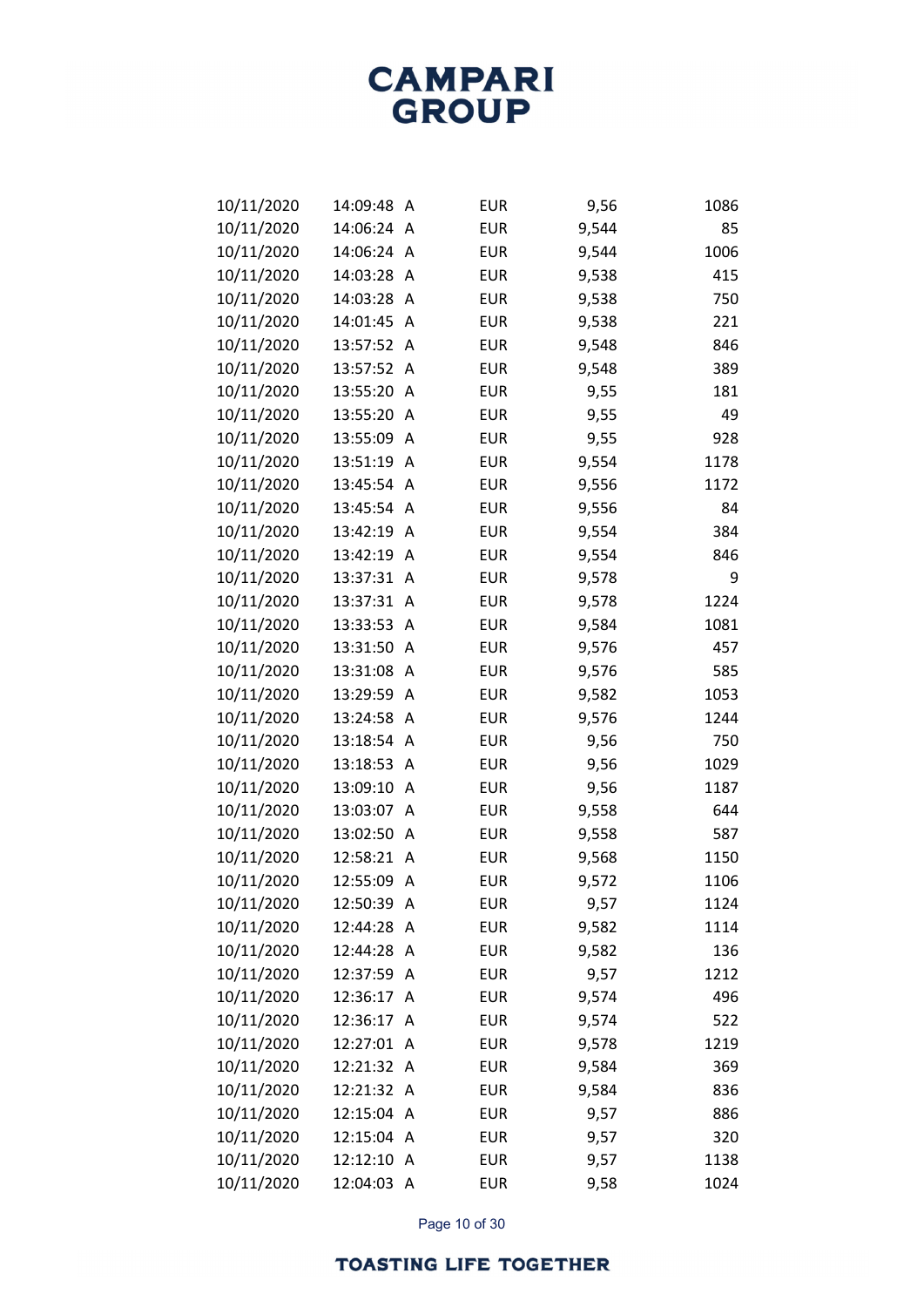| 10/11/2020 | 12:02:15   | Α        | <b>EUR</b> | 9,576 | 1052 |
|------------|------------|----------|------------|-------|------|
| 10/11/2020 | 11:49:43   | A        | <b>EUR</b> | 9,564 | 26   |
| 10/11/2020 | 11:49:43   | A        | <b>EUR</b> | 9,564 | 750  |
| 10/11/2020 | 11:49:43   | Α        | <b>EUR</b> | 9,562 | 452  |
| 10/11/2020 | 11:49:43   | A        | <b>EUR</b> | 9,562 | 498  |
| 10/11/2020 | 11:49:43   | Α        | <b>EUR</b> | 9,562 | 759  |
| 10/11/2020 | 11:45:36   | Α        | <b>EUR</b> | 9,578 | 699  |
| 10/11/2020 | 11:45:35   | Α        | <b>EUR</b> | 9,578 | 359  |
| 10/11/2020 | 11:39:40   | A        | <b>EUR</b> | 9,582 | 1223 |
| 10/11/2020 | 11:37:19   | A        | <b>EUR</b> | 9,588 | 950  |
| 10/11/2020 | 11:30:51   | Α        | <b>EUR</b> | 9,586 | 1050 |
| 10/11/2020 | 11:29:22   | $\wedge$ | <b>EUR</b> | 9,59  | 1103 |
| 10/11/2020 | 11:26:36   | A        | <b>EUR</b> | 9,578 | 411  |
| 10/11/2020 | 11:23:11   | A        | <b>EUR</b> | 9,57  | 1096 |
| 10/11/2020 | 11:16:54   | A        | <b>EUR</b> | 9,56  | 194  |
| 10/11/2020 | 11:16:54   | Α        | <b>EUR</b> | 9,56  | 992  |
| 10/11/2020 | 11:13:54   | A        | <b>EUR</b> | 9,57  | 241  |
| 10/11/2020 | 11:13:54   | A        | <b>EUR</b> | 9,57  | 836  |
| 10/11/2020 | 11:11:17   | A        | <b>EUR</b> | 9,568 | 627  |
| 10/11/2020 | 11:11:17   | A        | <b>EUR</b> | 9,568 | 478  |
| 10/11/2020 | 11:06:48   | A        | <b>EUR</b> | 9,562 | 1087 |
| 10/11/2020 | 11:02:00   | A        | <b>EUR</b> | 9,54  | 1111 |
| 10/11/2020 | 10:57:50   | Α        | <b>EUR</b> | 9,538 | 1119 |
| 10/11/2020 | 10:53:56   | Α        | <b>EUR</b> | 9,54  | 255  |
| 10/11/2020 | 10:53:56   | A        | <b>EUR</b> | 9,54  | 816  |
| 10/11/2020 | 10:51:18   | A        | <b>EUR</b> | 9,55  | 1040 |
| 10/11/2020 | 10:46:58   | Α        | <b>EUR</b> | 9,56  | 1036 |
| 10/11/2020 | 10:42:36   | Α        | <b>EUR</b> | 9,572 | 1259 |
| 10/11/2020 | 10:40:29   | A        | <b>EUR</b> | 9,574 | 455  |
| 10/11/2020 | 10:40:29   | Α        | <b>EUR</b> | 9,574 | 766  |
| 10/11/2020 | 10:38:37   | Α        | <b>EUR</b> | 9,566 | 550  |
| 10/11/2020 | 10:32:30   | Α        | <b>EUR</b> | 9,556 | 1174 |
| 10/11/2020 | 10:30:03   | A        | <b>EUR</b> | 9,56  | 1051 |
| 10/11/2020 | 10:26:42 A |          | <b>EUR</b> | 9,556 | 1041 |
| 10/11/2020 | 10:24:21   | A        | <b>EUR</b> | 9,556 | 1154 |
| 10/11/2020 | 10:19:51   | A        | <b>EUR</b> | 9,548 | 850  |
| 10/11/2020 | 10:16:49   | A        | <b>EUR</b> | 9,554 | 1197 |
| 10/11/2020 | 10:16:24   | A        | <b>EUR</b> | 9,554 | 250  |
| 10/11/2020 | 10:12:32   | A        | <b>EUR</b> | 9,58  | 1179 |
| 10/11/2020 | 10:08:43   | A        | <b>EUR</b> | 9,584 | 1078 |
| 10/11/2020 | 10:04:24   | A        | <b>EUR</b> | 9,606 | 130  |
| 10/11/2020 | 10:04:24   | Α        | <b>EUR</b> | 9,606 | 80   |
| 10/11/2020 | 10:04:24 A |          | <b>EUR</b> | 9,606 | 1000 |

Page 11 of 30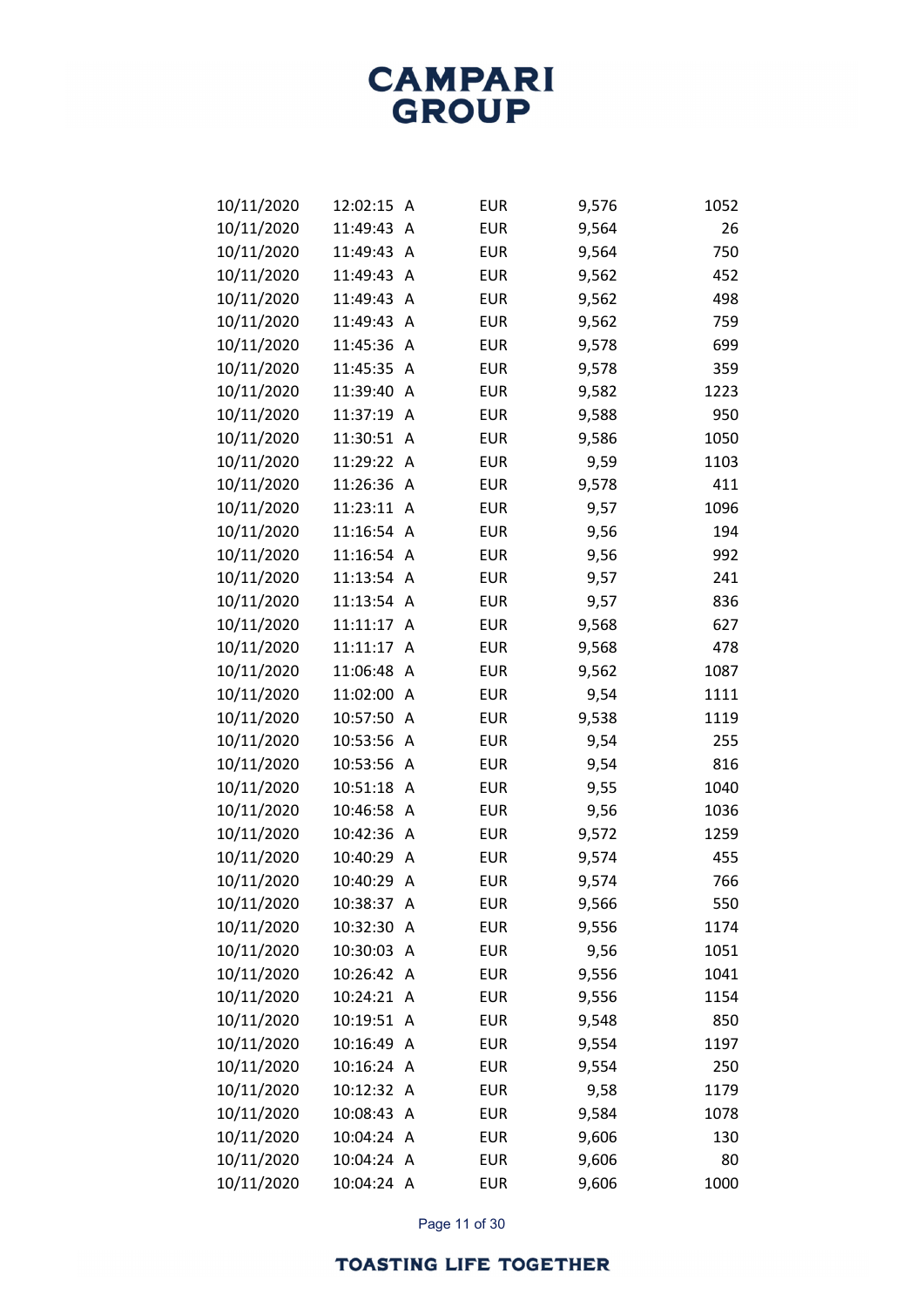| 10/11/2020 | 10:00:57   | A              | <b>EUR</b> | 9,622 | 1020 |
|------------|------------|----------------|------------|-------|------|
| 10/11/2020 | 09:56:59   | A              | <b>EUR</b> | 9,646 | 1212 |
| 10/11/2020 | 09:52:59   | A              | <b>EUR</b> | 9,64  | 1239 |
| 10/11/2020 | 09:50:21   | A              | <b>EUR</b> | 9,646 | 816  |
| 10/11/2020 | 09:50:21   | A              | <b>EUR</b> | 9,646 | 282  |
| 10/11/2020 | 09:46:58   | A              | <b>EUR</b> | 9,636 | 1150 |
| 10/11/2020 | 09:42:14   | A              | <b>EUR</b> | 9,626 | 1107 |
| 10/11/2020 | 09:42:14   | A              | <b>EUR</b> | 9,626 | 1093 |
| 10/11/2020 | 09:36:28   | A              | <b>EUR</b> | 9,614 | 1123 |
| 10/11/2020 | 09:33:10   | A              | <b>EUR</b> | 9,618 | 1101 |
| 10/11/2020 | 09:30:14   | A              | <b>EUR</b> | 9,634 | 475  |
| 10/11/2020 | 09:30:14   | A              | <b>EUR</b> | 9,634 | 760  |
| 10/11/2020 | 09:27:05   | A              | <b>EUR</b> | 9,63  | 1167 |
| 10/11/2020 | 09:25:19   | A              | <b>EUR</b> | 9,636 | 1099 |
| 10/11/2020 | 09:21:54   | A              | <b>EUR</b> | 9,628 | 1080 |
| 10/11/2020 | 09:18:27   | A              | <b>EUR</b> | 9,646 | 1027 |
| 10/11/2020 | 09:14:57   | A              | <b>EUR</b> | 9,642 | 1088 |
| 10/11/2020 | 09:10:58   | A              | <b>EUR</b> | 9,652 | 234  |
| 10/11/2020 | 09:10:58   | Α              | <b>EUR</b> | 9,648 | 850  |
| 10/11/2020 | 09:10:45   | A              | <b>EUR</b> | 9,658 | 1063 |
| 10/11/2020 | 09:06:08   | A              | <b>EUR</b> | 9,654 | 1123 |
| 10/11/2020 | 09:06:08   | A              | <b>EUR</b> | 9,656 | 22   |
| 10/11/2020 | 09:03:44   | A              | <b>EUR</b> | 9,656 | 1166 |
| 10/11/2020 | 09:00:43   | A              | <b>EUR</b> | 9,674 | 1000 |
| 10/11/2020 | 09:00:43   | Α              | <b>EUR</b> | 9,674 | 1036 |
| 10/11/2020 | 09:00:42   | A              | <b>EUR</b> | 9,676 | 632  |
| 10/11/2020 | 09:00:42   | Α              | <b>EUR</b> | 9,676 | 396  |
| 10/11/2020 | 08:56:20   | A              | <b>EUR</b> | 9,656 | 500  |
| 10/11/2020 | 08:56:17   | A              | <b>EUR</b> | 9,656 | 397  |
| 10/11/2020 | 08:52:25   | $\wedge$       | <b>EUR</b> | 9,638 | 750  |
| 10/11/2020 | 08:49:38 A |                | <b>EUR</b> | 9,62  | 1127 |
| 10/11/2020 | 08:48:13   | A              | <b>EUR</b> | 9,624 | 1058 |
| 10/11/2020 | 08:44:22   | A              | <b>EUR</b> | 9,612 | 1155 |
| 10/11/2020 | 08:41:56   | A              | <b>EUR</b> | 9,606 | 1259 |
| 10/11/2020 | 08:38:42   | A              | <b>EUR</b> | 9,588 | 1151 |
| 10/11/2020 | 08:36:10   | $\overline{A}$ | <b>EUR</b> | 9,584 | 301  |
| 10/11/2020 | 08:36:10   | A              | <b>EUR</b> | 9,584 | 753  |
| 10/11/2020 | 08:34:20   | A              | <b>EUR</b> | 9,6   | 1188 |
| 10/11/2020 | 08:32:37   | A              | <b>EUR</b> | 9,572 | 1150 |
| 10/11/2020 | 08:29:29   | A              | <b>EUR</b> | 9,566 | 1058 |
| 10/11/2020 | 08:29:29   | Α              | <b>EUR</b> | 9,566 | 282  |
| 10/11/2020 | 08:29:29   | A              | <b>EUR</b> | 9,566 | 924  |
| 10/11/2020 | 08:25:06   | $\wedge$       | <b>EUR</b> | 9,572 | 938  |

Page 12 of 30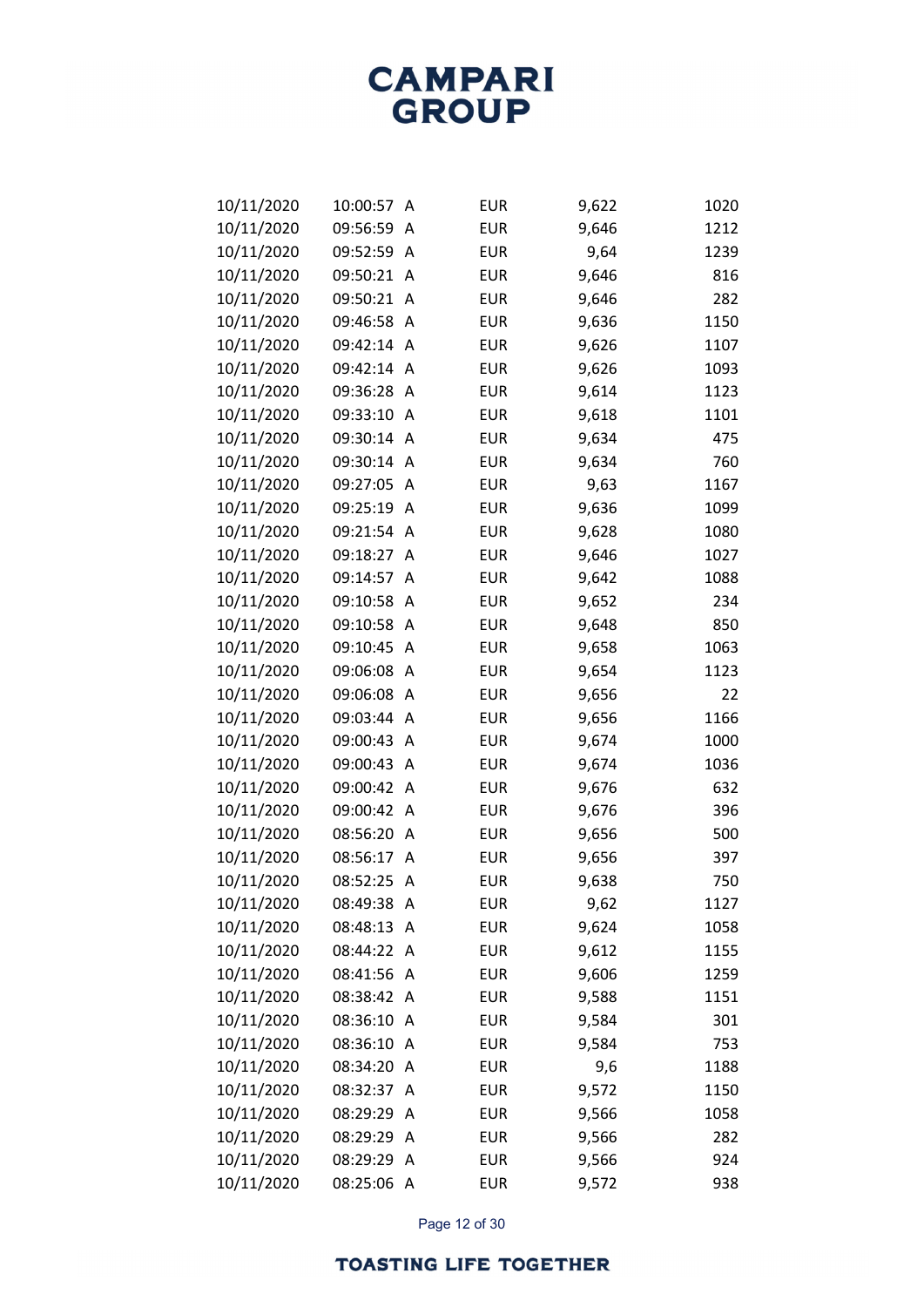| 10/11/2020 | 08:25:06   | Α              | <b>EUR</b> | 9,572 | 292  |
|------------|------------|----------------|------------|-------|------|
| 10/11/2020 | 08:25:06   | A              | <b>EUR</b> | 9,574 | 1092 |
| 10/11/2020 | 08:25:06   | A              | <b>EUR</b> | 9,576 | 1092 |
| 10/11/2020 | 08:18:28   | A              | <b>EUR</b> | 9,536 | 1065 |
| 10/11/2020 | 08:18:28   | A              | <b>EUR</b> | 9,538 | 1053 |
| 10/11/2020 | 08:14:39   | A              | <b>EUR</b> | 9,522 | 1171 |
| 10/11/2020 | 08:14:29   | A              | <b>EUR</b> | 9,526 | 1083 |
| 10/11/2020 | 08:11:27   | A              | <b>EUR</b> | 9,544 | 1114 |
| 10/11/2020 | 08:09:12   | A              | <b>EUR</b> | 9,536 | 1129 |
| 10/11/2020 | 08:07:04   | A              | <b>EUR</b> | 9,558 | 1171 |
| 10/11/2020 | 08:07:04   | A              | <b>EUR</b> | 9,56  | 435  |
| 10/11/2020 | 08:07:04   | A              | <b>EUR</b> | 9,56  | 700  |
| 10/11/2020 | 08:06:24   | A              | <b>EUR</b> | 9,54  | 187  |
| 11/11/2020 | 16:28:37   | A              | <b>EUR</b> | 9,87  | 2095 |
| 11/11/2020 | 16:28:21   | A              | <b>EUR</b> | 9,87  | 2100 |
| 11/11/2020 | 16:28:21   | A              | <b>EUR</b> | 9,87  | 8    |
| 11/11/2020 | 16:28:21   | A              | <b>EUR</b> | 9,872 | 59   |
| 11/11/2020 | 16:28:21   | A              | <b>EUR</b> | 9,87  | 33   |
| 11/11/2020 | 16:28:21   | Α              | <b>EUR</b> | 9,872 | 9    |
| 11/11/2020 | 16:26:43   | A              | <b>EUR</b> | 9,868 | 1038 |
| 11/11/2020 | 16:26:42   | A              | <b>EUR</b> | 9,87  | 1067 |
| 11/11/2020 | 16:26:37   | A              | <b>EUR</b> | 9,87  | 132  |
| 11/11/2020 | 16:25:47   | A              | <b>EUR</b> | 9,866 | 1150 |
| 11/11/2020 | 16:24:48   | Α              | <b>EUR</b> | 9,858 | 56   |
| 11/11/2020 | 16:24:37   | A              | <b>EUR</b> | 9,858 | 1004 |
| 11/11/2020 | 16:24:07   | A              | <b>EUR</b> | 9,866 | 1249 |
| 11/11/2020 | 16:23:14   | A              | <b>EUR</b> | 9,868 | 276  |
| 11/11/2020 | 16:23:14   | Α              | <b>EUR</b> | 9,868 | 884  |
| 11/11/2020 | 16:23:04   | A              | <b>EUR</b> | 9,87  | 311  |
| 11/11/2020 | 16:23:04   | Α              | <b>EUR</b> | 9,87  | 426  |
| 11/11/2020 | 16:23:04   | A              | <b>EUR</b> | 9,87  | 46   |
| 11/11/2020 | 16:23:04   | A              | <b>EUR</b> | 9,87  | 8    |
| 11/11/2020 | 16:22:54   | A              | <b>EUR</b> | 9,868 | 77   |
| 11/11/2020 | 16:22:45   | A              | <b>EUR</b> | 9,868 | 1082 |
| 11/11/2020 | 16:22:37   | A              | <b>EUR</b> | 9,866 | 8    |
| 11/11/2020 | 16:22:37   | A              | <b>EUR</b> | 9,866 | 10   |
| 11/11/2020 | 16:22:37   | A              | <b>EUR</b> | 9,866 | 4    |
| 11/11/2020 | 16:22:06   | Α              | <b>EUR</b> | 9,866 | 443  |
| 11/11/2020 | 16:22:06   | $\overline{A}$ | <b>EUR</b> | 9,866 | 1508 |
| 11/11/2020 | 16:20:51   | $\overline{A}$ | <b>EUR</b> | 9,864 | 1007 |
| 11/11/2020 | 16:20:51   | A              | <b>EUR</b> | 9,864 | 207  |
| 11/11/2020 | 16:20:51   | A              | <b>EUR</b> | 9,864 | 4    |
| 11/11/2020 | 16:19:10 A |                | <b>EUR</b> | 9,86  | 1082 |

Page 13 of 30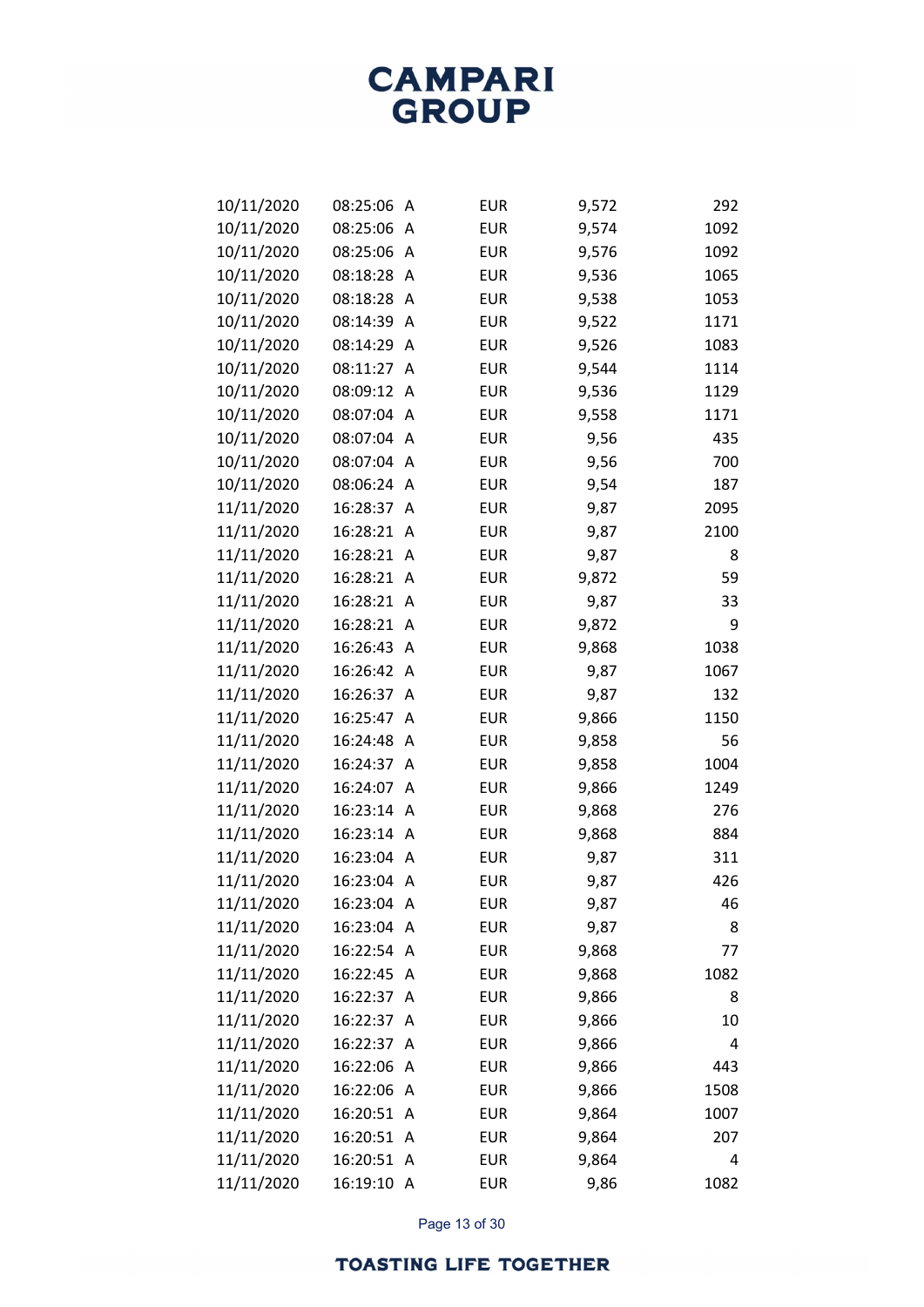| 11/11/2020 | 16:17:34   | A | <b>EUR</b> | 9,856 | 1219 |
|------------|------------|---|------------|-------|------|
| 11/11/2020 | 16:15:14   | A | <b>EUR</b> | 9,866 | 1175 |
| 11/11/2020 | 16:15:03   | A | <b>EUR</b> | 9,868 | 1149 |
| 11/11/2020 | 16:14:35   | A | <b>EUR</b> | 9,87  | 363  |
| 11/11/2020 | 16:12:21   | A | <b>EUR</b> | 9,86  | 1175 |
| 11/11/2020 | 16:12:09   | A | <b>EUR</b> | 9,86  | 1166 |
| 11/11/2020 | 16:11:55   | A | <b>EUR</b> | 9,862 | 1145 |
| 11/11/2020 | 16:09:00   | Α | <b>EUR</b> | 9,856 | 290  |
| 11/11/2020 | 16:09:00   | A | <b>EUR</b> | 9,856 | 850  |
| 11/11/2020 | 16:09:00   | A | <b>EUR</b> | 9,856 | 14   |
| 11/11/2020 | 16:09:00   | A | <b>EUR</b> | 9,856 | 1000 |
| 11/11/2020 | 16:08:30   | Α | <b>EUR</b> | 9,858 | 1629 |
| 11/11/2020 | 16:03:23   | A | <b>EUR</b> | 9,85  | 1227 |
| 11/11/2020 | 16:02:40   | A | <b>EUR</b> | 9,852 | 1171 |
| 11/11/2020 | 16:00:00   | A | <b>EUR</b> | 9,858 | 1237 |
| 11/11/2020 | 15:58:08   | Α | <b>EUR</b> | 9,86  | 1212 |
| 11/11/2020 | 15:58:08   | A | <b>EUR</b> | 9,86  | 1114 |
| 11/11/2020 | 15:52:43   | A | <b>EUR</b> | 9,854 | 605  |
| 11/11/2020 | 15:52:43   | A | <b>EUR</b> | 9,854 | 602  |
| 11/11/2020 | 15:51:53   | Α | <b>EUR</b> | 9,86  | 961  |
| 11/11/2020 | 15:51:53   | A | <b>EUR</b> | 9,86  | 200  |
| 11/11/2020 | 15:50:22   | A | <b>EUR</b> | 9,86  | 987  |
| 11/11/2020 | 15:50:22   | Α | <b>EUR</b> | 9,86  | 197  |
| 11/11/2020 | 15:50:22   | A | <b>EUR</b> | 9,858 | 1247 |
| 11/11/2020 | 15:50:16   | A | <b>EUR</b> | 9,86  | 64   |
| 11/11/2020 | 15:49:30   | A | <b>EUR</b> | 9,854 | 230  |
| 11/11/2020 | 15:45:06   | Α | <b>EUR</b> | 9,84  | 550  |
| 11/11/2020 | 15:45:06   | Α | <b>EUR</b> | 9,84  | 664  |
| 11/11/2020 | 15:42:47   | A | <b>EUR</b> | 9,834 | 1153 |
| 11/11/2020 | 15:42:47   | A | <b>EUR</b> | 9,834 | 94   |
| 11/11/2020 | 15:41:20   | A | <b>EUR</b> | 9,838 | 81   |
| 11/11/2020 | 15:41:20   | A | <b>EUR</b> | 9,838 | 971  |
| 11/11/2020 | 15:39:08   | A | <b>EUR</b> | 9,838 | 378  |
| 11/11/2020 | 15:39:08   | A | <b>EUR</b> | 9,838 | 1222 |
| 11/11/2020 | 15:36:52   | A | <b>EUR</b> | 9,838 | 784  |
| 11/11/2020 | 15:36:27   | A | <b>EUR</b> | 9,84  | 1047 |
| 11/11/2020 | 15:32:34   | A | <b>EUR</b> | 9,846 | 1116 |
| 11/11/2020 | 15:30:15   | Α | <b>EUR</b> | 9,856 | 1052 |
| 11/11/2020 | 15:26:59   | A | <b>EUR</b> | 9,85  | 268  |
| 11/11/2020 | 15:26:59   | A | <b>EUR</b> | 9,85  | 894  |
| 11/11/2020 | 15:24:59   | A | <b>EUR</b> | 9,846 | 1032 |
| 11/11/2020 | 15:24:57   | Α | <b>EUR</b> | 9,848 | 1207 |
| 11/11/2020 | 15:23:41 A |   | <b>EUR</b> | 9,84  | 1084 |

Page 14 of 30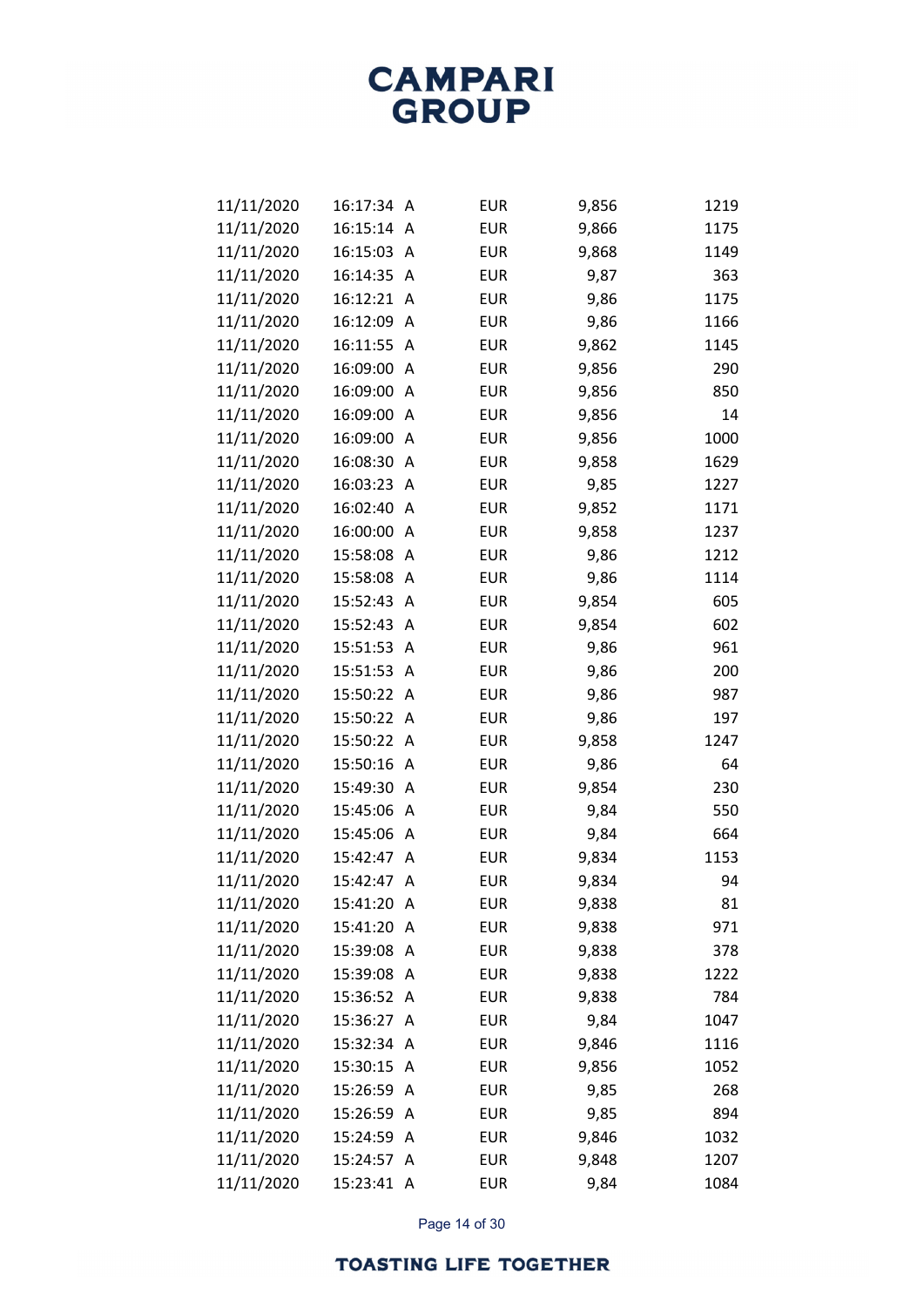| 11/11/2020 | 15:21:59   | Α | <b>EUR</b> | 9,842 | 529  |
|------------|------------|---|------------|-------|------|
| 11/11/2020 | 15:21:40   | A | <b>EUR</b> | 9,842 | 599  |
| 11/11/2020 | 15:16:36   | Α | <b>EUR</b> | 9,834 | 265  |
| 11/11/2020 | 15:16:36   | Α | <b>EUR</b> | 9,834 | 803  |
| 11/11/2020 | 15:16:00   | A | <b>EUR</b> | 9,838 | 403  |
| 11/11/2020 | 15:16:00   | Α | <b>EUR</b> | 9,838 | 750  |
| 11/11/2020 | 15:15:28   | Α | <b>EUR</b> | 9,834 | 256  |
| 11/11/2020 | 15:15:28   | Α | <b>EUR</b> | 9,834 | 1034 |
| 11/11/2020 | 15:09:44   | A | <b>EUR</b> | 9,832 | 1258 |
| 11/11/2020 | 15:09:19   | A | <b>EUR</b> | 9,832 | 1129 |
| 11/11/2020 | 15:09:19   | Α | <b>EUR</b> | 9,832 | 827  |
| 11/11/2020 | 15:09:19   | Α | <b>EUR</b> | 9,832 | 362  |
| 11/11/2020 | 15:09:19   | A | <b>EUR</b> | 9,832 | 60   |
| 11/11/2020 | 15:01:52   | Α | <b>EUR</b> | 9,832 | 688  |
| 11/11/2020 | 15:01:52   | Α | <b>EUR</b> | 9,832 | 500  |
| 11/11/2020 | 15:01:52   | Α | <b>EUR</b> | 9,832 | 1083 |
| 11/11/2020 | 15:01:52   | A | <b>EUR</b> | 9,832 | 103  |
| 11/11/2020 | 15:00:30   | A | <b>EUR</b> | 9,828 | 221  |
| 11/11/2020 | 14:57:49   | Α | <b>EUR</b> | 9,822 | 3    |
| 11/11/2020 | 14:57:49   | Α | <b>EUR</b> | 9,822 | 1138 |
| 11/11/2020 | 14:55:40   | A | <b>EUR</b> | 9,83  | 1101 |
| 11/11/2020 | 14:53:35   | Α | <b>EUR</b> | 9,838 | 1021 |
| 11/11/2020 | 14:53:19   | Α | <b>EUR</b> | 9,842 | 1113 |
| 11/11/2020 | 14:50:00   | Α | <b>EUR</b> | 9,832 | 766  |
| 11/11/2020 | 14:50:00   | Α | <b>EUR</b> | 9,832 | 476  |
| 11/11/2020 | 14:46:15   | Α | <b>EUR</b> | 9,832 | 90   |
| 11/11/2020 | 14:46:15   | Α | <b>EUR</b> | 9,832 | 1141 |
| 11/11/2020 | 14:46:15   | Α | <b>EUR</b> | 9,834 | 144  |
| 11/11/2020 | 14:46:15   | A | <b>EUR</b> | 9,834 | 1000 |
| 11/11/2020 | 14:46:15   | Α | <b>EUR</b> | 9,834 | 245  |
| 11/11/2020 | 14:46:00   | A | <b>EUR</b> | 9,836 | 1415 |
| 11/11/2020 | 14:41:03   | A | <b>EUR</b> | 9,816 | 254  |
| 11/11/2020 | 14:37:59   | A | <b>EUR</b> | 9,804 | 1215 |
| 11/11/2020 | 14:37:34   | A | <b>EUR</b> | 9,806 | 69   |
| 11/11/2020 | 14:37:34   | A | <b>EUR</b> | 9,806 | 1000 |
| 11/11/2020 | 14:37:34   | A | <b>EUR</b> | 9,806 | 86   |
| 11/11/2020 | 14:30:42   | A | <b>EUR</b> | 9,808 | 750  |
| 11/11/2020 | 14:30:42 A |   | <b>EUR</b> | 9,808 | 443  |
| 11/11/2020 | 14:30:42   | A | <b>EUR</b> | 9,806 | 1110 |
| 11/11/2020 | 14:30:42   | A | <b>EUR</b> | 9,806 | 28   |
| 11/11/2020 | 14:29:10   | A | <b>EUR</b> | 9,814 | 1151 |
| 11/11/2020 | 14:24:45   | A | <b>EUR</b> | 9,818 | 811  |
| 11/11/2020 | 14:24:45   | A | <b>EUR</b> | 9,818 | 230  |

Page 15 of 30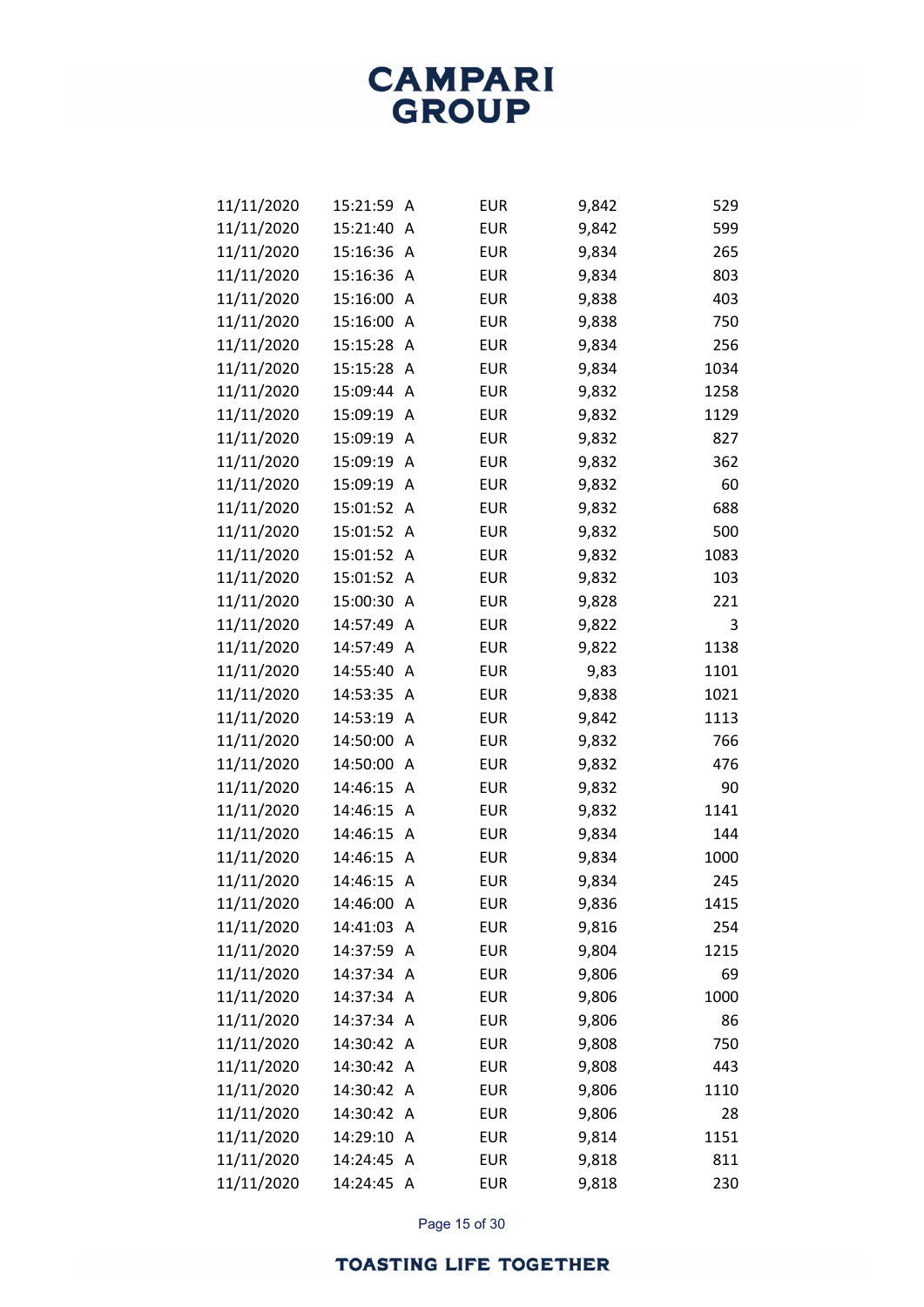| 11/11/2020 | 14:23:40   | Α | <b>EUR</b> | 9,822 | 1222 |
|------------|------------|---|------------|-------|------|
| 11/11/2020 | 14:20:25   | A | <b>EUR</b> | 9,824 | 1058 |
| 11/11/2020 | 14:14:41   | Α | <b>EUR</b> | 9,822 | 1176 |
| 11/11/2020 | 14:14:19   | Α | <b>EUR</b> | 9,826 | 1149 |
| 11/11/2020 | 14:06:21   | A | <b>EUR</b> | 9,816 | 1220 |
| 11/11/2020 | 14:02:22   | Α | <b>EUR</b> | 9,82  | 1193 |
| 11/11/2020 | 14:00:37   | A | <b>EUR</b> | 9,82  | 1122 |
| 11/11/2020 | 14:00:37   | Α | <b>EUR</b> | 9,82  | 18   |
| 11/11/2020 | 13:58:55   | Α | <b>EUR</b> | 9,822 | 1182 |
| 11/11/2020 | 13:52:32   | Α | <b>EUR</b> | 9,806 | 1025 |
| 11/11/2020 | 13:50:58   | Α | <b>EUR</b> | 9,804 | 1000 |
| 11/11/2020 | 13:50:58   | Α | <b>EUR</b> | 9,804 | 181  |
| 11/11/2020 | 13:50:00   | A | <b>EUR</b> | 9,8   | 125  |
| 11/11/2020 | 13:45:40   | Α | <b>EUR</b> | 9,806 | 1052 |
| 11/11/2020 | 13:45:40   | Α | <b>EUR</b> | 9,806 | 187  |
| 11/11/2020 | 13:41:25   | Α | <b>EUR</b> | 9,82  | 342  |
| 11/11/2020 | 13:40:46   | A | <b>EUR</b> | 9,82  | 678  |
| 11/11/2020 | 13:40:38   | Α | <b>EUR</b> | 9,822 | 879  |
| 11/11/2020 | 13:40:38   | Α | <b>EUR</b> | 9,822 | 300  |
| 11/11/2020 | 13:34:59   | Α | <b>EUR</b> | 9,814 | 1210 |
| 11/11/2020 | 13:32:37   | A | <b>EUR</b> | 9,806 | 1144 |
| 11/11/2020 | 13:23:36   | Α | <b>EUR</b> | 9,806 | 1163 |
| 11/11/2020 | 13:20:43   | Α | <b>EUR</b> | 9,808 | 1045 |
| 11/11/2020 | 13:17:03   | Α | <b>EUR</b> | 9,82  | 1056 |
| 11/11/2020 | 13:12:25   | Α | <b>EUR</b> | 9,81  | 1259 |
| 11/11/2020 | 13:07:35   | Α | <b>EUR</b> | 9,802 | 1211 |
| 11/11/2020 | 13:06:30   | Α | <b>EUR</b> | 9,802 | 29   |
| 11/11/2020 | 13:01:11   | A | <b>EUR</b> | 9,798 | 961  |
| 11/11/2020 | 13:01:11   | A | <b>EUR</b> | 9,798 | 252  |
| 11/11/2020 | 12:54:59   | Α | <b>EUR</b> | 9,788 | 1078 |
| 11/11/2020 | 12:53:16   | A | <b>EUR</b> | 9,79  | 175  |
| 11/11/2020 | 12:53:16   | Α | <b>EUR</b> | 9,79  | 999  |
| 11/11/2020 | 12:47:45   | A | <b>EUR</b> | 9,792 | 1165 |
| 11/11/2020 | 12:44:58   | A | <b>EUR</b> | 9,782 | 1013 |
| 11/11/2020 | 12:39:44   | A | <b>EUR</b> | 9,804 | 1152 |
| 11/11/2020 | 12:36:17   | A | <b>EUR</b> | 9,814 | 1115 |
| 11/11/2020 | 12:33:43   | A | <b>EUR</b> | 9,814 | 1025 |
| 11/11/2020 | 12:28:44   | A | <b>EUR</b> | 9,83  | 454  |
| 11/11/2020 | 12:28:44   | A | <b>EUR</b> | 9,83  | 650  |
| 11/11/2020 | 12:28:44   | A | <b>EUR</b> | 9,83  | 844  |
| 11/11/2020 | 12:28:44   | A | <b>EUR</b> | 9,83  | 186  |
| 11/11/2020 | 12:20:51   | A | <b>EUR</b> | 9,84  | 1108 |
| 11/11/2020 | 12:19:01 A |   | <b>EUR</b> | 9,834 | 1110 |

Page 16 of 30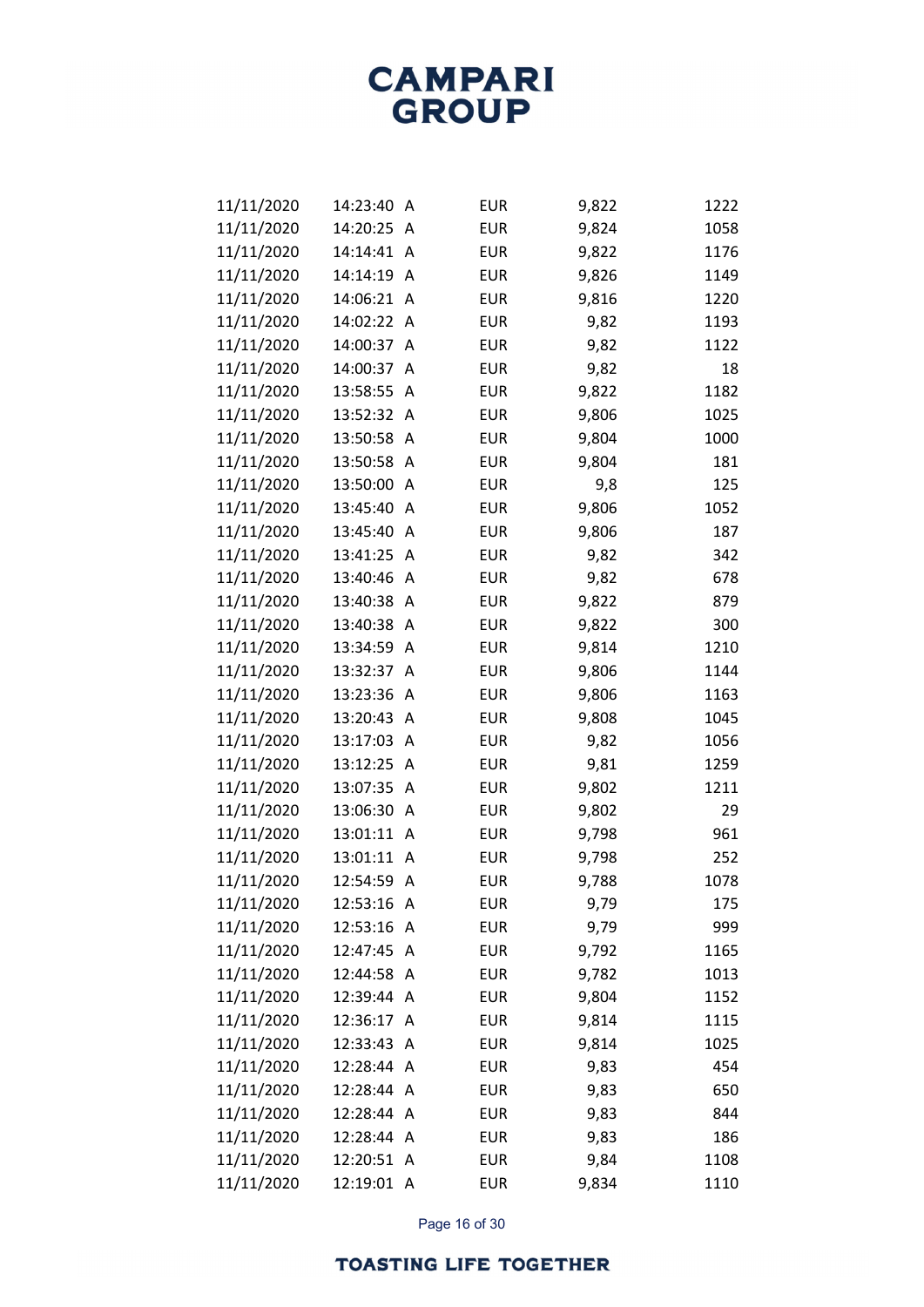| 11/11/2020 | 12:19:01   | A              | <b>EUR</b> | 9,834 | 56   |
|------------|------------|----------------|------------|-------|------|
| 11/11/2020 | 12:12:13   | A              | <b>EUR</b> | 9,806 | 1060 |
| 11/11/2020 | 12:07:56   | A              | <b>EUR</b> | 9,808 | 1193 |
| 11/11/2020 | 12:07:45   | A              | <b>EUR</b> | 9,812 | 1464 |
| 11/11/2020 | 12:02:52   | A              | <b>EUR</b> | 9,794 | 1058 |
| 11/11/2020 | 12:00:25   | A              | <b>EUR</b> | 9,794 | 1084 |
| 11/11/2020 | 11:55:42   | A              | <b>EUR</b> | 9,786 | 1086 |
| 11/11/2020 | 11:51:14   | A              | <b>EUR</b> | 9,758 | 1217 |
| 11/11/2020 | 11:49:03   | A              | <b>EUR</b> | 9,752 | 1042 |
| 11/11/2020 | 11:47:52   | A              | <b>EUR</b> | 9,752 | 1134 |
| 11/11/2020 | 11:45:51   | A              | <b>EUR</b> | 9,75  | 365  |
| 11/11/2020 | 11:41:45   | A              | <b>EUR</b> | 9,748 | 427  |
| 11/11/2020 | 11:33:03   | A              | <b>EUR</b> | 9,744 | 857  |
| 11/11/2020 | 11:33:03   | A              | <b>EUR</b> | 9,744 | 76   |
| 11/11/2020 | 11:33:03   | A              | <b>EUR</b> | 9,744 | 246  |
| 11/11/2020 | 11:26:57   | A              | <b>EUR</b> | 9,742 | 1194 |
| 11/11/2020 | 11:22:57   | A              | <b>EUR</b> | 9,75  | 8    |
| 11/11/2020 | 11:22:57   | A              | <b>EUR</b> | 9,75  | 416  |
| 11/11/2020 | 11:22:57   | A              | <b>EUR</b> | 9,75  | 604  |
| 11/11/2020 | 11:12:22   | A              | <b>EUR</b> | 9,744 | 1252 |
| 11/11/2020 | 11:07:59   | A              | <b>EUR</b> | 9,75  | 1118 |
| 11/11/2020 | 11:04:27   | A              | <b>EUR</b> | 9,766 | 1156 |
| 11/11/2020 | 11:02:03   | A              | <b>EUR</b> | 9,766 | 248  |
| 11/11/2020 | 10:57:40   | A              | <b>EUR</b> | 9,776 | 250  |
| 11/11/2020 | 10:57:39   | A              | <b>EUR</b> | 9,776 | 951  |
| 11/11/2020 | 10:55:27   | A              | <b>EUR</b> | 9,778 | 1026 |
| 11/11/2020 | 10:47:14   | A              | <b>EUR</b> | 9,774 | 1116 |
| 11/11/2020 | 10:43:37   | Α              | <b>EUR</b> | 9,786 | 135  |
| 11/11/2020 | 10:43:37   | A              | <b>EUR</b> | 9,786 | 900  |
| 11/11/2020 | 10:40:25   | Α              | <b>EUR</b> | 9,792 | 1181 |
| 11/11/2020 | 10:35:40   | A              | <b>EUR</b> | 9,79  | 318  |
| 11/11/2020 | 10:35:40   | A              | <b>EUR</b> | 9,79  | 800  |
| 11/11/2020 | 10:30:15   | A              | <b>EUR</b> | 9,788 | 1231 |
| 11/11/2020 | 10:27:45   | Α              | <b>EUR</b> | 9,782 | 1100 |
| 11/11/2020 | 10:27:45   | A              | <b>EUR</b> | 9,782 | 1178 |
| 11/11/2020 | 10:19:19   | A              | <b>EUR</b> | 9,764 | 527  |
| 11/11/2020 | 10:19:19   | A              | <b>EUR</b> | 9,764 | 486  |
| 11/11/2020 | 10:12:00   | Α              | <b>EUR</b> | 9,76  | 287  |
| 11/11/2020 | 10:12:00   | $\overline{A}$ | <b>EUR</b> | 9,76  | 750  |
| 11/11/2020 | 10:08:16   | A              | <b>EUR</b> | 9,772 | 1101 |
| 11/11/2020 | 10:03:51   | A              | <b>EUR</b> | 9,764 | 1228 |
| 11/11/2020 | 09:58:17   | Α              | <b>EUR</b> | 9,758 | 1165 |
| 11/11/2020 | 09:54:04 A |                | <b>EUR</b> | 9,77  | 1034 |

Page 17 of 30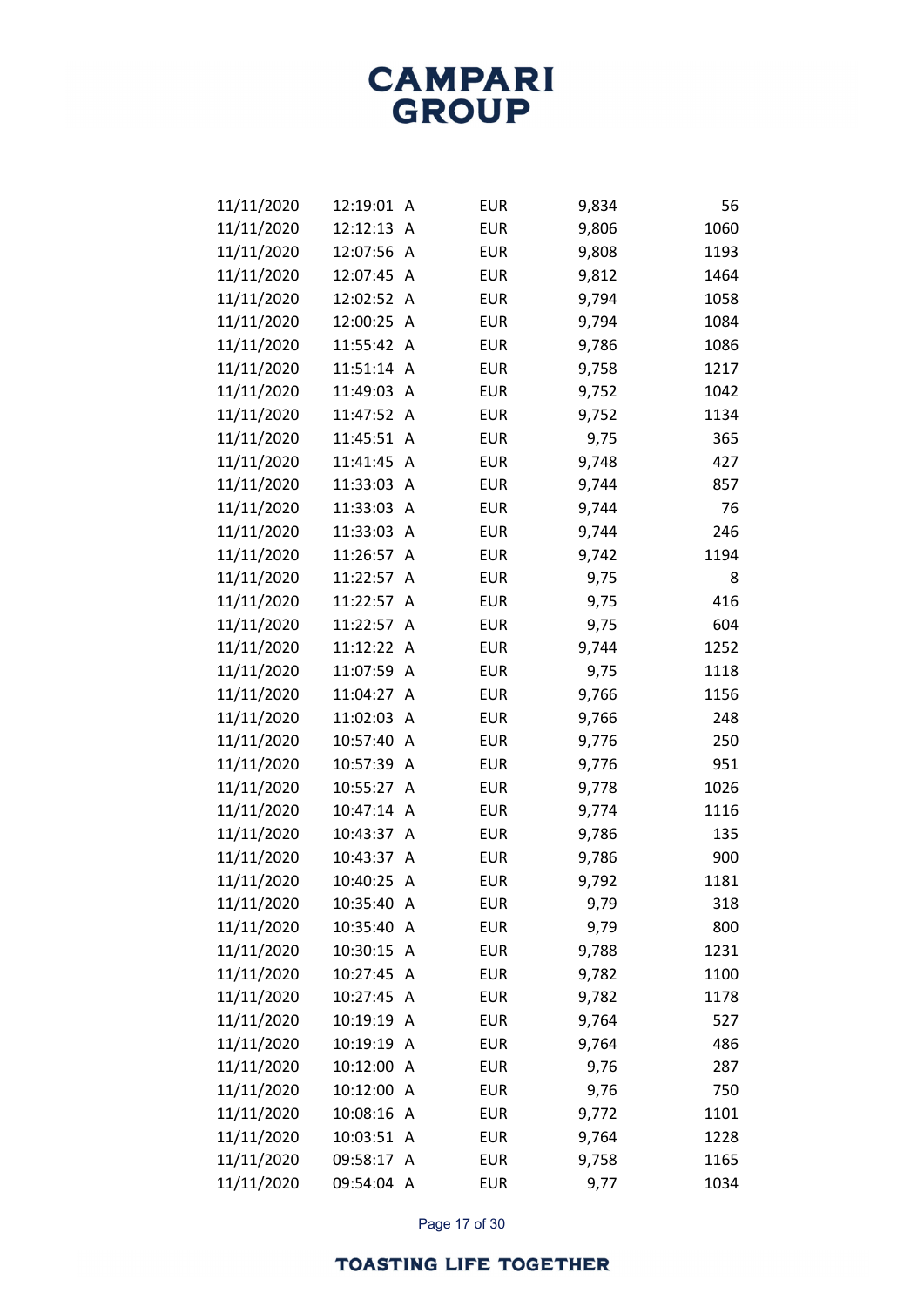| 11/11/2020 | 09:52:52   | Α              | <b>EUR</b> | 9,77  | 114  |
|------------|------------|----------------|------------|-------|------|
| 11/11/2020 | 09:48:02   | A              | <b>EUR</b> | 9,77  | 1171 |
| 11/11/2020 | 09:47:53   | Α              | <b>EUR</b> | 9,774 | 1016 |
| 11/11/2020 | 09:43:15   | Α              | <b>EUR</b> | 9,764 | 1238 |
| 11/11/2020 | 09:42:18   | A              | <b>EUR</b> | 9,76  | 4    |
| 11/11/2020 | 09:41:00   | Α              | <b>EUR</b> | 9,752 | 93   |
| 11/11/2020 | 09:33:27   | Α              | <b>EUR</b> | 9,75  | 1156 |
| 11/11/2020 | 09:33:27   | Α              | <b>EUR</b> | 9,75  | 70   |
| 11/11/2020 | 09:28:43   | A              | <b>EUR</b> | 9,772 | 1103 |
| 11/11/2020 | 09:26:13   | A              | <b>EUR</b> | 9,778 | 1039 |
| 11/11/2020 | 09:20:31   | Α              | <b>EUR</b> | 9,756 | 88   |
| 11/11/2020 | 09:20:31   | Α              | <b>EUR</b> | 9,756 | 983  |
| 11/11/2020 | 09:15:08   | A              | <b>EUR</b> | 9,762 | 1091 |
| 11/11/2020 | 09:09:07   | Α              | <b>EUR</b> | 9,746 | 1208 |
| 11/11/2020 | 09:04:33   | Α              | <b>EUR</b> | 9,77  | 1195 |
| 11/11/2020 | 08:59:51   | Α              | <b>EUR</b> | 9,764 | 1045 |
| 11/11/2020 | 08:59:49   | A              | <b>EUR</b> | 9,764 | 59   |
| 11/11/2020 | 08:56:56   | Α              | <b>EUR</b> | 9,766 | 896  |
| 11/11/2020 | 08:56:56   | Α              | <b>EUR</b> | 9,766 | 221  |
| 11/11/2020 | 08:54:58   | Α              | <b>EUR</b> | 9,772 | 254  |
| 11/11/2020 | 08:54:58   | A              | <b>EUR</b> | 9,772 | 650  |
| 11/11/2020 | 08:52:54   | A              | <b>EUR</b> | 9,774 | 750  |
| 11/11/2020 | 08:49:54   | Α              | <b>EUR</b> | 9,776 | 1198 |
| 11/11/2020 | 08:48:48   | Α              | <b>EUR</b> | 9,778 | 1172 |
| 11/11/2020 | 08:48:15   | A              | <b>EUR</b> | 9,778 | 8    |
| 11/11/2020 | 08:44:32   | Α              | <b>EUR</b> | 9,774 | 1167 |
| 11/11/2020 | 08:41:14   | Α              | <b>EUR</b> | 9,778 | 529  |
| 11/11/2020 | 08:41:14   | Α              | <b>EUR</b> | 9,778 | 601  |
| 11/11/2020 | 08:36:53   | A              | <b>EUR</b> | 9,768 | 1191 |
| 11/11/2020 | 08:35:08   | Α              | <b>EUR</b> | 9,786 | 1246 |
| 11/11/2020 | 08:34:12 A |                | <b>EUR</b> | 9,79  | 1175 |
| 11/11/2020 | 08:34:12   | A              | <b>EUR</b> | 9,792 | 1281 |
| 11/11/2020 | 08:34:07   | A              | <b>EUR</b> | 9,792 | 254  |
| 11/11/2020 | 08:33:01   | Α              | <b>EUR</b> | 9,776 | 1101 |
| 11/11/2020 | 08:31:07   | A              | <b>EUR</b> | 9,788 | 765  |
| 11/11/2020 | 08:31:07   | A              | <b>EUR</b> | 9,788 | 486  |
| 11/11/2020 | 08:30:14   | A              | <b>EUR</b> | 9,796 | 1220 |
| 11/11/2020 | 08:29:06   | A              | <b>EUR</b> | 9,794 | 1013 |
| 11/11/2020 | 08:26:06   | A              | <b>EUR</b> | 9,772 | 679  |
| 11/11/2020 | 08:23:20   | A              | <b>EUR</b> | 9,764 | 1216 |
| 11/11/2020 | 08:23:19   | A              | <b>EUR</b> | 9,766 | 426  |
| 11/11/2020 | 08:23:19   | Α              | <b>EUR</b> | 9,766 | 786  |
| 11/11/2020 | 08:21:55   | $\overline{A}$ | EUR        | 9,762 | 1049 |

Page 18 of 30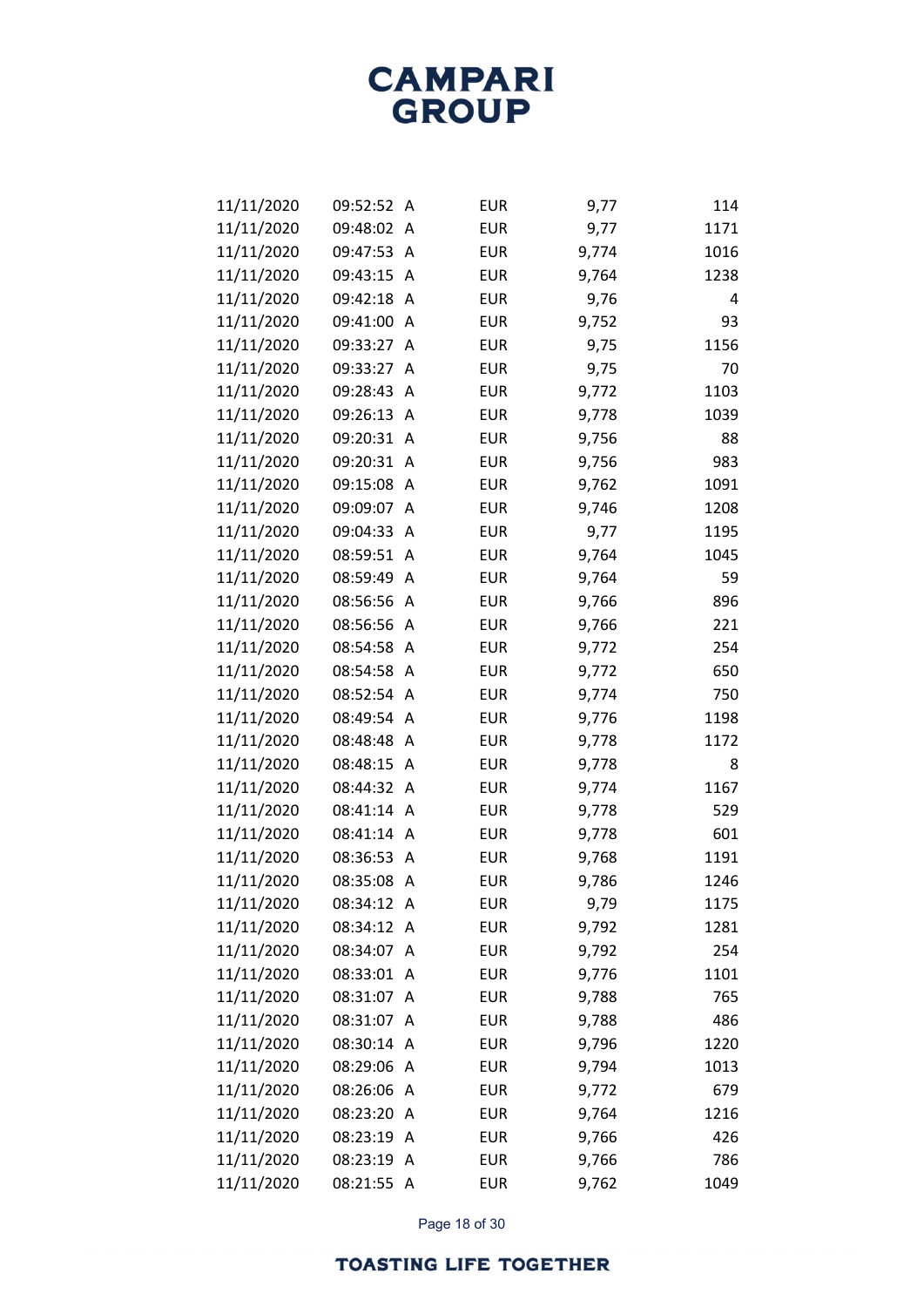| 11/11/2020 | 08:19:31   | Α              | <b>EUR</b> | 9,746 | 1237 |
|------------|------------|----------------|------------|-------|------|
| 11/11/2020 | 08:17:51   | A              | <b>EUR</b> | 9,734 | 1059 |
| 11/11/2020 | 08:16:19   | Α              | <b>EUR</b> | 9,726 | 1180 |
| 12/11/2020 | 16:28:26   | Α              | <b>EUR</b> | 9,746 | 432  |
| 12/11/2020 | 16:28:26   | A              | <b>EUR</b> | 9,746 | 295  |
| 12/11/2020 | 16:28:25   | A              | <b>EUR</b> | 9,746 | 1204 |
| 12/11/2020 | 16:28:25   | A              | <b>EUR</b> | 9,746 | 457  |
| 12/11/2020 | 16:27:18   | A              | <b>EUR</b> | 9,74  | 944  |
| 12/11/2020 | 16:27:18   | A              | <b>EUR</b> | 9,74  | 310  |
| 12/11/2020 | 16:27:18   | Α              | <b>EUR</b> | 9,74  | 1763 |
| 12/11/2020 | 16:25:39   | A              | <b>EUR</b> | 9,73  | 750  |
| 12/11/2020 | 16:25:05   | Α              | <b>EUR</b> | 9,73  | 1243 |
| 12/11/2020 | 16:22:59   | Α              | <b>EUR</b> | 9,722 | 1133 |
| 12/11/2020 | 16:22:45   | A              | <b>EUR</b> | 9,724 | 1121 |
| 12/11/2020 | 16:22:03   | Α              | <b>EUR</b> | 9,728 | 86   |
| 12/11/2020 | 16:22:03   | Α              | <b>EUR</b> | 9,728 | 819  |
| 12/11/2020 | 16:21:49   | Α              | <b>EUR</b> | 9,728 | 300  |
| 12/11/2020 | 16:21:40   | A              | <b>EUR</b> | 9,728 | 326  |
| 12/11/2020 | 16:21:40   | A              | <b>EUR</b> | 9,728 | 1220 |
| 12/11/2020 | 16:21:30   | A              | <b>EUR</b> | 9,728 | 56   |
| 12/11/2020 | 16:21:30   | A              | <b>EUR</b> | 9,728 | 10   |
| 12/11/2020 | 16:20:54   | A              | <b>EUR</b> | 9,722 | 1    |
| 12/11/2020 | 16:20:54   | Α              | <b>EUR</b> | 9,722 | 7    |
| 12/11/2020 | 16:20:54   | Α              | <b>EUR</b> | 9,722 | 63   |
| 12/11/2020 | 16:19:36   | A              | <b>EUR</b> | 9,718 | 1237 |
| 12/11/2020 | 16:17:48   | A              | <b>EUR</b> | 9,714 | 1244 |
| 12/11/2020 | 16:16:11   | Α              | <b>EUR</b> | 9,71  | 1242 |
| 12/11/2020 | 16:15:14   | Α              | <b>EUR</b> | 9,712 | 967  |
| 12/11/2020 | 16:15:02   | A              | <b>EUR</b> | 9,712 | 113  |
| 12/11/2020 | 16:14:44   | A              | <b>EUR</b> | 9,712 | 74   |
| 12/11/2020 | 16:13:55 A |                | <b>EUR</b> | 9,708 | 201  |
| 12/11/2020 | 16:13:23   | A              | <b>EUR</b> | 9,714 | 1182 |
| 12/11/2020 | 16:11:03   | Α              | <b>EUR</b> | 9,714 | 1167 |
| 12/11/2020 | 16:10:39   | Α              | <b>EUR</b> | 9,726 | 1040 |
| 12/11/2020 | 16:10:28   | A              | <b>EUR</b> | 9,728 | 262  |
| 12/11/2020 | 16:10:28   | A              | <b>EUR</b> | 9,728 | 750  |
| 12/11/2020 | 16:06:05   | Α              | <b>EUR</b> | 9,728 | 950  |
| 12/11/2020 | 16:06:05   | Α              | <b>EUR</b> | 9,73  | 1024 |
| 12/11/2020 | 16:03:03   | A              | <b>EUR</b> | 9,728 | 1249 |
| 12/11/2020 | 16:00:21   | A              | <b>EUR</b> | 9,736 | 1089 |
| 12/11/2020 | 16:00:11   | Α              | <b>EUR</b> | 9,736 | 172  |
| 12/11/2020 | 15:57:10   | Α              | <b>EUR</b> | 9,744 | 1170 |
| 12/11/2020 | 15:55:26   | $\overline{A}$ | EUR        | 9,75  | 987  |

Page 19 of 30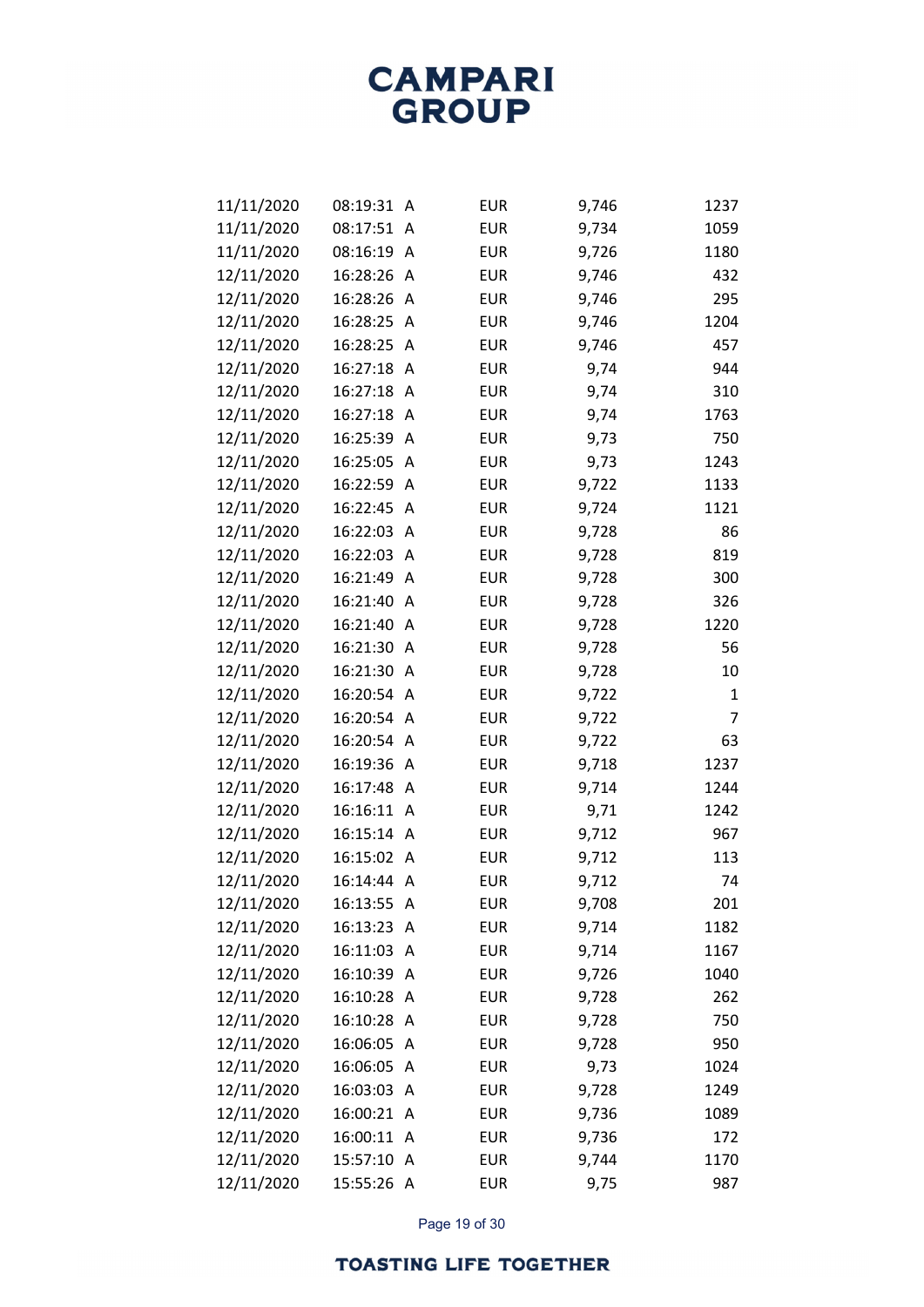| 12/11/2020 | 15:55:26   | A              | <b>EUR</b> | 9,75  | 160  |
|------------|------------|----------------|------------|-------|------|
| 12/11/2020 | 15:54:49   | Α              | <b>EUR</b> | 9,752 | 513  |
| 12/11/2020 | 15:54:49   | Α              | <b>EUR</b> | 9,752 | 531  |
| 12/11/2020 | 15:54:49   | A              | <b>EUR</b> | 9,752 | 1114 |
| 12/11/2020 | 15:53:57   | A              | <b>EUR</b> | 9,75  | 1    |
| 12/11/2020 | 15:53:56   | A              | <b>EUR</b> | 9,75  | 44   |
| 12/11/2020 | 15:53:02   | A              | <b>EUR</b> | 9,744 | 250  |
| 12/11/2020 | 15:52:57   | A              | <b>EUR</b> | 9,744 | 96   |
| 12/11/2020 | 15:49:15   | A              | <b>EUR</b> | 9,742 | 1117 |
| 12/11/2020 | 15:46:05   | A              | <b>EUR</b> | 9,744 | 893  |
| 12/11/2020 | 15:46:05   | Α              | <b>EUR</b> | 9,744 | 254  |
| 12/11/2020 | 15:46:05   | Α              | <b>EUR</b> | 9,744 | 1235 |
| 12/11/2020 | 15:46:05   | A              | <b>EUR</b> | 9,744 | 1074 |
| 12/11/2020 | 15:45:05   | A              | <b>EUR</b> | 9,744 | 80   |
| 12/11/2020 | 15:38:38   | A              | <b>EUR</b> | 9,742 | 1183 |
| 12/11/2020 | 15:37:54   | A              | <b>EUR</b> | 9,746 | 294  |
| 12/11/2020 | 15:37:54   | A              | <b>EUR</b> | 9,746 | 108  |
| 12/11/2020 | 15:37:54   | A              | <b>EUR</b> | 9,746 | 711  |
| 12/11/2020 | 15:37:54   | A              | <b>EUR</b> | 9,746 | 580  |
| 12/11/2020 | 15:37:19   | A              | <b>EUR</b> | 9,746 | 250  |
| 12/11/2020 | 15:34:53   | A              | <b>EUR</b> | 9,746 | 229  |
| 12/11/2020 | 15:33:38   | A              | <b>EUR</b> | 9,748 | 1243 |
| 12/11/2020 | 15:31:42   | A              | <b>EUR</b> | 9,746 | 1026 |
| 12/11/2020 | 15:30:06   | Α              | <b>EUR</b> | 9,738 | 250  |
| 12/11/2020 | 15:29:02   | A              | <b>EUR</b> | 9,74  | 304  |
| 12/11/2020 | 15:29:02   | A              | <b>EUR</b> | 9,74  | 517  |
| 12/11/2020 | 15:27:42   | Α              | <b>EUR</b> | 9,74  | 198  |
| 12/11/2020 | 15:25:09   | Α              | <b>EUR</b> | 9,742 | 1069 |
| 12/11/2020 | 15:23:29   | A              | <b>EUR</b> | 9,754 | 1110 |
| 12/11/2020 | 15:21:34   | A              | <b>EUR</b> | 9,764 | 220  |
| 12/11/2020 | 15:21:34 A |                | <b>EUR</b> | 9,762 | 258  |
| 12/11/2020 | 15:21:34   | $\overline{A}$ | <b>EUR</b> | 9,762 | 680  |
| 12/11/2020 | 15:21:34   | A              | <b>EUR</b> | 9,764 | 1321 |
| 12/11/2020 | 15:17:35   | $\mathsf{A}$   | <b>EUR</b> | 9,754 | 862  |
| 12/11/2020 | 15:17:33   | A              | <b>EUR</b> | 9,754 | 68   |
| 12/11/2020 | 15:17:10   | A              | <b>EUR</b> | 9,754 | 250  |
| 12/11/2020 | 15:15:58   | A              | <b>EUR</b> | 9,756 | 1110 |
| 12/11/2020 | 15:15:17   | A              | <b>EUR</b> | 9,76  | 54   |
| 12/11/2020 | 15:14:37   | A              | <b>EUR</b> | 9,76  | 250  |
| 12/11/2020 | 15:14:11   | A              | <b>EUR</b> | 9,76  | 904  |
| 12/11/2020 | 15:13:06   | A              | <b>EUR</b> | 9,766 | 1239 |
| 12/11/2020 | 15:12:01   | $\overline{A}$ | <b>EUR</b> | 9,76  | 250  |
| 12/11/2020 | 15:10:23 A |                | EUR        | 9,76  | 242  |

Page 20 of 30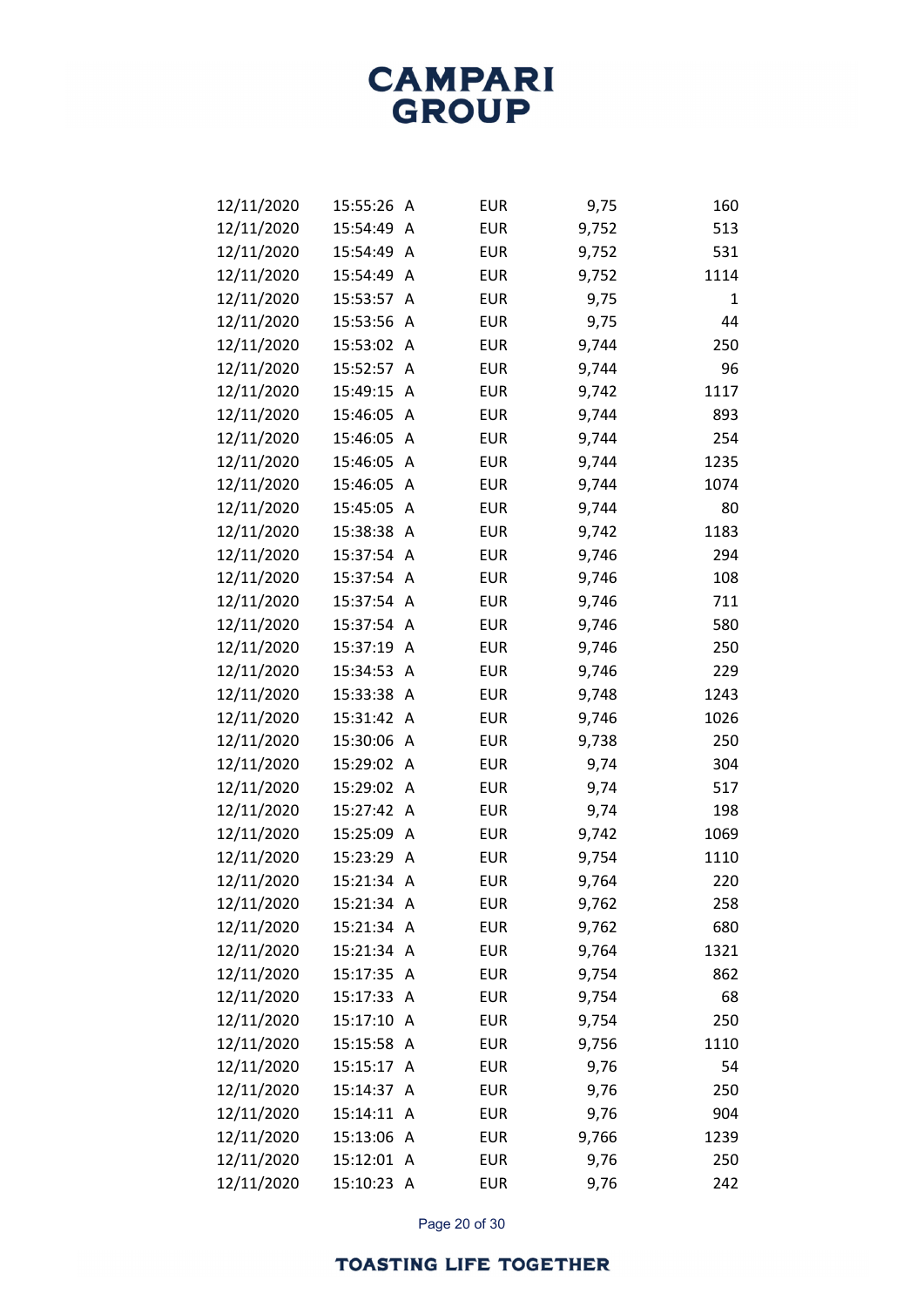| 12/11/2020 | 15:10:23   | Α | <b>EUR</b> | 9,76  | 90           |
|------------|------------|---|------------|-------|--------------|
| 12/11/2020 | 15:08:23   | A | <b>EUR</b> | 9,776 | 1239         |
| 12/11/2020 | 15:06:35   | Α | <b>EUR</b> | 9,778 | 1058         |
| 12/11/2020 | 15:03:50   | Α | <b>EUR</b> | 9,784 | 925          |
| 12/11/2020 | 15:03:50   | A | <b>EUR</b> | 9,784 | 274          |
| 12/11/2020 | 15:02:57   | A | <b>EUR</b> | 9,786 | 1029         |
| 12/11/2020 | 15:02:57   | A | <b>EUR</b> | 9,786 | 51           |
| 12/11/2020 | 15:02:51   | Α | <b>EUR</b> | 9,786 | 108          |
| 12/11/2020 | 15:00:15   | A | <b>EUR</b> | 9,778 | 570          |
| 12/11/2020 | 15:00:06   | Α | <b>EUR</b> | 9,782 | 1078         |
| 12/11/2020 | 14:56:10   | Α | <b>EUR</b> | 9,774 | 1206         |
| 12/11/2020 | 14:56:00   | Α | <b>EUR</b> | 9,776 | 1168         |
| 12/11/2020 | 14:54:29   | A | <b>EUR</b> | 9,776 | 511          |
| 12/11/2020 | 14:54:29   | A | <b>EUR</b> | 9,776 | 44           |
| 12/11/2020 | 14:49:18   | Α | <b>EUR</b> | 9,764 | 1049         |
| 12/11/2020 | 14:45:59   | Α | <b>EUR</b> | 9,778 | 1240         |
| 12/11/2020 | 14:44:31   | A | <b>EUR</b> | 9,776 | 82           |
| 12/11/2020 | 14:44:31   | A | <b>EUR</b> | 9,776 | 41           |
| 12/11/2020 | 14:44:31   | A | <b>EUR</b> | 9,776 | 551          |
| 12/11/2020 | 14:44:31   | Α | <b>EUR</b> | 9,776 | $\mathbf{1}$ |
| 12/11/2020 | 14:43:15   | A | <b>EUR</b> | 9,774 | 1068         |
| 12/11/2020 | 14:39:50   | A | <b>EUR</b> | 9,768 | 1240         |
| 12/11/2020 | 14:39:50   | Α | <b>EUR</b> | 9,77  | 788          |
| 12/11/2020 | 14:39:50   | Α | <b>EUR</b> | 9,77  | 385          |
| 12/11/2020 | 14:38:30   | A | <b>EUR</b> | 9,764 | 191          |
| 12/11/2020 | 14:38:30   | Α | <b>EUR</b> | 9,764 | 1027         |
| 12/11/2020 | 14:35:56   | Α | <b>EUR</b> | 9,77  | 295          |
| 12/11/2020 | 14:35:56   | Α | <b>EUR</b> | 9,77  | 940          |
| 12/11/2020 | 14:34:56   | A | <b>EUR</b> | 9,758 | 179          |
| 12/11/2020 | 14:32:02 A |   | <b>EUR</b> | 9,762 | 1139         |
| 12/11/2020 | 14:30:34   | Α | <b>EUR</b> | 9,762 | 1144         |
| 12/11/2020 | 14:27:05   | A | <b>EUR</b> | 9,758 | 572          |
| 12/11/2020 | 14:27:05   | A | <b>EUR</b> | 9,758 | 618          |
| 12/11/2020 | 14:23:37   | A | <b>EUR</b> | 9,758 | 1219         |
| 12/11/2020 | 14:17:44   | A | <b>EUR</b> | 9,752 | 844          |
| 12/11/2020 | 14:17:44   | A | <b>EUR</b> | 9,75  | 205          |
| 12/11/2020 | 14:17:44   | A | <b>EUR</b> | 9,75  | 127          |
| 12/11/2020 | 14:17:44   | A | <b>EUR</b> | 9,748 | 1000         |
| 12/11/2020 | 14:17:44   | A | <b>EUR</b> | 9,752 | 1337         |
| 12/11/2020 | 14:17:44   | A | <b>EUR</b> | 9,752 | 26           |
| 12/11/2020 | 14:13:31   | A | <b>EUR</b> | 9,744 | 6            |
| 12/11/2020 | 14:07:41   | A | <b>EUR</b> | 9,726 | 1091         |
| 12/11/2020 | 14:01:41 A |   | <b>EUR</b> | 9,724 | 201          |

Page 21 of 30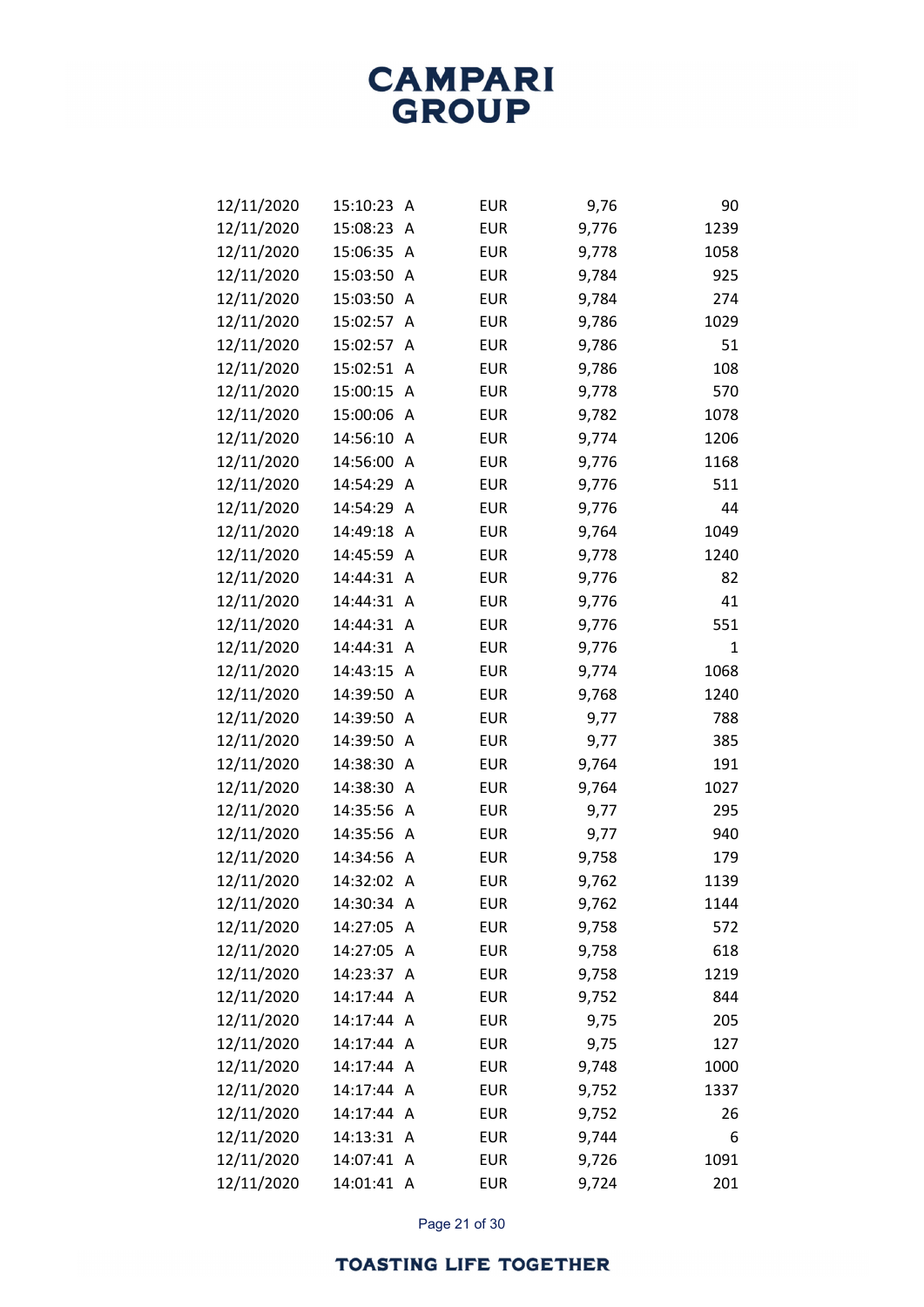| 12/11/2020 | 14:01:41   | A                       | <b>EUR</b> | 9,724 | 976  |
|------------|------------|-------------------------|------------|-------|------|
| 12/11/2020 | 13:59:34   | A                       | <b>EUR</b> | 9,724 | 1154 |
| 12/11/2020 | 13:58:47   | A                       | <b>EUR</b> | 9,724 | 31   |
| 12/11/2020 | 13:54:14   | A                       | <b>EUR</b> | 9,724 | 316  |
| 12/11/2020 | 13:54:14   | A                       | <b>EUR</b> | 9,724 | 890  |
| 12/11/2020 | 13:52:58   | A                       | <b>EUR</b> | 9,728 | 728  |
| 12/11/2020 | 13:52:58   | A                       | <b>EUR</b> | 9,728 | 346  |
| 12/11/2020 | 13:45:53   | Α                       | <b>EUR</b> | 9,728 | 1208 |
| 12/11/2020 | 13:41:10   | A                       | <b>EUR</b> | 9,724 | 1125 |
| 12/11/2020 | 13:41:10   | A                       | <b>EUR</b> | 9,724 | 128  |
| 12/11/2020 | 13:35:51   | A                       | <b>EUR</b> | 9,728 | 337  |
| 12/11/2020 | 13:35:51   | Α                       | <b>EUR</b> | 9,728 | 750  |
| 12/11/2020 | 13:35:51   | A                       | <b>EUR</b> | 9,728 | 1032 |
| 12/11/2020 | 13:31:42   | A                       | <b>EUR</b> | 9,706 | 1123 |
| 12/11/2020 | 13:28:27   | A                       | <b>EUR</b> | 9,694 | 1142 |
| 12/11/2020 | 13:27:40   | A                       | <b>EUR</b> | 9,702 | 857  |
| 12/11/2020 | 13:25:14   | A                       | <b>EUR</b> | 9,702 | 88   |
| 12/11/2020 | 13:25:12   | A                       | <b>EUR</b> | 9,702 | 67   |
| 12/11/2020 | 13:20:42   | A                       | <b>EUR</b> | 9,698 | 658  |
| 12/11/2020 | 13:20:42   | $\overline{\mathsf{A}}$ | <b>EUR</b> | 9,698 | 531  |
| 12/11/2020 | 13:15:36   | A                       | <b>EUR</b> | 9,698 | 879  |
| 12/11/2020 | 13:15:36   | A                       | <b>EUR</b> | 9,698 | 215  |
| 12/11/2020 | 13:10:11   | $\wedge$                | <b>EUR</b> | 9,702 | 324  |
| 12/11/2020 | 13:09:48   | Α                       | <b>EUR</b> | 9,702 | 13   |
| 12/11/2020 | 13:07:24   | A                       | <b>EUR</b> | 9,702 | 826  |
| 12/11/2020 | 13:05:07   | Α                       | <b>EUR</b> | 9,706 | 749  |
| 12/11/2020 | 13:05:07   | A                       | <b>EUR</b> | 9,706 | 492  |
| 12/11/2020 | 13:02:51   | $\overline{\mathsf{A}}$ | <b>EUR</b> | 9,702 | 291  |
| 12/11/2020 | 12:58:24   | A                       | <b>EUR</b> | 9,702 | 1087 |
| 12/11/2020 | 12:54:43   | Α                       | <b>EUR</b> | 9,714 | 1064 |
| 12/11/2020 | 12:50:13 A |                         | <b>EUR</b> | 9,718 | 1067 |
| 12/11/2020 | 12:43:27   | Α                       | <b>EUR</b> | 9,728 | 1094 |
| 12/11/2020 | 12:43:27   | A                       | <b>EUR</b> | 9,728 | 102  |
| 12/11/2020 | 12:40:39   | Α                       | <b>EUR</b> | 9,738 | 516  |
| 12/11/2020 | 12:40:39   | A                       | <b>EUR</b> | 9,738 | 512  |
| 12/11/2020 | 12:35:10   | A                       | <b>EUR</b> | 9,718 | 247  |
| 12/11/2020 | 12:35:10   | A                       | <b>EUR</b> | 9,718 | 937  |
| 12/11/2020 | 12:34:48   | A                       | <b>EUR</b> | 9,73  | 129  |
| 12/11/2020 | 12:34:48   | A                       | <b>EUR</b> | 9,73  | 968  |
| 12/11/2020 | 12:33:07   | A                       | <b>EUR</b> | 9,732 | 664  |
| 12/11/2020 | 12:33:07   | A                       | <b>EUR</b> | 9,732 | 354  |
| 12/11/2020 | 12:22:08   | A                       | <b>EUR</b> | 9,748 | 1194 |
| 12/11/2020 | 12:15:52 A |                         | <b>EUR</b> | 9,746 | 247  |

Page 22 of 30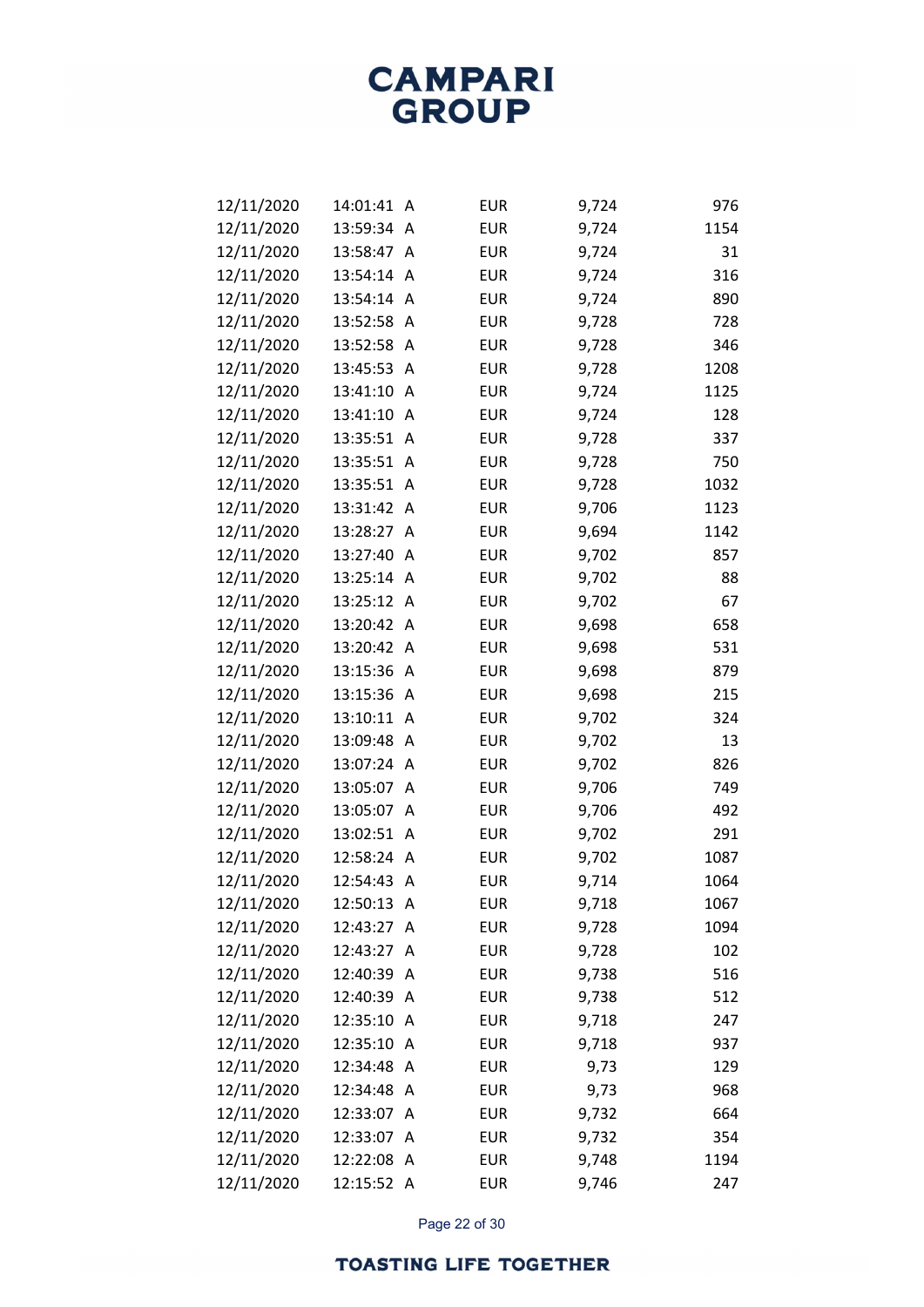| 12/11/2020 | 12:15:46   | A            | <b>EUR</b> | 9,746 | 224  |
|------------|------------|--------------|------------|-------|------|
| 12/11/2020 | 12:15:40   | A            | <b>EUR</b> | 9,746 | 698  |
| 12/11/2020 | 12:13:17   | Α            | <b>EUR</b> | 9,758 | 1143 |
| 12/11/2020 | 12:07:18   | Α            | <b>EUR</b> | 9,774 | 154  |
| 12/11/2020 | 12:07:18   | A            | <b>EUR</b> | 9,774 | 1070 |
| 12/11/2020 | 12:01:40   | A            | <b>EUR</b> | 9,782 | 1203 |
| 12/11/2020 | 11:59:35   | Α            | <b>EUR</b> | 9,788 | 381  |
| 12/11/2020 | 11:58:18   | Α            | <b>EUR</b> | 9,788 | 28   |
| 12/11/2020 | 11:57:30   | A            | <b>EUR</b> | 9,788 | 248  |
| 12/11/2020 | 11:57:30   | A            | <b>EUR</b> | 9,788 | 409  |
| 12/11/2020 | 11:55:05   | Α            | <b>EUR</b> | 9,798 | 462  |
| 12/11/2020 | 11:55:05   | Α            | <b>EUR</b> | 9,798 | 616  |
| 12/11/2020 | 11:53:57   | A            | <b>EUR</b> | 9,802 | 1190 |
| 12/11/2020 | 11:43:54   | A            | <b>EUR</b> | 9,79  | 1039 |
| 12/11/2020 | 11:34:25   | A            | <b>EUR</b> | 9,77  | 1126 |
| 12/11/2020 | 11:28:44   | A            | <b>EUR</b> | 9,776 | 1085 |
| 12/11/2020 | 11:24:09   | A            | <b>EUR</b> | 9,774 | 488  |
| 12/11/2020 | 11:23:41   | A            | <b>EUR</b> | 9,774 | 594  |
| 12/11/2020 | 11:20:38   | Α            | <b>EUR</b> | 9,782 | 1025 |
| 12/11/2020 | 11:17:09   | Α            | <b>EUR</b> | 9,786 | 1215 |
| 12/11/2020 | 11:14:11   | A            | <b>EUR</b> | 9,788 | 1186 |
| 12/11/2020 | 11:08:20   | A            | <b>EUR</b> | 9,776 | 1054 |
| 12/11/2020 | 11:00:55   | Α            | <b>EUR</b> | 9,78  | 48   |
| 12/11/2020 | 11:00:55   | Α            | <b>EUR</b> | 9,78  | 1188 |
| 12/11/2020 | 10:56:34   | A            | <b>EUR</b> | 9,778 | 1045 |
| 12/11/2020 | 10:53:56   | Α            | <b>EUR</b> | 9,792 | 452  |
| 12/11/2020 | 10:53:56   | A            | <b>EUR</b> | 9,792 | 781  |
| 12/11/2020 | 10:52:22 A |              | <b>EUR</b> | 9,794 | 1104 |
| 12/11/2020 | 10:47:24   | A            | <b>EUR</b> | 9,796 | 185  |
| 12/11/2020 | 10:47:24   | Α            | <b>EUR</b> | 9,796 | 829  |
| 12/11/2020 | 10:44:13   | Α            | <b>EUR</b> | 9,802 | 1254 |
| 12/11/2020 | 10:44:10   | Α            | <b>EUR</b> | 9,804 | 1159 |
| 12/11/2020 | 10:40:08   | A            | <b>EUR</b> | 9,782 | 739  |
| 12/11/2020 | 10:40:08   | A            | <b>EUR</b> | 9,782 | 477  |
| 12/11/2020 | 10:37:04   | A            | <b>EUR</b> | 9,79  | 120  |
| 12/11/2020 | 10:37:04   | A            | <b>EUR</b> | 9,79  | 1137 |
| 12/11/2020 | 10:33:19   | A            | <b>EUR</b> | 9,804 | 1108 |
| 12/11/2020 | 10:33:11   | A            | <b>EUR</b> | 9,806 | 400  |
| 12/11/2020 | 10:33:11   | $\mathsf{A}$ | <b>EUR</b> | 9,806 | 400  |
| 12/11/2020 | 10:33:02   | A            | <b>EUR</b> | 9,806 | 400  |
| 12/11/2020 | 10:33:01   | A            | <b>EUR</b> | 9,806 | 400  |
| 12/11/2020 | 10:28:57   | Α            | <b>EUR</b> | 9,79  | 500  |
| 12/11/2020 | 10:27:23 A |              | <b>EUR</b> | 9,796 | 1047 |

Page 23 of 30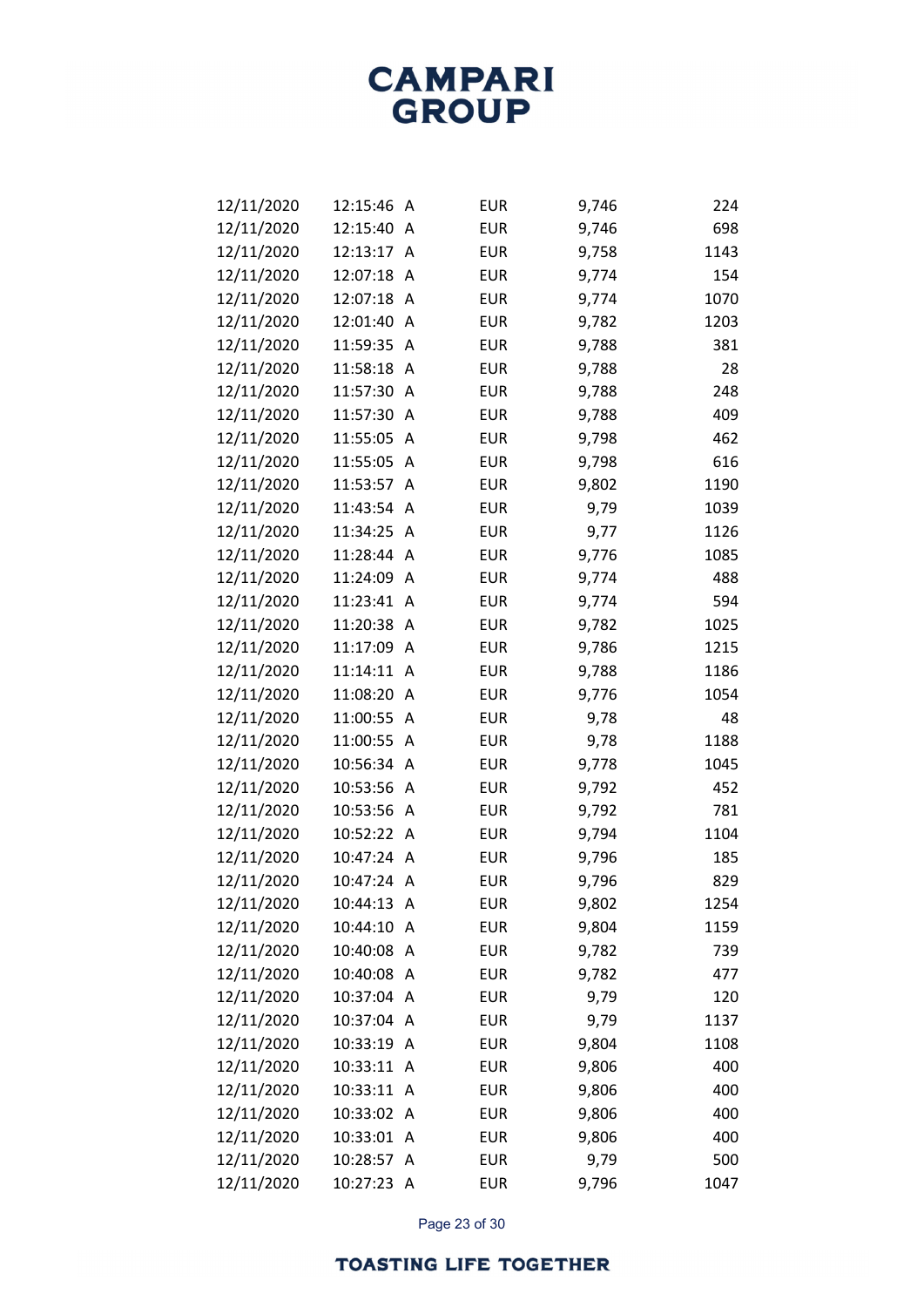| 12/11/2020 | 10:24:28   | Α        | <b>EUR</b> | 9,796 | 1066 |
|------------|------------|----------|------------|-------|------|
| 12/11/2020 | 10:14:23   | Α        | <b>EUR</b> | 9,794 | 1178 |
| 12/11/2020 | 10:08:18   | Α        | <b>EUR</b> | 9,798 | 1130 |
| 12/11/2020 | 10:08:18   | Α        | <b>EUR</b> | 9,798 | 34   |
| 12/11/2020 | 10:05:35   | A        | <b>EUR</b> | 9,8   | 367  |
| 12/11/2020 | 10:05:35   | Α        | <b>EUR</b> | 9,8   | 769  |
| 12/11/2020 | 10:05:22   | Α        | <b>EUR</b> | 9,802 | 70   |
| 12/11/2020 | 10:05:22   | $\wedge$ | <b>EUR</b> | 9,802 | 280  |
| 12/11/2020 | 10:05:22   | A        | <b>EUR</b> | 9,802 | 872  |
| 12/11/2020 | 10:00:36   | Α        | <b>EUR</b> | 9,802 | 1156 |
| 12/11/2020 | 09:53:27   | Α        | <b>EUR</b> | 9,798 | 1041 |
| 12/11/2020 | 09:53:27   | Α        | <b>EUR</b> | 9,798 | 201  |
| 12/11/2020 | 09:52:41   | A        | <b>EUR</b> | 9,8   | 731  |
| 12/11/2020 | 09:52:41   | Α        | <b>EUR</b> | 9,802 | 1200 |
| 12/11/2020 | 09:51:03   | Α        | <b>EUR</b> | 9,796 | 1109 |
| 12/11/2020 | 09:49:34   | Α        | <b>EUR</b> | 9,798 | 1625 |
| 12/11/2020 | 09:48:33   | A        | <b>EUR</b> | 9,8   | 1019 |
| 12/11/2020 | 09:41:37   | Α        | <b>EUR</b> | 9,812 | 1032 |
| 12/11/2020 | 09:41:09   | Α        | <b>EUR</b> | 9,816 | 1054 |
| 12/11/2020 | 09:33:40   | Α        | <b>EUR</b> | 9,818 | 1133 |
| 12/11/2020 | 09:29:31   | Α        | <b>EUR</b> | 9,812 | 1103 |
| 12/11/2020 | 09:28:33   | Α        | <b>EUR</b> | 9,814 | 1012 |
| 12/11/2020 | 09:25:32   | Α        | <b>EUR</b> | 9,814 | 1085 |
| 12/11/2020 | 09:20:28   | Α        | <b>EUR</b> | 9,806 | 1193 |
| 12/11/2020 | 09:17:27   | Α        | <b>EUR</b> | 9,816 | 124  |
| 12/11/2020 | 09:17:27   | Α        | <b>EUR</b> | 9,816 | 1072 |
| 12/11/2020 | 09:15:46   | Α        | <b>EUR</b> | 9,83  | 287  |
| 12/11/2020 | 09:15:46   | Α        | <b>EUR</b> | 9,83  | 818  |
| 12/11/2020 | 09:15:46   | A        | <b>EUR</b> | 9,836 | 1260 |
| 12/11/2020 | 09:15:44   | A        | <b>EUR</b> | 9,842 | 1216 |
| 12/11/2020 | 09:14:04   | Α        | <b>EUR</b> | 9,838 | 17   |
| 12/11/2020 | 09:14:04   | A        | <b>EUR</b> | 9,838 | 1088 |
| 12/11/2020 | 09:08:01   | A        | <b>EUR</b> | 9,818 | 1136 |
| 12/11/2020 | 09:04:33   | Α        | <b>EUR</b> | 9,806 | 800  |
| 12/11/2020 | 09:04:33   | Α        | <b>EUR</b> | 9,808 | 1034 |
| 12/11/2020 | 08:52:48   | A        | <b>EUR</b> | 9,802 | 1241 |
| 12/11/2020 | 08:50:10   | Α        | <b>EUR</b> | 9,798 | 1200 |
| 12/11/2020 | 08:42:03   | Α        | <b>EUR</b> | 9,774 | 1045 |
| 12/11/2020 | 08:33:42   | A        | <b>EUR</b> | 9,764 | 1195 |
| 12/11/2020 | 08:26:33   | Α        | <b>EUR</b> | 9,76  | 1210 |
| 12/11/2020 | 08:24:36   | Α        | <b>EUR</b> | 9,792 | 1112 |
| 12/11/2020 | 08:24:29   | Α        | <b>EUR</b> | 9,794 | 1133 |
| 12/11/2020 | 08:23:28 A |          | EUR        | 9,79  | 400  |

Page 24 of 30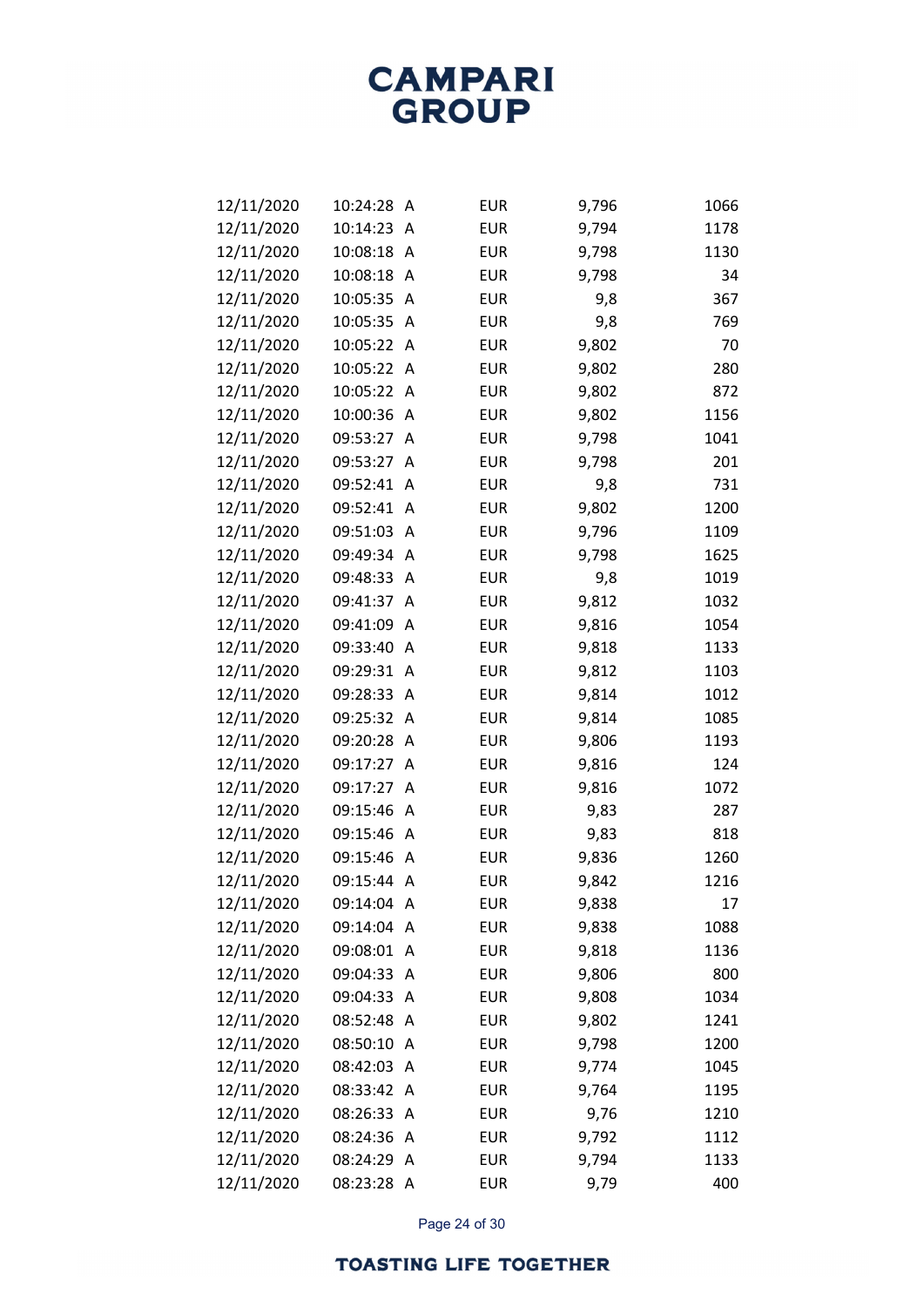| 12/11/2020 | 08:23:15 | Α              | <b>EUR</b> | 9,79  | 406  |
|------------|----------|----------------|------------|-------|------|
| 12/11/2020 | 08:20:02 | Α              | <b>EUR</b> | 9,788 | 513  |
| 12/11/2020 | 08:19:43 | Α              | <b>EUR</b> | 9,788 | 605  |
| 13/11/2020 | 16:28:05 | Α              | <b>EUR</b> | 9,642 | 1577 |
| 13/11/2020 | 16:27:27 | Α              | <b>EUR</b> | 9,648 | 1223 |
| 13/11/2020 | 16:27:25 | Α              | <b>EUR</b> | 9,65  | 1362 |
| 13/11/2020 | 16:27:08 | Α              | <b>EUR</b> | 9,646 | 672  |
| 13/11/2020 | 16:27:01 | Α              | <b>EUR</b> | 9,634 | 201  |
| 13/11/2020 | 16:27:01 | A              | <b>EUR</b> | 9,634 | 20   |
| 13/11/2020 | 16:25:12 | Α              | <b>EUR</b> | 9,636 | 1056 |
| 13/11/2020 | 16:23:29 | Α              | <b>EUR</b> | 9,638 | 1217 |
| 13/11/2020 | 16:22:13 | Α              | <b>EUR</b> | 9,638 | 1033 |
| 13/11/2020 | 16:18:03 | A              | <b>EUR</b> | 9,654 | 331  |
| 13/11/2020 | 16:18:03 | Α              | <b>EUR</b> | 9,652 | 700  |
| 13/11/2020 | 16:18:03 | Α              | <b>EUR</b> | 9,652 | 1018 |
| 13/11/2020 | 16:15:26 | Α              | <b>EUR</b> | 9,65  | 398  |
| 13/11/2020 | 16:15:26 | A              | <b>EUR</b> | 9,65  | 712  |
| 13/11/2020 | 16:15:26 | Α              | <b>EUR</b> | 9,654 | 750  |
| 13/11/2020 | 16:10:37 | Α              | <b>EUR</b> | 9,66  | 500  |
| 13/11/2020 | 16:10:37 | Α              | <b>EUR</b> | 9,66  | 1036 |
| 13/11/2020 | 16:10:37 | Α              | <b>EUR</b> | 9,658 | 1309 |
| 13/11/2020 | 16:07:47 | Α              | <b>EUR</b> | 9,64  | 1232 |
| 13/11/2020 | 16:05:40 | Α              | <b>EUR</b> | 9,648 | 896  |
| 13/11/2020 | 16:05:40 | Α              | <b>EUR</b> | 9,648 | 278  |
| 13/11/2020 | 16:02:34 | Α              | <b>EUR</b> | 9,634 | 750  |
| 13/11/2020 | 16:02:21 | Α              | <b>EUR</b> | 9,634 | 430  |
| 13/11/2020 | 16:00:36 | Α              | <b>EUR</b> | 9,638 | 1107 |
| 13/11/2020 | 16:00:36 | Α              | <b>EUR</b> | 9,64  | 1240 |
| 13/11/2020 | 15:56:51 | Α              | <b>EUR</b> | 9,626 | 1034 |
| 13/11/2020 | 15:53:09 | Α              | <b>EUR</b> | 9,618 | 762  |
| 13/11/2020 | 15:53:09 | A              | <b>EUR</b> | 9,618 | 448  |
| 13/11/2020 | 15:50:29 | Α              | <b>EUR</b> | 9,626 | 1073 |
| 13/11/2020 | 15:47:25 | A              | <b>EUR</b> | 9,634 | 396  |
| 13/11/2020 | 15:47:25 | Α              | <b>EUR</b> | 9,632 | 850  |
| 13/11/2020 | 15:47:25 | A              | <b>EUR</b> | 9,632 | 1247 |
| 13/11/2020 | 15:44:05 | A              | <b>EUR</b> | 9,632 | 352  |
| 13/11/2020 | 15:44:05 | A              | <b>EUR</b> | 9,632 | 726  |
| 13/11/2020 | 15:40:37 | Α              | <b>EUR</b> | 9,632 | 322  |
| 13/11/2020 | 15:40:37 | Α              | <b>EUR</b> | 9,632 | 780  |
| 13/11/2020 | 15:40:07 | Α              | <b>EUR</b> | 9,636 | 1130 |
| 13/11/2020 | 15:37:37 | Α              | <b>EUR</b> | 9,626 | 80   |
| 13/11/2020 | 15:36:07 | Α              | <b>EUR</b> | 9,64  | 1205 |
| 13/11/2020 | 15:35:10 | $\overline{A}$ | <b>EUR</b> | 9,64  | 1249 |

Page 25 of 30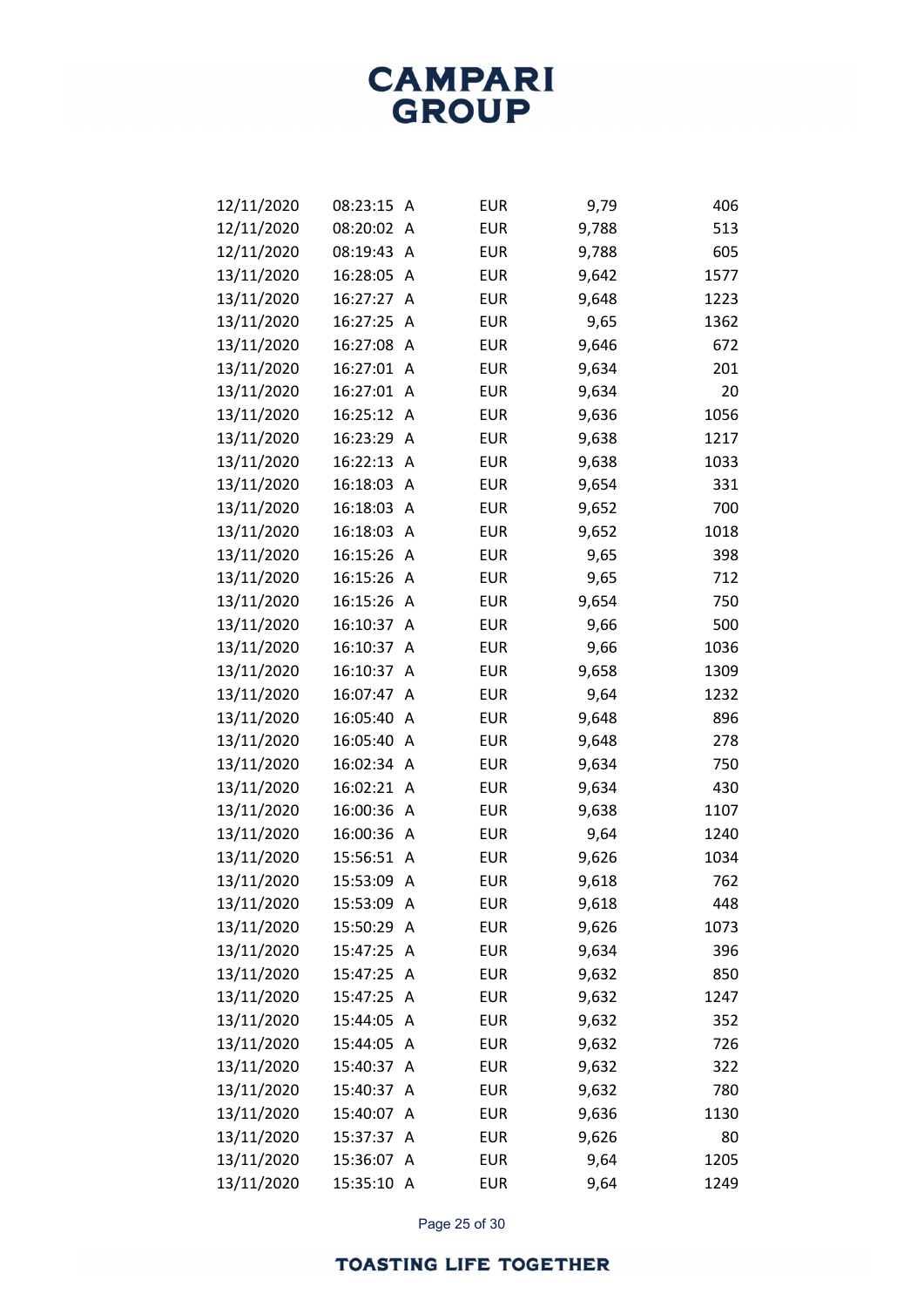| 13/11/2020 | 15:34:11   | A | <b>EUR</b> | 9,632 | 238  |
|------------|------------|---|------------|-------|------|
| 13/11/2020 | 15:34:11   | A | <b>EUR</b> | 9,632 | 850  |
| 13/11/2020 | 15:28:55   | Α | <b>EUR</b> | 9,628 | 1065 |
| 13/11/2020 | 15:28:25   | Α | <b>EUR</b> | 9,63  | 750  |
| 13/11/2020 | 15:28:24   | A | <b>EUR</b> | 9,63  | 898  |
| 13/11/2020 | 15:28:24   | A | <b>EUR</b> | 9,63  | 345  |
| 13/11/2020 | 15:22:07   | A | <b>EUR</b> | 9,612 | 1212 |
| 13/11/2020 | 15:21:02   | Α | <b>EUR</b> | 9,616 | 306  |
| 13/11/2020 | 15:21:02   | A | <b>EUR</b> | 9,616 | 759  |
| 13/11/2020 | 15:17:42   | Α | <b>EUR</b> | 9,614 | 1138 |
| 13/11/2020 | 15:16:35   | Α | <b>EUR</b> | 9,614 | 866  |
| 13/11/2020 | 15:16:35   | Α | <b>EUR</b> | 9,614 | 311  |
| 13/11/2020 | 15:11:43   | A | <b>EUR</b> | 9,616 | 1235 |
| 13/11/2020 | 15:09:05   | Α | <b>EUR</b> | 9,622 | 724  |
| 13/11/2020 | 15:09:05   | Α | <b>EUR</b> | 9,622 | 460  |
| 13/11/2020 | 15:06:19   | Α | <b>EUR</b> | 9,612 | 1164 |
| 13/11/2020 | 15:04:28   | A | <b>EUR</b> | 9,62  | 1244 |
| 13/11/2020 | 15:02:05   | Α | <b>EUR</b> | 9,622 | 441  |
| 13/11/2020 | 15:02:05   | Α | <b>EUR</b> | 9,622 | 710  |
| 13/11/2020 | 15:00:10   | Α | <b>EUR</b> | 9,63  | 1184 |
| 13/11/2020 | 14:56:38   | A | <b>EUR</b> | 9,624 | 1124 |
| 13/11/2020 | 14:53:54   | A | <b>EUR</b> | 9,598 | 355  |
| 13/11/2020 | 14:53:53   | Α | <b>EUR</b> | 9,598 | 705  |
| 13/11/2020 | 14:51:17   | Α | <b>EUR</b> | 9,606 | 239  |
| 13/11/2020 | 14:51:16   | A | <b>EUR</b> | 9,606 | 788  |
| 13/11/2020 | 14:50:11   | Α | <b>EUR</b> | 9,614 | 800  |
| 13/11/2020 | 14:47:56   | Α | <b>EUR</b> | 9,624 | 1221 |
| 13/11/2020 | 14:44:17   | Α | <b>EUR</b> | 9,634 | 1143 |
| 13/11/2020 | 14:41:23   | A | <b>EUR</b> | 9,644 | 750  |
| 13/11/2020 | 14:41:23   | Α | <b>EUR</b> | 9,646 | 1078 |
| 13/11/2020 | 14:39:51 A |   | <b>EUR</b> | 9,644 | 999  |
| 13/11/2020 | 14:39:51   | A | <b>EUR</b> | 9,644 | 185  |
| 13/11/2020 | 14:39:49   | A | <b>EUR</b> | 9,646 | 287  |
| 13/11/2020 | 14:38:21   | A | <b>EUR</b> | 9,646 | 786  |
| 13/11/2020 | 14:38:21   | A | <b>EUR</b> | 9,646 | 336  |
| 13/11/2020 | 14:36:19   | A | <b>EUR</b> | 9,636 | 1404 |
| 13/11/2020 | 14:36:19   | A | <b>EUR</b> | 9,636 | 340  |
| 13/11/2020 | 14:31:54   | Α | <b>EUR</b> | 9,642 | 519  |
| 13/11/2020 | 14:31:54   | A | <b>EUR</b> | 9,642 | 692  |
| 13/11/2020 | 14:30:11   | A | <b>EUR</b> | 9,642 | 1101 |
| 13/11/2020 | 14:27:32 A |   | <b>EUR</b> | 9,642 | 1232 |
| 13/11/2020 | 14:27:31   | A | <b>EUR</b> | 9,644 | 399  |
| 13/11/2020 | 14:21:46 A |   | <b>EUR</b> | 9,64  | 1234 |

Page 26 of 30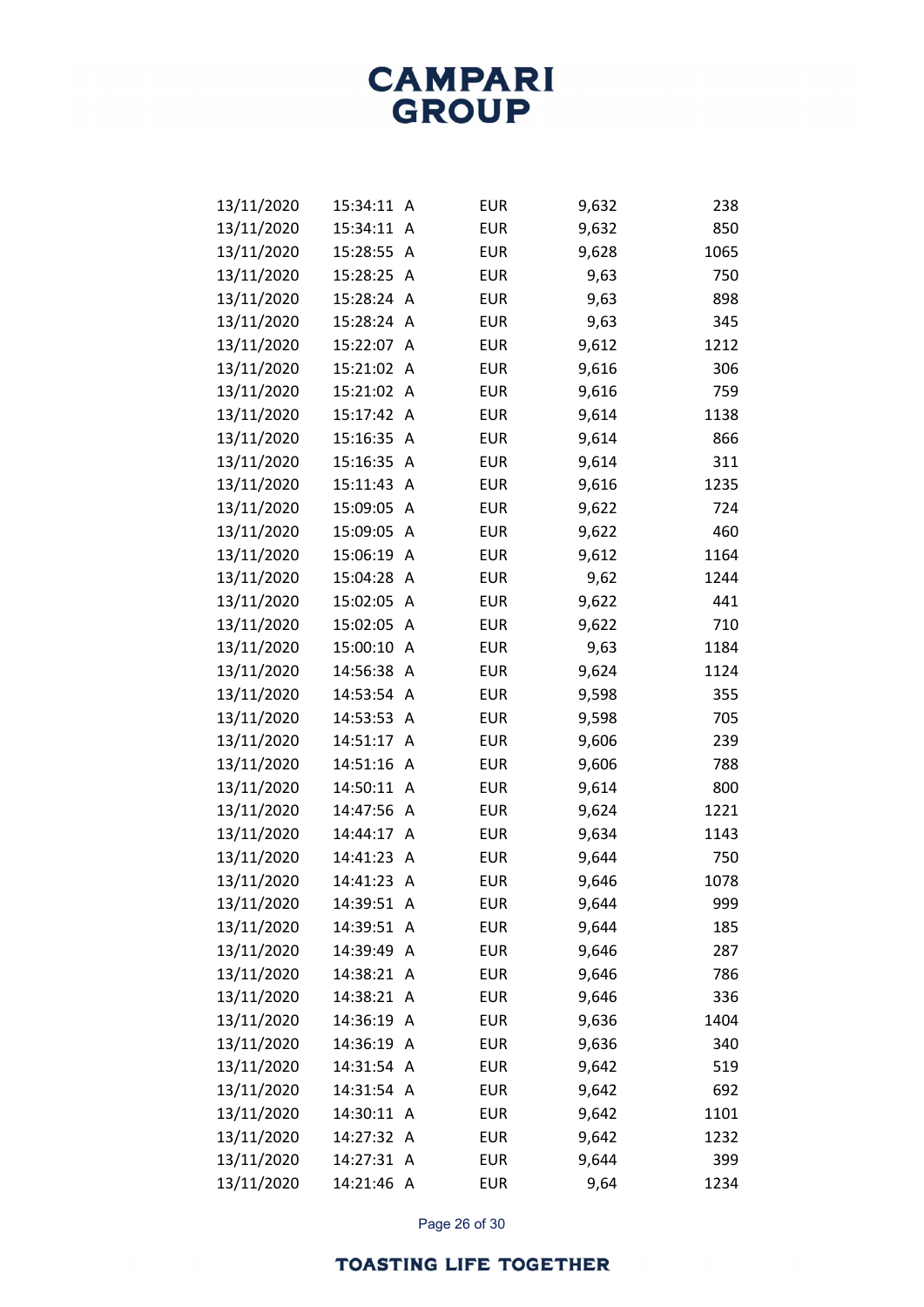| 13/11/2020 | 14:21:45   | A                         | <b>EUR</b> | 9,644 | 1032 |
|------------|------------|---------------------------|------------|-------|------|
| 13/11/2020 | 14:16:34   | Α                         | <b>EUR</b> | 9,648 | 154  |
| 13/11/2020 | 14:16:34   | A                         | <b>EUR</b> | 9,648 | 1000 |
| 13/11/2020 | 14:14:44   | A                         | <b>EUR</b> | 9,654 | 800  |
| 13/11/2020 | 14:14:44   | Α                         | <b>EUR</b> | 9,654 | 1241 |
| 13/11/2020 | 14:11:05   | A                         | <b>EUR</b> | 9,658 | 1196 |
| 13/11/2020 | 14:05:27   | Α                         | <b>EUR</b> | 9,654 | 1079 |
| 13/11/2020 | 14:00:36   | Α                         | <b>EUR</b> | 9,666 | 1214 |
| 13/11/2020 | 13:57:09   | A                         | <b>EUR</b> | 9,672 | 1024 |
| 13/11/2020 | 13:55:31   | Α                         | <b>EUR</b> | 9,682 | 1125 |
| 13/11/2020 | 13:50:34   | Α                         | <b>EUR</b> | 9,668 | 1088 |
| 13/11/2020 | 13:49:19   | Α                         | <b>EUR</b> | 9,666 | 1204 |
| 13/11/2020 | 13:42:09   | A                         | <b>EUR</b> | 9,674 | 232  |
| 13/11/2020 | 13:42:09   | A                         | <b>EUR</b> | 9,674 | 1000 |
| 13/11/2020 | 13:41:05   | Α                         | <b>EUR</b> | 9,674 | 1209 |
| 13/11/2020 | 13:35:15   | Α                         | <b>EUR</b> | 9,692 | 1252 |
| 13/11/2020 | 13:31:54   | A                         | <b>EUR</b> | 9,698 | 1131 |
| 13/11/2020 | 13:28:39   | Α                         | <b>EUR</b> | 9,694 | 1151 |
| 13/11/2020 | 13:23:47   | Α                         | <b>EUR</b> | 9,702 | 1093 |
| 13/11/2020 | 13:18:05   | Α                         | <b>EUR</b> | 9,698 | 443  |
| 13/11/2020 | 13:18:05   | A                         | <b>EUR</b> | 9,698 | 537  |
| 13/11/2020 | 13:18:05   | $\boldsymbol{\mathsf{A}}$ | <b>EUR</b> | 9,698 | 164  |
| 13/11/2020 | 13:16:12   | Α                         | <b>EUR</b> | 9,7   | 1094 |
| 13/11/2020 | 13:10:05   | Α                         | <b>EUR</b> | 9,692 | 1095 |
| 13/11/2020 | 13:04:41   | A                         | <b>EUR</b> | 9,686 | 1139 |
| 13/11/2020 | 13:03:41   | Α                         | <b>EUR</b> | 9,684 | 671  |
| 13/11/2020 | 13:03:41   | Α                         | <b>EUR</b> | 9,684 | 415  |
| 13/11/2020 | 13:01:21   | Α                         | <b>EUR</b> | 9,682 | 79   |
| 13/11/2020 | 13:00:31   | A                         | <b>EUR</b> | 9,682 | 177  |
| 13/11/2020 | 13:00:31   | Α                         | <b>EUR</b> | 9,682 | 41   |
| 13/11/2020 | 13:00:31   | A                         | <b>EUR</b> | 9,682 | 302  |
| 13/11/2020 | 12:55:43   | Α                         | <b>EUR</b> | 9,676 | 1156 |
| 13/11/2020 | 12:50:33   | Α                         | <b>EUR</b> | 9,678 | 1177 |
| 13/11/2020 | 12:46:21   | Α                         | <b>EUR</b> | 9,68  | 1087 |
| 13/11/2020 | 12:37:43   | A                         | <b>EUR</b> | 9,684 | 1082 |
| 13/11/2020 | 12:33:03   | A                         | <b>EUR</b> | 9,688 | 1228 |
| 13/11/2020 | 12:27:05   | A                         | <b>EUR</b> | 9,68  | 207  |
| 13/11/2020 | 12:27:05   | A                         | <b>EUR</b> | 9,68  | 971  |
| 13/11/2020 | 12:22:01   | A                         | <b>EUR</b> | 9,688 | 1063 |
| 13/11/2020 | 12:19:59   | A                         | <b>EUR</b> | 9,692 | 1046 |
| 13/11/2020 | 12:14:54   | A                         | <b>EUR</b> | 9,69  | 106  |
| 13/11/2020 | 12:14:51   | A                         | <b>EUR</b> | 9,69  | 750  |
| 13/11/2020 | 12:14:51 A |                           | EUR        | 9,69  | 190  |

Page 27 of 30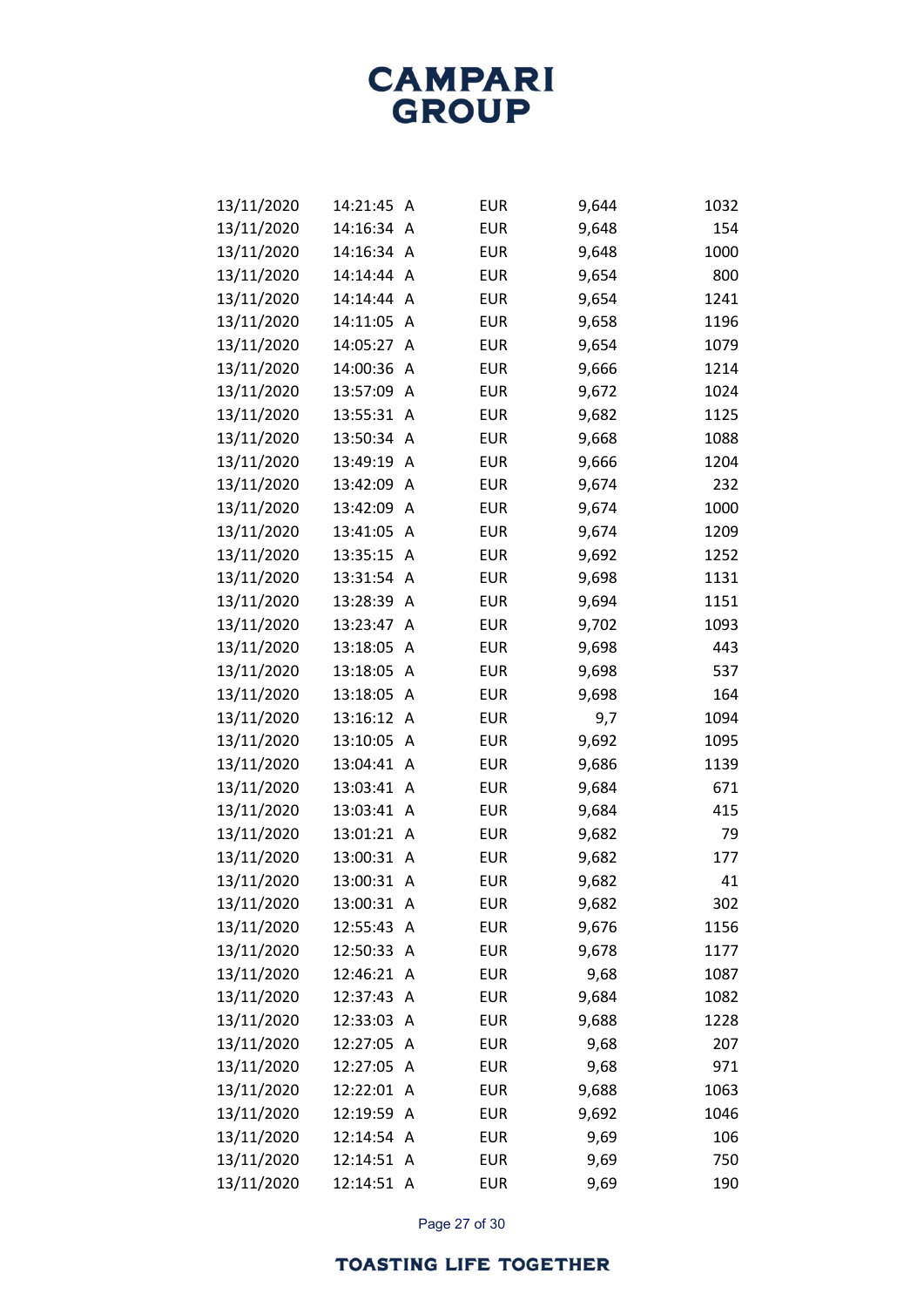| 13/11/2020 | 12:11:22 | A                       | <b>EUR</b> | 9,698 | 900  |
|------------|----------|-------------------------|------------|-------|------|
| 13/11/2020 | 12:10:18 | Α                       | <b>EUR</b> | 9,698 | 700  |
| 13/11/2020 | 12:00:53 | Α                       | <b>EUR</b> | 9,682 | 1178 |
| 13/11/2020 | 12:00:50 | Α                       | <b>EUR</b> | 9,684 | 1150 |
| 13/11/2020 | 11:51:11 | A                       | <b>EUR</b> | 9,666 | 1060 |
| 13/11/2020 | 11:47:22 | Α                       | <b>EUR</b> | 9,672 | 92   |
| 13/11/2020 | 11:46:34 | Α                       | <b>EUR</b> | 9,672 | 258  |
| 13/11/2020 | 11:46:28 | Α                       | <b>EUR</b> | 9,672 | 903  |
| 13/11/2020 | 11:44:53 | A                       | <b>EUR</b> | 9,67  | 66   |
| 13/11/2020 | 11:43:30 | A                       | <b>EUR</b> | 9,67  | 1000 |
| 13/11/2020 | 11:41:01 | Α                       | <b>EUR</b> | 9,68  | 1042 |
| 13/11/2020 | 11:33:37 | Α                       | <b>EUR</b> | 9,664 | 1046 |
| 13/11/2020 | 11:29:23 | A                       | <b>EUR</b> | 9,664 | 830  |
| 13/11/2020 | 11:29:23 | Α                       | <b>EUR</b> | 9,664 | 329  |
| 13/11/2020 | 11:24:56 | Α                       | <b>EUR</b> | 9,664 | 504  |
| 13/11/2020 | 11:24:56 | Α                       | <b>EUR</b> | 9,664 | 605  |
| 13/11/2020 | 11:23:00 | A                       | <b>EUR</b> | 9,666 | 1216 |
| 13/11/2020 | 11:15:34 | A                       | <b>EUR</b> | 9,664 | 1226 |
| 13/11/2020 | 11:10:53 | Α                       | <b>EUR</b> | 9,674 | 1227 |
| 13/11/2020 | 11:09:56 | Α                       | <b>EUR</b> | 9,682 | 1126 |
| 13/11/2020 | 11:02:41 | A                       | <b>EUR</b> | 9,68  | 906  |
| 13/11/2020 | 11:02:41 | A                       | <b>EUR</b> | 9,68  | 134  |
| 13/11/2020 | 10:55:56 | Α                       | <b>EUR</b> | 9,688 | 412  |
| 13/11/2020 | 10:55:56 | Α                       | <b>EUR</b> | 9,688 | 766  |
| 13/11/2020 | 10:53:45 | A                       | <b>EUR</b> | 9,688 | 1170 |
| 13/11/2020 | 10:51:26 | Α                       | <b>EUR</b> | 9,68  | 544  |
| 13/11/2020 | 10:51:26 | Α                       | <b>EUR</b> | 9,68  | 527  |
| 13/11/2020 | 10:44:24 | Α                       | <b>EUR</b> | 9,676 | 1255 |
| 13/11/2020 | 10:44:23 | A                       | <b>EUR</b> | 9,68  | 1224 |
| 13/11/2020 | 10:39:58 | Α                       | <b>EUR</b> | 9,674 | 1136 |
| 13/11/2020 | 10:30:37 | Α                       | <b>EUR</b> | 9,666 | 1119 |
| 13/11/2020 | 10:27:42 | A                       | <b>EUR</b> | 9,672 | 907  |
| 13/11/2020 | 10:27:42 | A                       | <b>EUR</b> | 9,672 | 258  |
| 13/11/2020 | 10:21:23 | Α                       | <b>EUR</b> | 9,676 | 100  |
| 13/11/2020 | 10:21:23 | A                       | <b>EUR</b> | 9,676 | 1009 |
| 13/11/2020 | 10:19:26 | A                       | <b>EUR</b> | 9,676 | 1036 |
| 13/11/2020 | 10:14:31 | Α                       | <b>EUR</b> | 9,662 | 1169 |
| 13/11/2020 | 10:09:57 | Α                       | <b>EUR</b> | 9,664 | 1086 |
| 13/11/2020 | 10:07:22 | A                       | <b>EUR</b> | 9,674 | 1079 |
| 13/11/2020 | 10:02:08 | A                       | <b>EUR</b> | 9,69  | 1118 |
| 13/11/2020 | 10:01:31 | Α                       | <b>EUR</b> | 9,694 | 1206 |
| 13/11/2020 | 09:53:59 | Α                       | <b>EUR</b> | 9,694 | 800  |
| 13/11/2020 | 09:53:59 | $\overline{\mathsf{A}}$ | <b>EUR</b> | 9,694 | 441  |

Page 28 of 30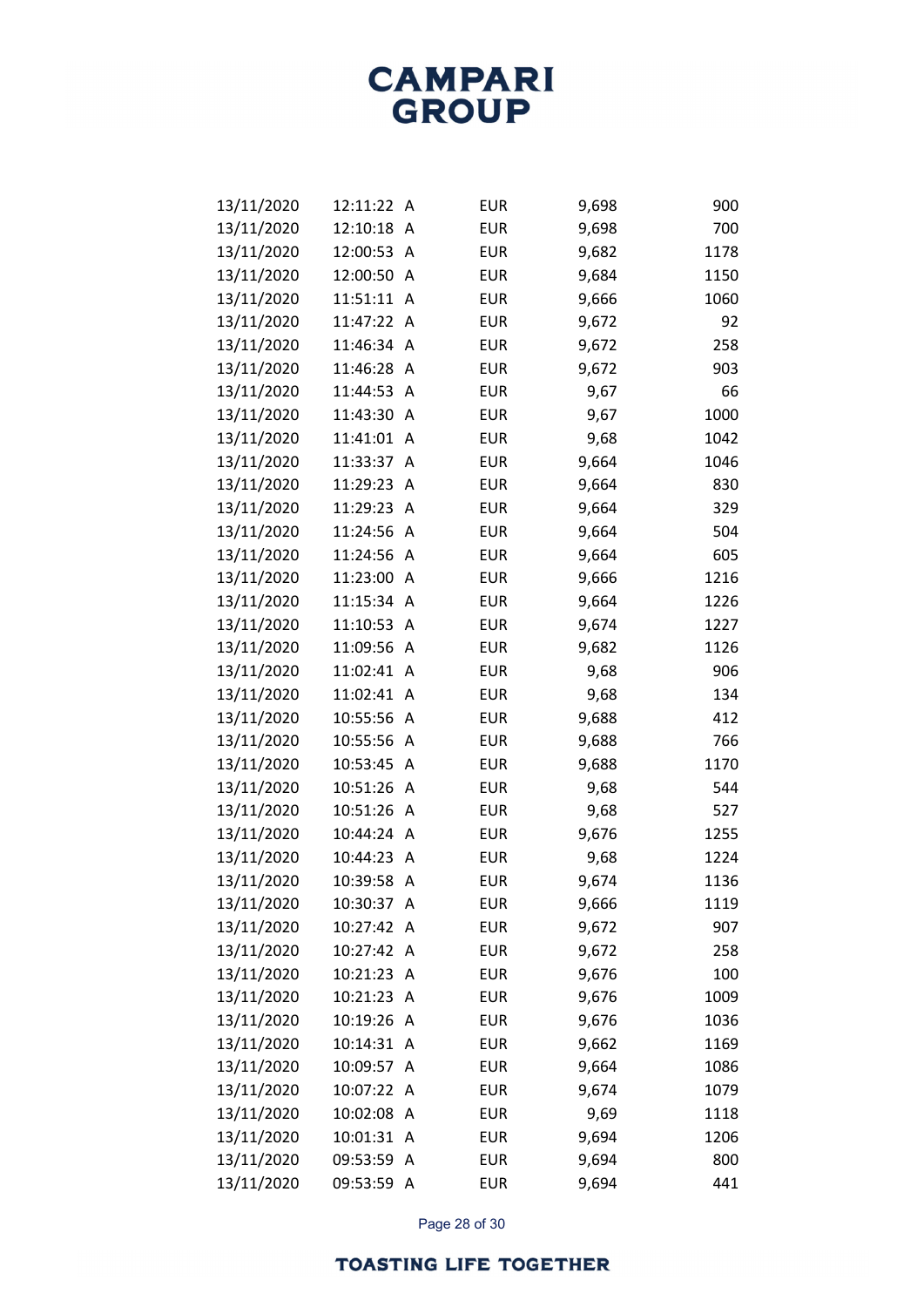| 13/11/2020 | 09:53:59 | Α              | <b>EUR</b> | 9,696 | 1154 |
|------------|----------|----------------|------------|-------|------|
| 13/11/2020 | 09:53:59 | Α              | <b>EUR</b> | 9,696 | 68   |
| 13/11/2020 | 09:52:36 | Α              | <b>EUR</b> | 9,698 | 1192 |
| 13/11/2020 | 09:43:23 | Α              | <b>EUR</b> | 9,67  | 1175 |
| 13/11/2020 | 09:43:23 | Α              | <b>EUR</b> | 9,67  | 1084 |
| 13/11/2020 | 09:37:30 | Α              | <b>EUR</b> | 9,68  | 41   |
| 13/11/2020 | 09:37:30 | Α              | <b>EUR</b> | 9,68  | 1000 |
| 13/11/2020 | 09:34:44 | Α              | <b>EUR</b> | 9,69  | 1070 |
| 13/11/2020 | 09:34:36 | Α              | <b>EUR</b> | 9,692 | 420  |
| 13/11/2020 | 09:32:56 | Α              | <b>EUR</b> | 9,704 | 343  |
| 13/11/2020 | 09:32:56 | Α              | <b>EUR</b> | 9,704 | 789  |
| 13/11/2020 | 09:29:43 | Α              | <b>EUR</b> | 9,694 | 500  |
| 13/11/2020 | 09:29:43 | Α              | <b>EUR</b> | 9,694 | 67   |
| 13/11/2020 | 09:26:41 | Α              | <b>EUR</b> | 9,702 | 1163 |
| 13/11/2020 | 09:20:23 | Α              | <b>EUR</b> | 9,708 | 205  |
| 13/11/2020 | 09:20:23 | Α              | <b>EUR</b> | 9,708 | 700  |
| 13/11/2020 | 09:20:23 | Α              | <b>EUR</b> | 9,71  | 1204 |
| 13/11/2020 | 09:13:35 | Α              | <b>EUR</b> | 9,702 | 1200 |
| 13/11/2020 | 09:12:55 | Α              | <b>EUR</b> | 9,706 | 71   |
| 13/11/2020 | 09:12:52 | Α              | <b>EUR</b> | 9,706 | 1140 |
| 13/11/2020 | 09:12:01 | A              | <b>EUR</b> | 9,706 | 1057 |
| 13/11/2020 | 09:12:01 | Α              | <b>EUR</b> | 9,706 | 1189 |
| 13/11/2020 | 09:09:53 | Α              | <b>EUR</b> | 9,702 | 899  |
| 13/11/2020 | 09:04:40 | Α              | <b>EUR</b> | 9,698 | 1032 |
| 13/11/2020 | 09:03:34 | Α              | <b>EUR</b> | 9,696 | 1154 |
| 13/11/2020 | 08:57:43 | Α              | <b>EUR</b> | 9,7   | 1110 |
| 13/11/2020 | 08:54:47 | Α              | <b>EUR</b> | 9,698 | 1103 |
| 13/11/2020 | 08:52:48 | Α              | <b>EUR</b> | 9,7   | 656  |
| 13/11/2020 | 08:52:48 | Α              | <b>EUR</b> | 9,7   | 469  |
| 13/11/2020 | 08:44:47 | Α              | <b>EUR</b> | 9,692 | 518  |
| 13/11/2020 | 08:44:47 | Α              | <b>EUR</b> | 9,692 | 500  |
| 13/11/2020 | 08:44:47 | A              | <b>EUR</b> | 9,692 | 239  |
| 13/11/2020 | 08:38:23 | Α              | <b>EUR</b> | 9,678 | 1194 |
| 13/11/2020 | 08:38:23 | Α              | <b>EUR</b> | 9,676 | 1170 |
| 13/11/2020 | 08:35:28 | A              | <b>EUR</b> | 9,688 | 1019 |
| 13/11/2020 | 08:31:15 | A              | <b>EUR</b> | 9,676 | 1232 |
| 13/11/2020 | 08:28:55 | A              | <b>EUR</b> | 9,688 | 1253 |
| 13/11/2020 | 08:27:44 | Α              | <b>EUR</b> | 9,69  | 124  |
| 13/11/2020 | 08:26:38 | A              | <b>EUR</b> | 9,69  | 200  |
| 13/11/2020 | 08:25:55 | A              | <b>EUR</b> | 9,69  | 888  |
| 13/11/2020 | 08:22:12 | A              | <b>EUR</b> | 9,702 | 1219 |
| 13/11/2020 | 08:20:19 | Α              | <b>EUR</b> | 9,706 | 700  |
| 13/11/2020 | 08:20:19 | $\overline{A}$ | <b>EUR</b> | 9,708 | 557  |

Page 29 of 30